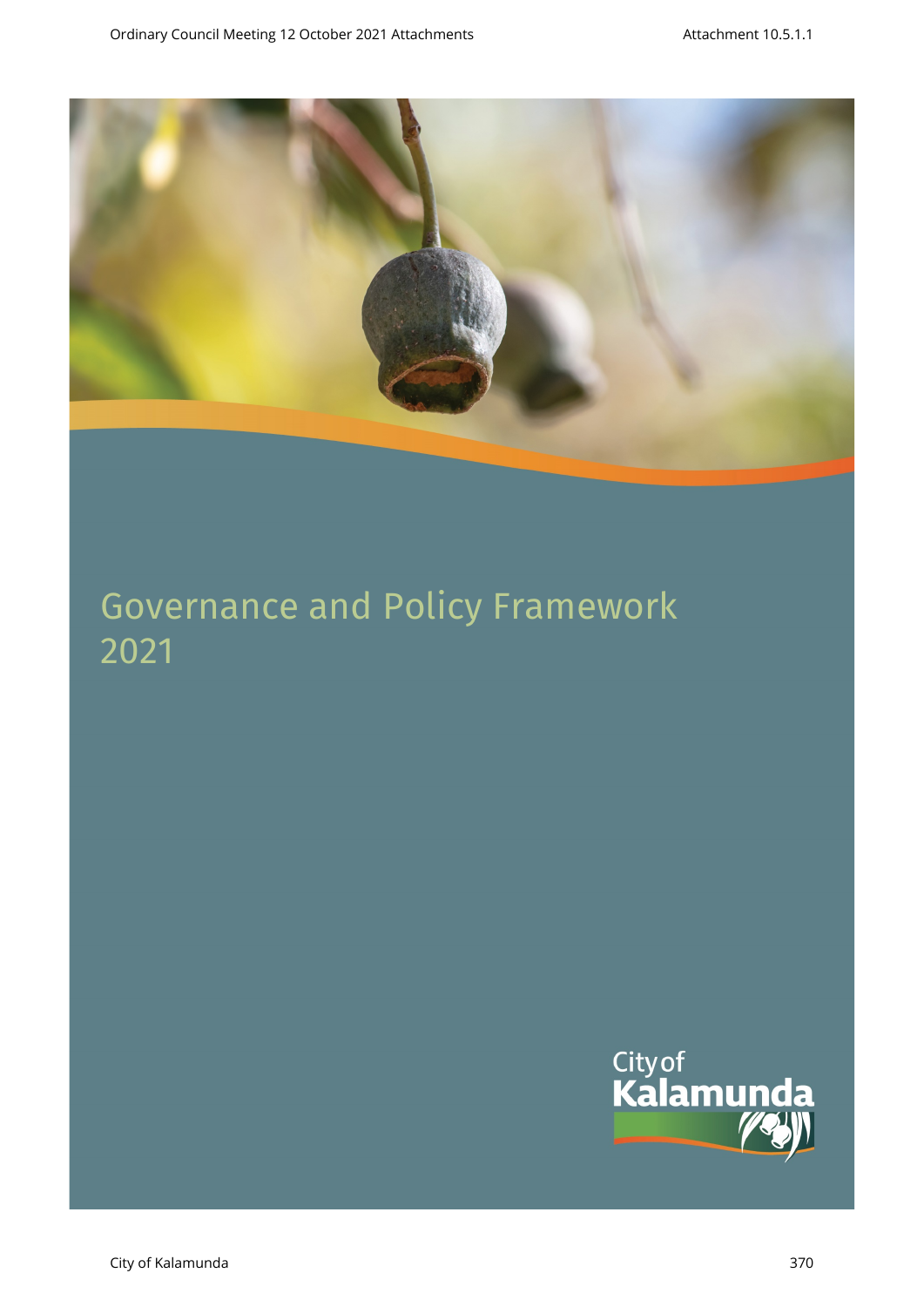| 1. |                                                                                       |  |
|----|---------------------------------------------------------------------------------------|--|
| 2. |                                                                                       |  |
| 3. | 3.1<br>3.2                                                                            |  |
| 4. | 4.1<br>4.2                                                                            |  |
| 5. | 5.1<br>5.2<br>Principle Three: Decision-Making and Management 10<br>5.3<br>5.4<br>5.5 |  |
| 6. |                                                                                       |  |
| 7. | 7.1<br>7.2<br>7.3<br>Values 17                                                        |  |
| 8. |                                                                                       |  |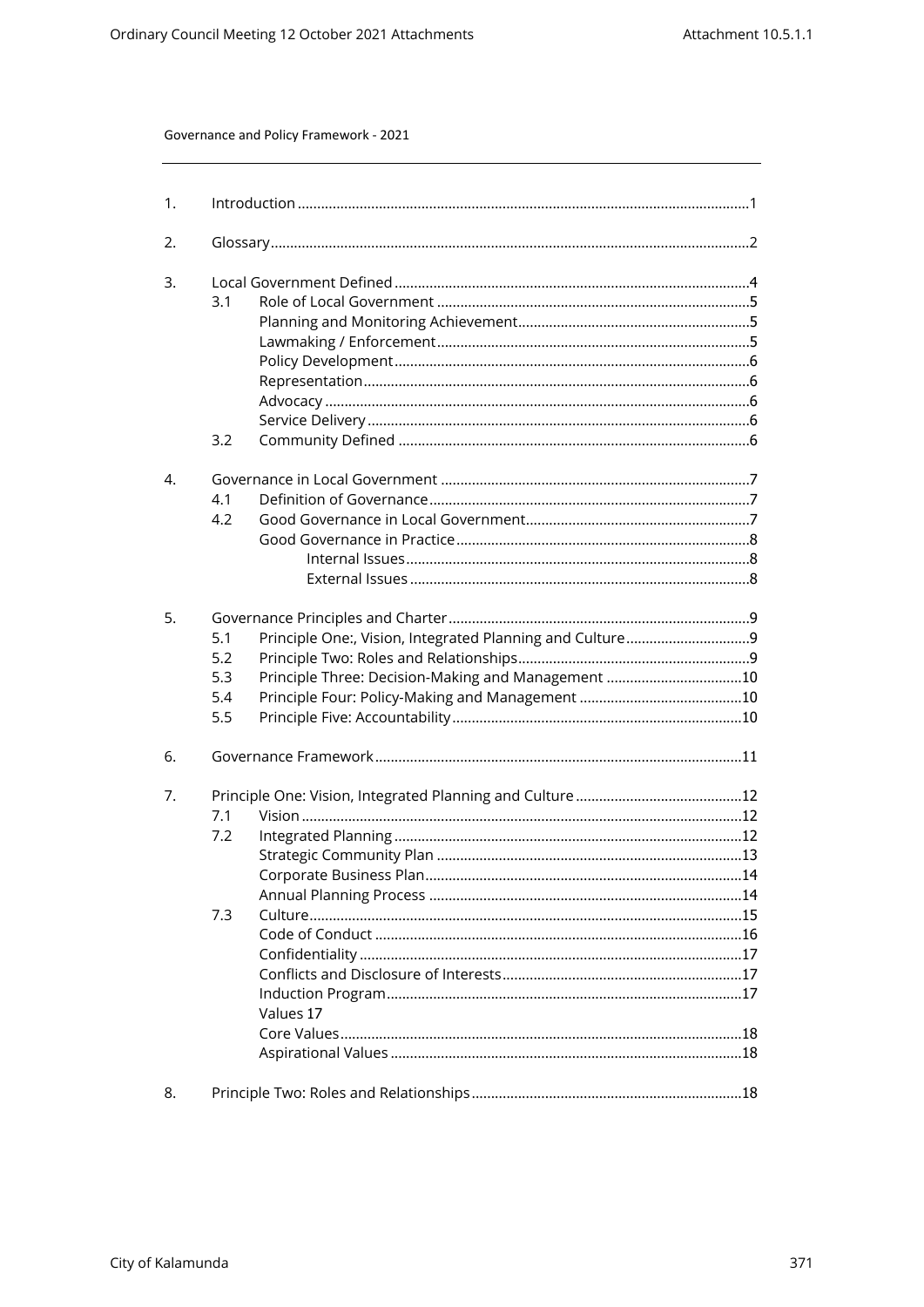|    | 8.1 |                                                                     |  |
|----|-----|---------------------------------------------------------------------|--|
|    |     |                                                                     |  |
|    |     |                                                                     |  |
|    |     |                                                                     |  |
|    |     |                                                                     |  |
|    |     | Role and Responsibilities of the Chief Executive Officer 22         |  |
|    | 8.2 |                                                                     |  |
|    |     | Working Relationship between Mayor and Councillors25                |  |
|    |     |                                                                     |  |
|    |     |                                                                     |  |
|    |     |                                                                     |  |
|    |     |                                                                     |  |
|    |     |                                                                     |  |
|    |     | Working Relationship between Elected Members, the CEO and Employees |  |
|    |     | Relationship and Contact between Elected Members and Employees30    |  |
|    |     |                                                                     |  |
|    |     |                                                                     |  |
|    |     |                                                                     |  |
|    |     |                                                                     |  |
| 9. |     |                                                                     |  |
|    | 9.1 |                                                                     |  |
|    |     |                                                                     |  |
|    |     |                                                                     |  |
|    |     |                                                                     |  |
|    |     |                                                                     |  |
|    |     |                                                                     |  |
|    | 9.2 |                                                                     |  |
|    | 9.3 |                                                                     |  |
|    |     |                                                                     |  |
|    |     |                                                                     |  |
|    | 9.4 |                                                                     |  |
|    | 9.5 |                                                                     |  |
|    |     |                                                                     |  |
|    |     |                                                                     |  |
|    |     |                                                                     |  |
|    |     |                                                                     |  |
|    | 9.6 |                                                                     |  |
|    | 9.7 |                                                                     |  |
|    | 9.8 |                                                                     |  |
|    |     |                                                                     |  |
|    |     |                                                                     |  |
|    |     |                                                                     |  |
|    | 9.9 |                                                                     |  |
|    |     |                                                                     |  |
|    |     |                                                                     |  |
|    |     |                                                                     |  |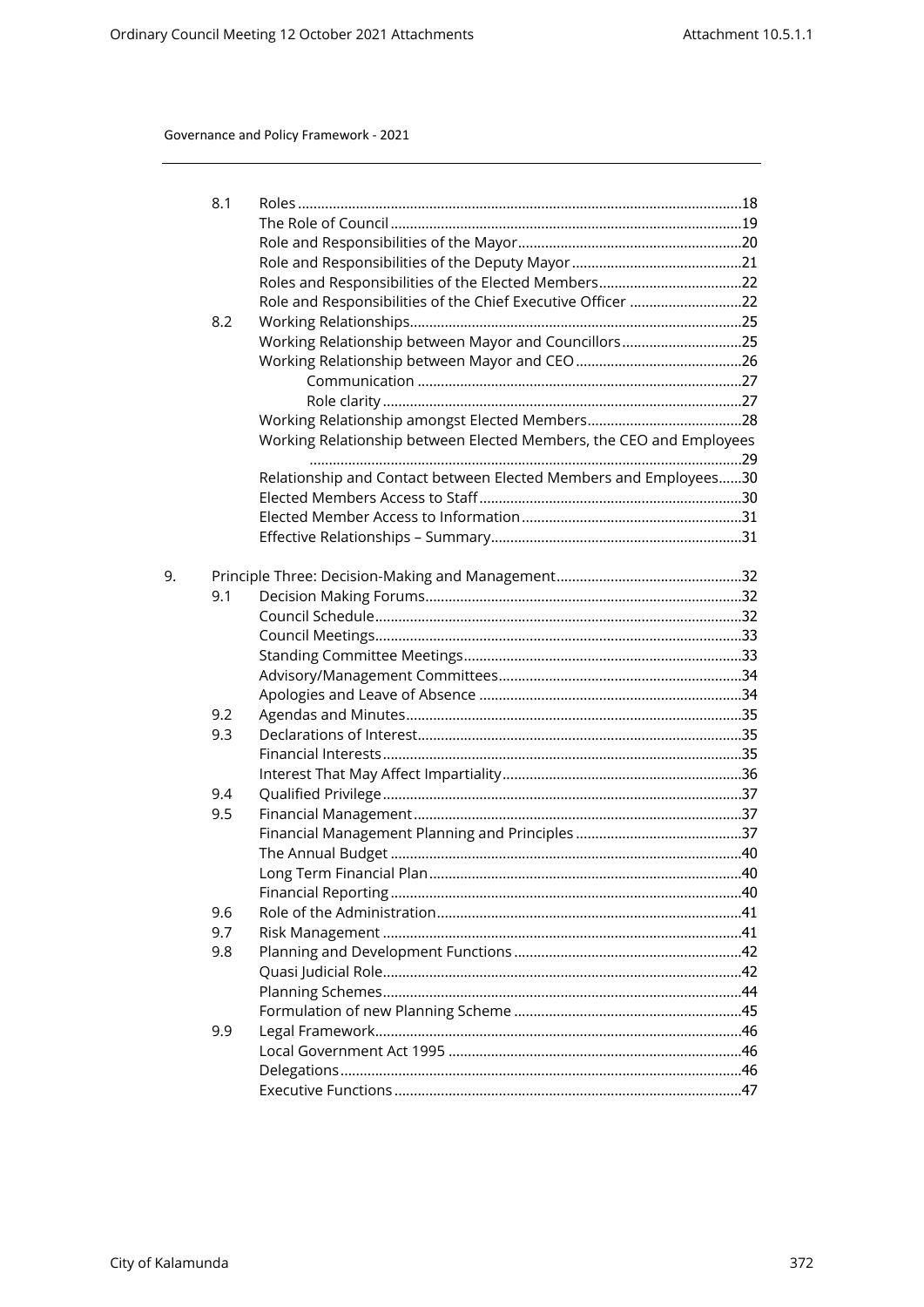| Gifts 48 |  |
|----------|--|
|          |  |
|          |  |
| 10.1     |  |
|          |  |
| 11.1     |  |
| 11.2     |  |
| 11.3     |  |
| 11.4     |  |
| 11.5     |  |
| 11.6     |  |
|          |  |
| 121      |  |
|          |  |
|          |  |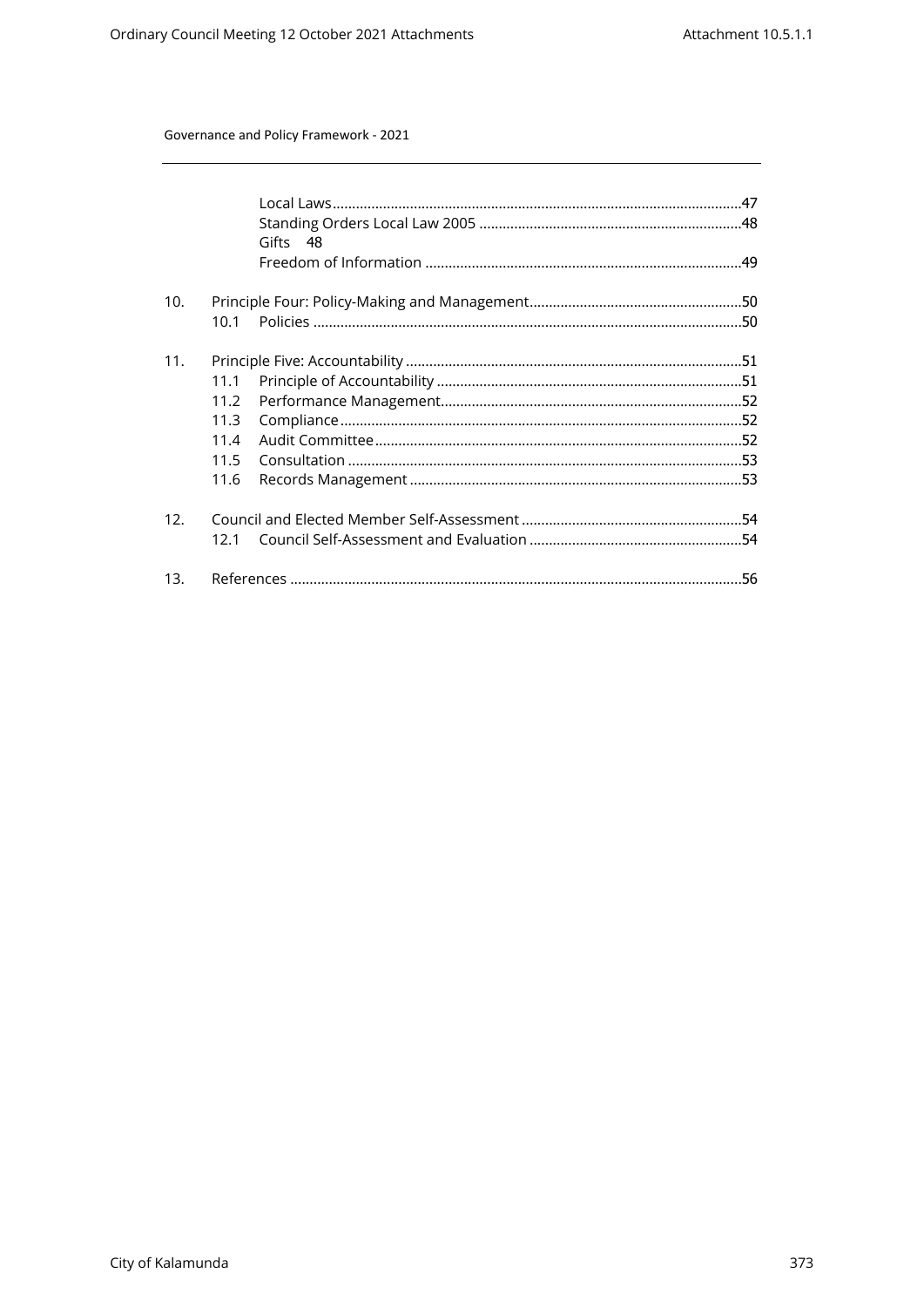# <span id="page-4-0"></span>**1. Introduction**

The City of Kalamunda (the City) governs its operations through legislation, local laws, standing orders, council resolutions, polices, procedures and guidelines.

The City requires a Governance and Policy Framework to be able to provide transparent decision making, high quality services and facilities to the broad range of people who have a stakeholder interest in the City. They include residents, commercial and retail business, workers, and local, national and international visitors. Effective service delivery can only be achieved through proper and democratic government.

The practice of good governance is increasingly seen as critical for ensuring that:

- The organisation meets legal and ethical compliance.
- Decisions are made in the interests of stakeholders.
- The organisation behaves as a good corporate citizen should.

There are a range of benefits that can be derived from the development and implementation of an effective Governance and Policy Framework. These include:

- Providing clear guidelines for the roles of the Council and the CEO, ensuring that all responsibilities are properly allocated, and performance expectations are well understood.
- Enshrining best practice in relation to Council processes.
- Assisting the Council and the CEO in delivering good governance.
- Ensuring legal and ethical compliance.
- Influencing processes throughout the organisation by setting guidelines for strategic planning at all levels.
- Clear and transparent policy development process to guide the organisation.
- Acting as a point of reference for disputes.
- Assisting as an induction tool for new Elected Members.

The principles and practices of good governance guided by a good Governance and Policy Framework provide the context for establishing guiding documents that outline the specific processes of decision making by which the City is directed, controlled and held to account. Good governance ensures that the City can manage its many complex responsibilities effectively in the best interests of the community.

For an organisation to demonstrate good governance there needs to be a clear understanding about responsibility and accountability. This Governance and Policy Framework has been produced to set out the roles of Elected Members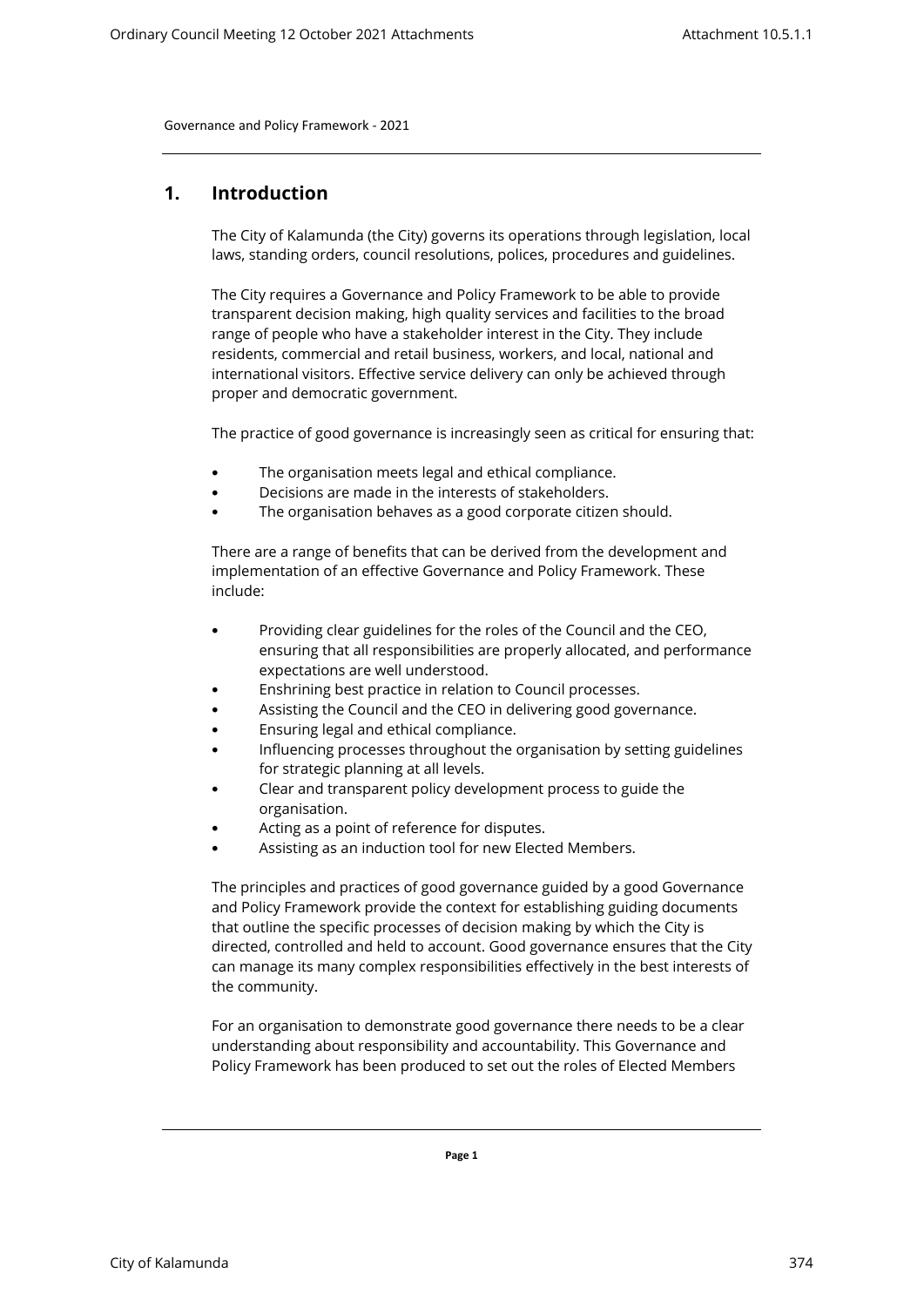and Administration, and their relationships, along with financial, legal and ethical considerations.

The Framework consists of five key principles required to achieve excellence in governance:

- Culture, Vision and Integrated Planning.
- Roles and Relationships.
- Decision-making and Management.
- Policy-making and Management.
- Accountability.

# <span id="page-5-0"></span>**2. Glossary**

| Term                         | <b>Meaning</b>                                                                                                                                                                                                                                                  |
|------------------------------|-----------------------------------------------------------------------------------------------------------------------------------------------------------------------------------------------------------------------------------------------------------------|
| Act                          | Local Government Act 1995.                                                                                                                                                                                                                                      |
| Governance                   | The processes by which the City is controlled and held to<br>account. It encompasses authority, stewardship.<br>Leadership, direction and control exercised within the<br>organisation.                                                                         |
| Instrument of<br>Governance  | Are the documents created to guide the actions of the<br>organisation and they form a six tired hierarchy:<br>Local Government Act 1995<br>1.<br>Regulations<br>2.<br>3. Local Laws<br>4. Resolutions of council<br>5. Policies<br>6. Procedures and Guidelines |
| Local Government<br>Act 1995 | The Local Government Act 1995 and amendments or<br>regulations.                                                                                                                                                                                                 |
| Regulation                   | Made under the Local Government Act 1995 or other<br>related Acts to regulate the interpretation and<br>implementation of the Act.                                                                                                                              |
| Resolution of<br>Council     | A short statement or directive issued and approved by<br>Council at an Ordinary or Special Council meeting.                                                                                                                                                     |
| Community                    | The entire population of the City of Kalamunda. It could be<br>extended to those who work<br>in or visit the area for recreational or similar reasons.                                                                                                          |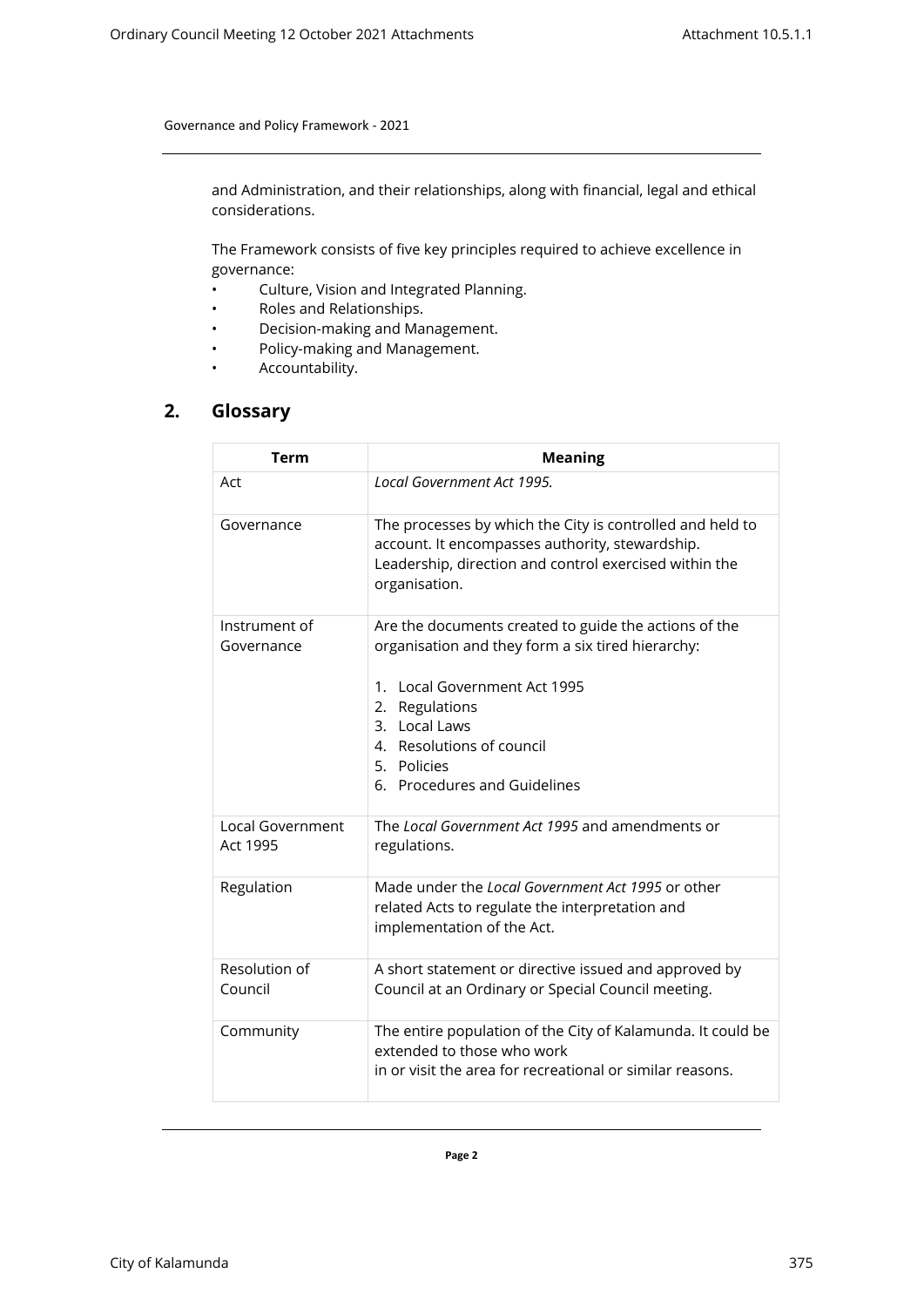| <b>Term</b>                               | <b>Meaning</b>                                                                                                                                                                                                    |
|-------------------------------------------|-------------------------------------------------------------------------------------------------------------------------------------------------------------------------------------------------------------------|
| Stakeholders                              | Individuals and organisations that have an impact on the<br>strategic direction and decision-making processes of the<br>City of Kalamunda.                                                                        |
| Council                                   | The Elected Members sitting formally as a Council under<br>the Local Government Act 1995.                                                                                                                         |
| <b>Elected Member</b>                     | An elected representative of the local government.                                                                                                                                                                |
| Mayor                                     | A person elected by the Council to hold the position as the<br>elected leader of the local government for a term as<br>specified by the Local Government Act 1995.                                                |
| Councillor                                | Title given to an in individual elected representative of a<br>local government.                                                                                                                                  |
| Committee of<br>Council                   | A formal committee of the Council established under<br>legislation.                                                                                                                                               |
| <b>Council Meeting</b>                    | The Elected Members meeting formally in accordance with<br>legislation.                                                                                                                                           |
| Administration                            | All the employees of the local government, headed by the<br>Chief Executive Officer.                                                                                                                              |
| <b>Chief Executive</b><br>Officer ("CEO") | The most senior officer in the administration. He or she is<br>directly accountable to the Council.                                                                                                               |
| <b>Directors</b>                          | The senior positions in the organisation directly<br>responsible to the CEO.                                                                                                                                      |
| Employee                                  | An employee of the Council including casual or contract<br>employees.                                                                                                                                             |
| Corporate<br>Governance                   | The system by which a local government is directed and<br>controlled. It refers to the suite of processes, systems,<br>rules and relationships under which decisions are made<br>and control is exercised.        |
| Council Policy                            | A formal statement or directive, strategic in nature, that<br>gives effect to the City's legislation and external regulatory<br>requirements. Policies guide decision making and govern<br>the City's activities. |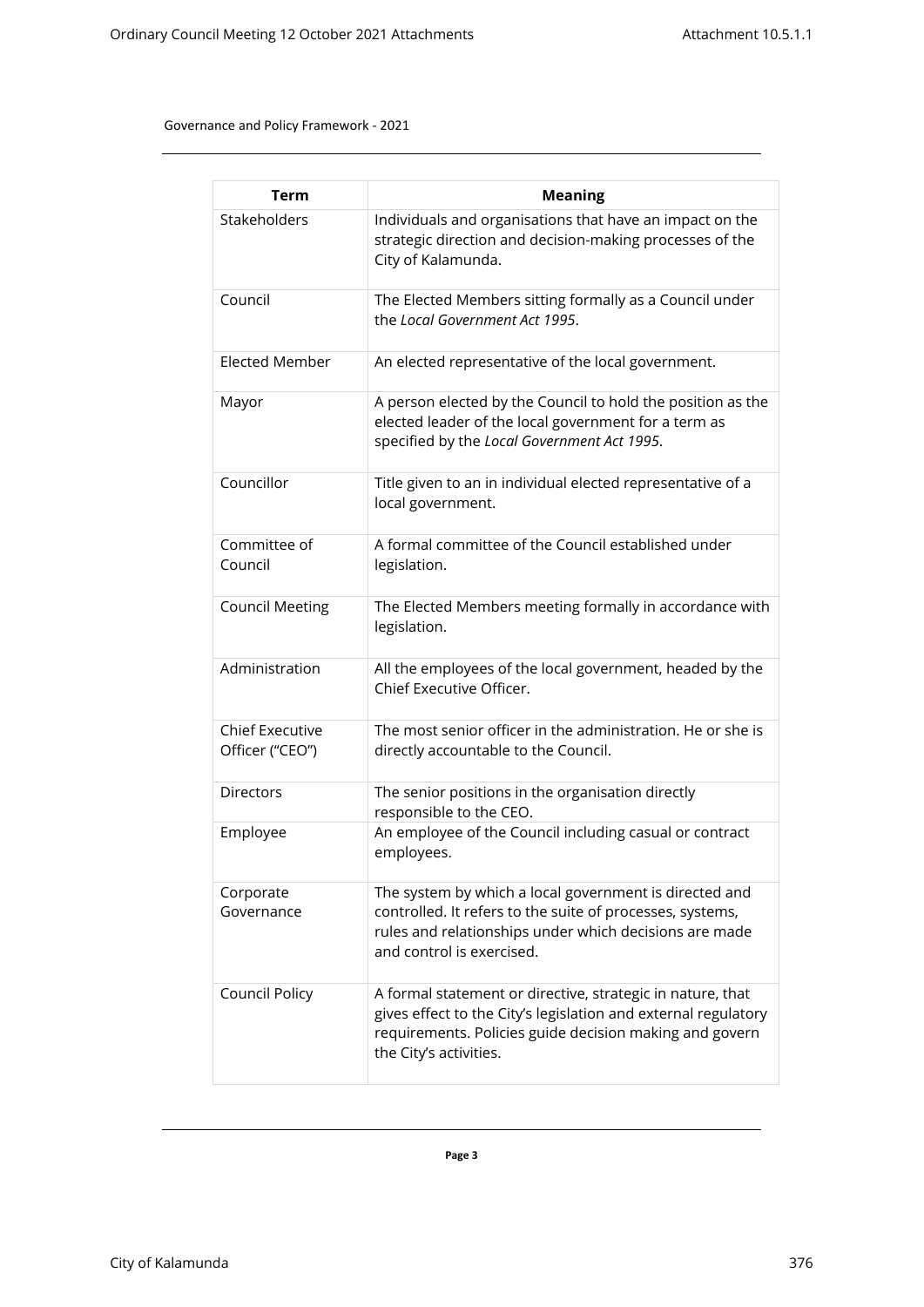| <b>Term</b>                                       | <b>Meaning</b>                                                                                                                                                                                                                                                                                                                              |
|---------------------------------------------------|---------------------------------------------------------------------------------------------------------------------------------------------------------------------------------------------------------------------------------------------------------------------------------------------------------------------------------------------|
| Council Procedure                                 | A directive that supports a Council Policy by outlining the<br>specific tasks, processes and responsibilities required to<br>effectively implement a Policy or regulation.                                                                                                                                                                  |
| <b>CEO Directive</b>                              | A formal statement of the CEO that provides for<br>operational imperatives to be established that provide<br>consistency and transparency                                                                                                                                                                                                   |
| Procedure or<br>Guideline                         | A Statement detailing the specific tasks, processes and<br>responsibilities required to effectively implement<br>instructions CDEO Directives or a guideline offering advice<br>and guidance on the implementation of CEO Directives                                                                                                        |
| Policy Domain                                     | An area of the City's activity for which are otherwise linked<br>by legal, conceptual, or practical similarity or contingency.<br>Domains are not aligned to organisational structure.                                                                                                                                                      |
| Integrated Planning<br>and Reporting<br>Framework | A framework for establishing community priorities and<br>linking this information into different parts of a local<br>Government's functions. Provides the basis for improving<br>the practice of strategic planning in local government.                                                                                                    |
| Strategic<br>Community Plan                       | A long-term strategic plan that clearly links the<br>community's aspirations with the Council's vision and long-<br>term strategy.                                                                                                                                                                                                          |
| Long Term Financial<br>Plan                       | Long-term financial plan summarising the financial<br>impacts of the objectives and strategies in the Strategic<br>Plan.                                                                                                                                                                                                                    |
| Corporate Business<br>Plan                        | A local government's internal business planning tool that<br>translates Council priorities into operations within the<br>resources available. In its entirety, it details the services,<br>operations and projects a local government will deliver<br>over a defined period, the processes for delivering these<br>and the associated cost. |
| Annual Budget                                     | A statutory requirement outlining the financial estimates<br>to deliver the Corporate Business Plan.                                                                                                                                                                                                                                        |
| <b>Informing Strategies</b>                       | Interconnected local government plans or strategies that<br>support, and are driven by, the development of integrated<br>planning elements. These may include resource specific<br>plans such as asset management plans and workforce                                                                                                       |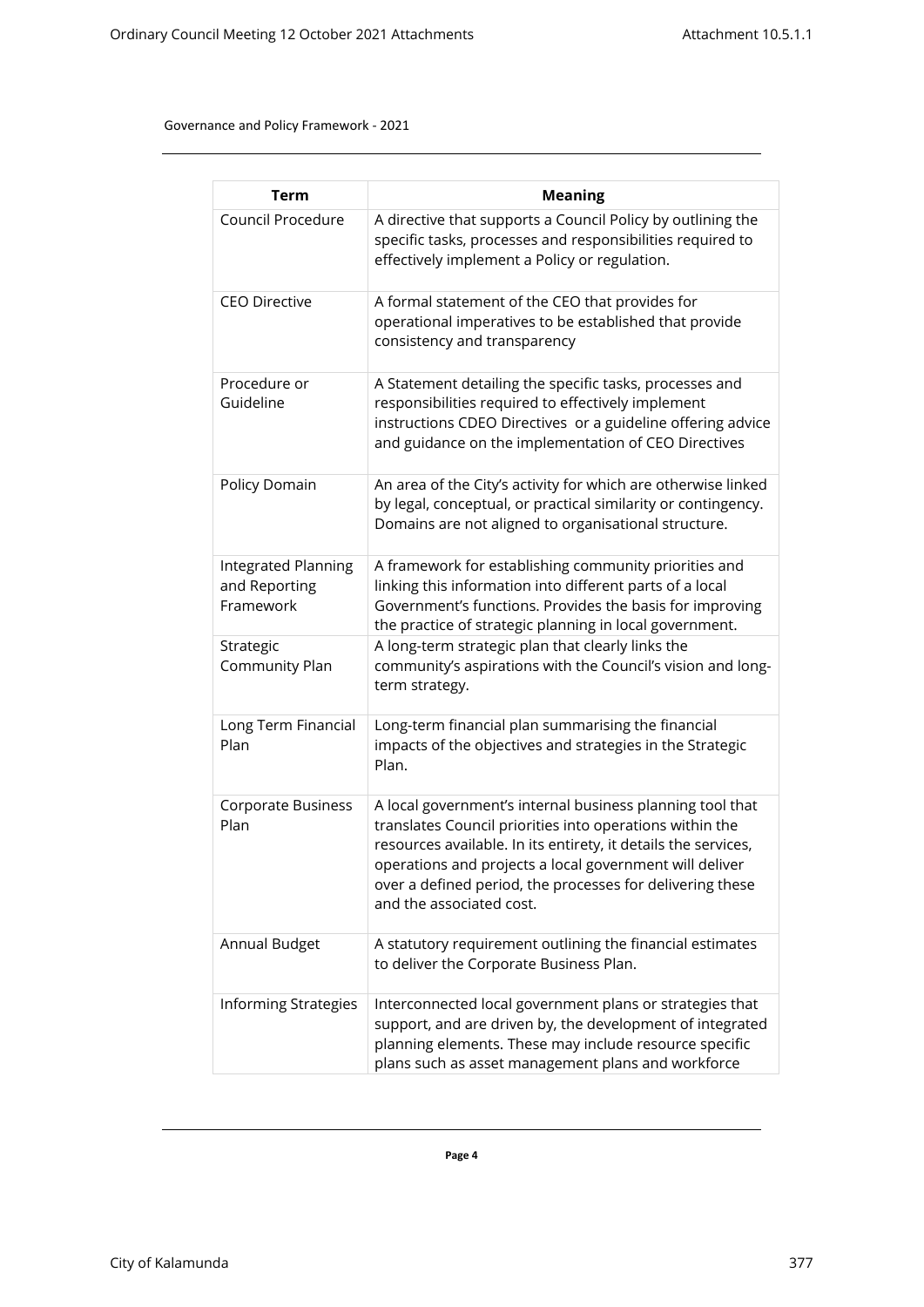| Term                                          | <b>Meaning</b>                                                                                                                                                                                                                              |
|-----------------------------------------------|---------------------------------------------------------------------------------------------------------------------------------------------------------------------------------------------------------------------------------------------|
|                                               | plans or may be issue specific such as community safety<br>strategies or active aging strategies.                                                                                                                                           |
| Community<br>Engagement<br>Strategy           | A strategy to optimise community involvement and the<br>quality of decision making. It may address different<br>stakeholder groups and how they will be engaged and<br>make provision for public exhibition.                                |
| Asset Management<br><b>Strategy and Plans</b> | Asset Management Strategy and Asset Management Plans<br>provides details for developing the Capital Works<br>Schedule, asset condition assessments, whole of life asset<br>costs and implications of addressing the renewal funding<br>gap. |
| Strategic Workforce<br>Plan                   | Provides detailed assessment of how the workforce will<br>need to change over the long term.                                                                                                                                                |

# <span id="page-8-0"></span>**3. Local Government Defined**

Local government in Western Australia is established under the *Local Government Act 1995* and is the third sphere of government in Australia. Local government has legislative responsibility for many functions and activities that are relevant to a local community. As the level of government often seen as 'closest' to the population, local government activities relate to matters that are fundamental to people's lives and impact strongly on their quality of life.

Each local government is a corporate body. It is therefore a legal entity with all legal power to do things for the local community it services. It can sue and be sued. Local government includes a Council consisting of Elected Members, and the Administration that includes the CEO and employees.

The Mayor and Elected Members form the Council, and the following principles apply:

- Elected Members are able to exercise authority as the Council after they are formally sworn in and when they meet formally as the Council.
- All lawful decisions are made at the Council meetings or through delegations (to CEO or the Council committees) that are formally made by the Council.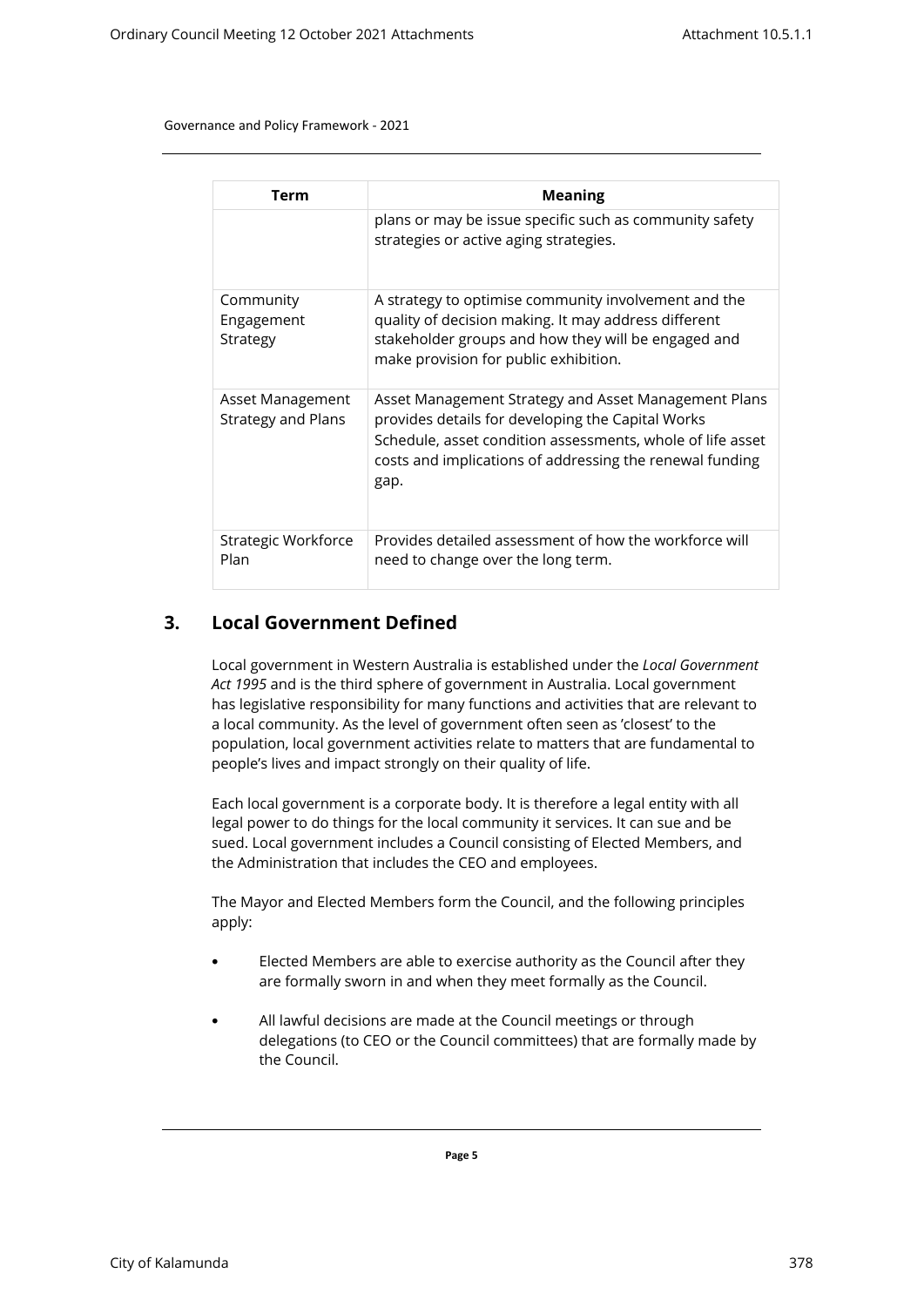The CEO is the only employee appointed by the Council. Employees are formally accountable to the Council through the CEO, whose role is detailed in Section 5.41 of the Act, and includes, but is not limited to:

- Advising the Council.
- Implementing the Council's decisions.
- Managing the services that the local government provides for its community.
- Being responsible for the day to day operations of the local government.

# <span id="page-9-0"></span>**3.1 Role of Local Government**

In order to consider the issues of good governance in local government, it is also necessary to consider the role and functions of local government. Local government has a number of fundamental roles:

#### <span id="page-9-1"></span>**Planning and Monitoring Achievement**

Planning for the development and wellbeing of the community is a critical role for Council. The Act requires Councils to implement the Integrated Planning Framework requiring the City to develop and adopt a "10 year strategic community plan" which sets overall directions for the CEO through long-term planning.



**Figure 1 – Integrated Planning Framework**

#### **Lawmaking / Enforcement**

<span id="page-9-2"></span>Local government makes decisions in areas over which it has legislative authority but cannot duplicate or contradict Federal or State law. Laws made by local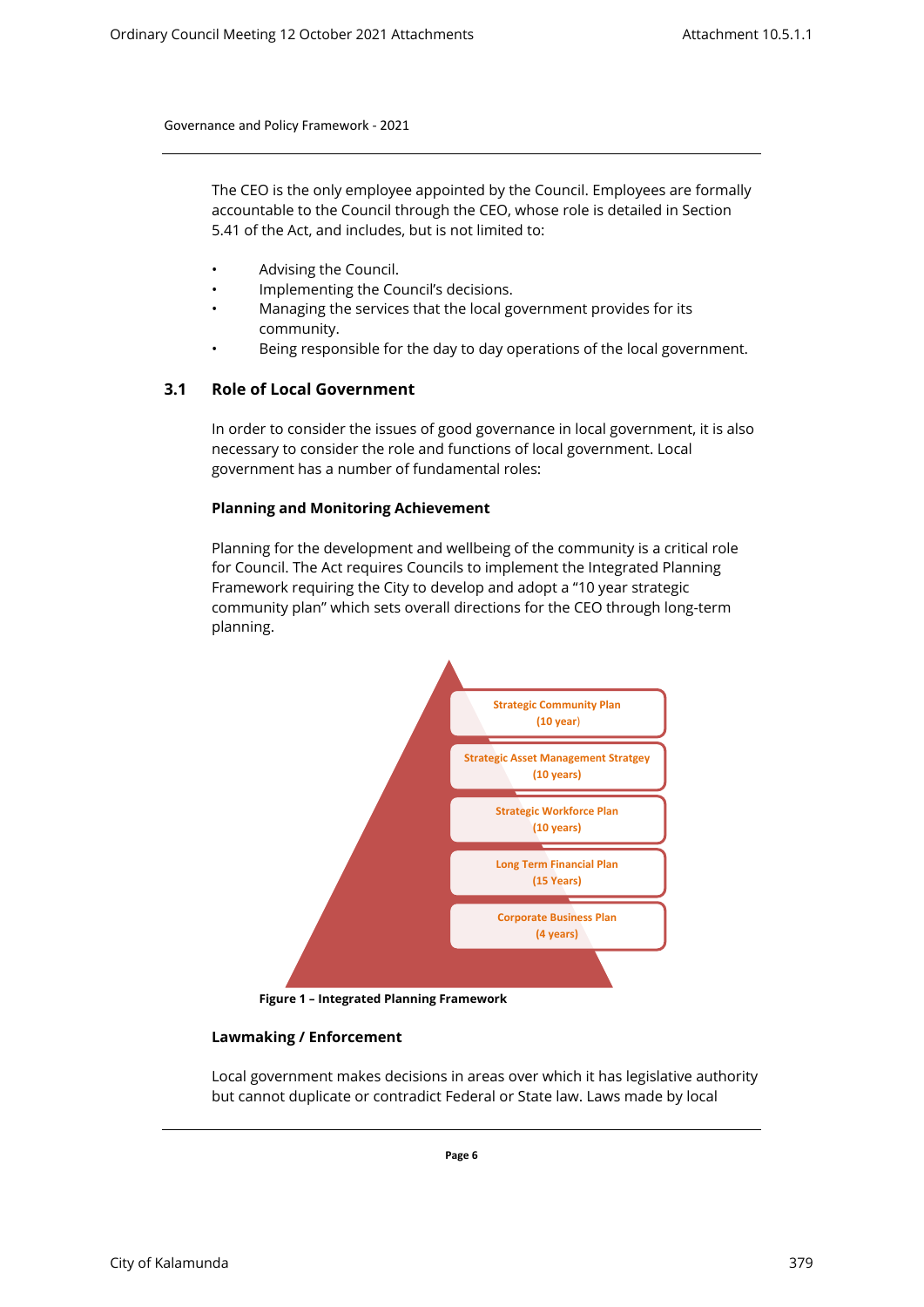government are called local laws and cover such issues as the activities permitted on public land, animal management, and use of infrastructure.

<span id="page-10-0"></span>Local government is also responsible for enforcing local laws and other laws over which it has authority.

#### **Policy Development**

One of the most important roles of Elected Members is to participate in making policy decisions on behalf of the community. An essential element of policy making is identifying community needs, setting objectives to meet those needs, establishing priorities between competing needs, and allocating appropriate resources. A Policy is a decision of the Council and sets out agreed views and decisions concerning a particular area of responsibility.

<span id="page-10-1"></span>The City's Policy Framework is outlined in Section 10.

#### **Representation**

Individual Elected Members or the Council when formally meeting represent their constituents on matters of concern. Elected Members are to represent the interests of electors, ratepayers and residents of the district. Elected Members need to listen to and be interested in the wider community (not just the people in the ward who elected them).

#### <span id="page-10-2"></span>**Advocacy**

Local government has a role advocating on behalf of its constituencies to other levels of government, statutory authorities and other relevant parties who have responsibility for the matter.

The Council has an adopted Advocacy Strategy that guide this process.

#### **Service Delivery**

<span id="page-10-3"></span>Council must ensure that services are delivered in the most efficient and effective manner. The Act provides autonomy to Councils to determine policies, with their communities, about the nature and level of services provided. The Council must ensure the delivery of quality services for which they have responsibility.

#### <span id="page-10-4"></span>**3.2 Community Defined**

An appreciation of the term community is integral to an understanding of what constitutes good governance at a local government level. When discussed in connection with good governance the term is often used as though it is a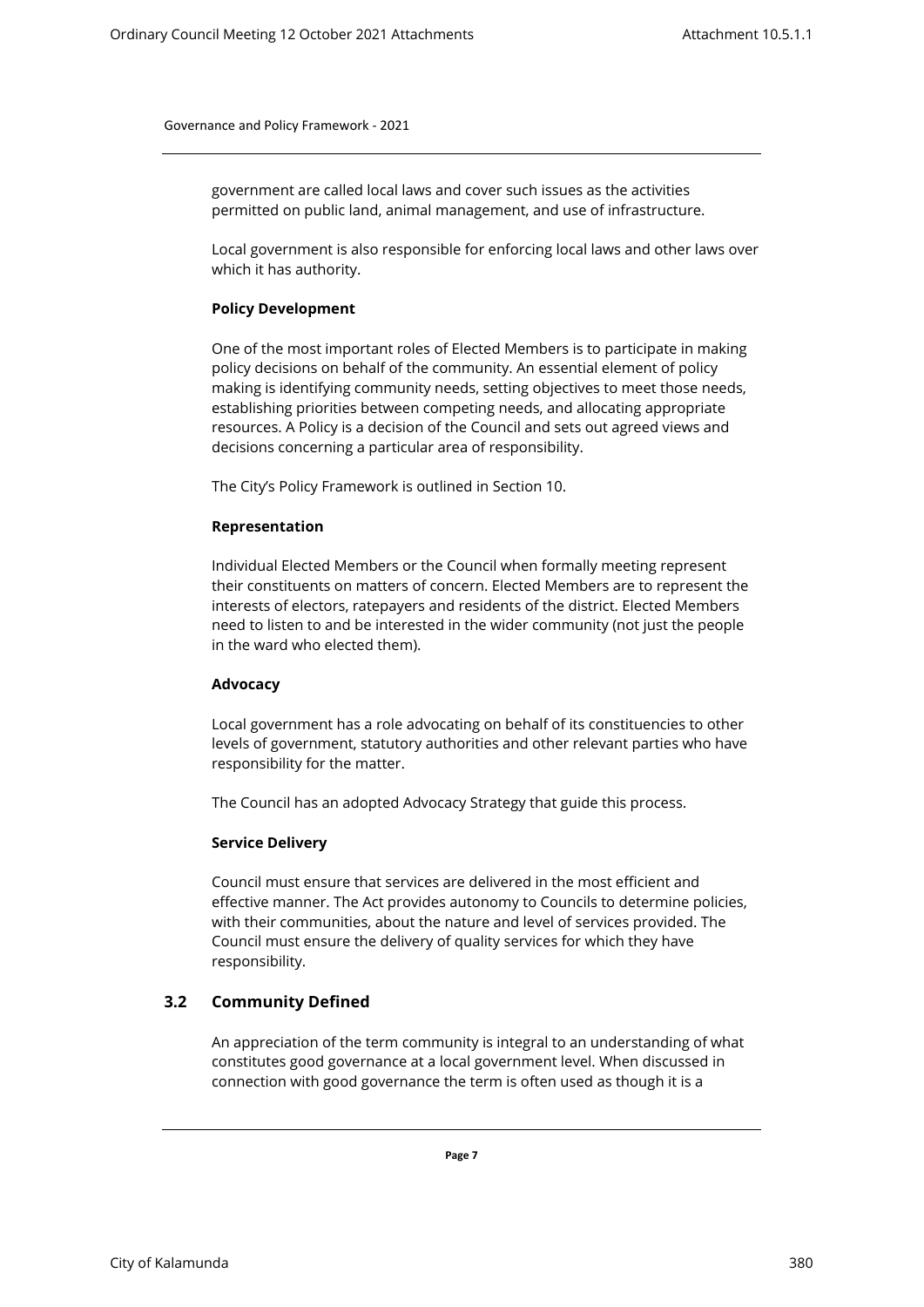homogenous entity and presupposes that there is a single community interest, community demand or community need.

The population of the City of Kalamunda consists of a large number of communities, for example, the business community, the visitor community, the art community and the resident community. These can be further broken down into subsets, for instance, the retail community, the developer community and the tenant community. Additionally, local communities can be defined by geographical area for example the Hills orchard area.

Often such diverse communities do not share the same aspirations, goals and interests. One of the challenges for all levels of government but particularly local government which defines itself as being closest to 'the community' is how to govern so that different, and often competing, interests are recognised, addressed and managed.

When referred to in this document the term 'community' means the many groups, individuals and interests represented in the City of Kalamunda.

# <span id="page-11-0"></span>**4. Governance in Local Government**

## <span id="page-11-1"></span>**4.1 Definition of Governance**

Governance is the process by which decisions are taken and implemented, the process by which organisations go about achieving their goals and producing their outputs and the process by which organisations are directed, controlled and held to account.

It encompasses:

- Authority.
- Accountability.
- Stewardship.
- Leadership.
- Integrity.
- Ethics and Values.
- Culture.

Democratic governance exists when a government governs for and on behalf of its community. Good democratic governance occurs when governments govern because of being elected. This provides the democratic basis, which is essential to an understanding of good governance in the local government sector.

Good governance involves a focus on:

• Clarity of roles and responsibilities.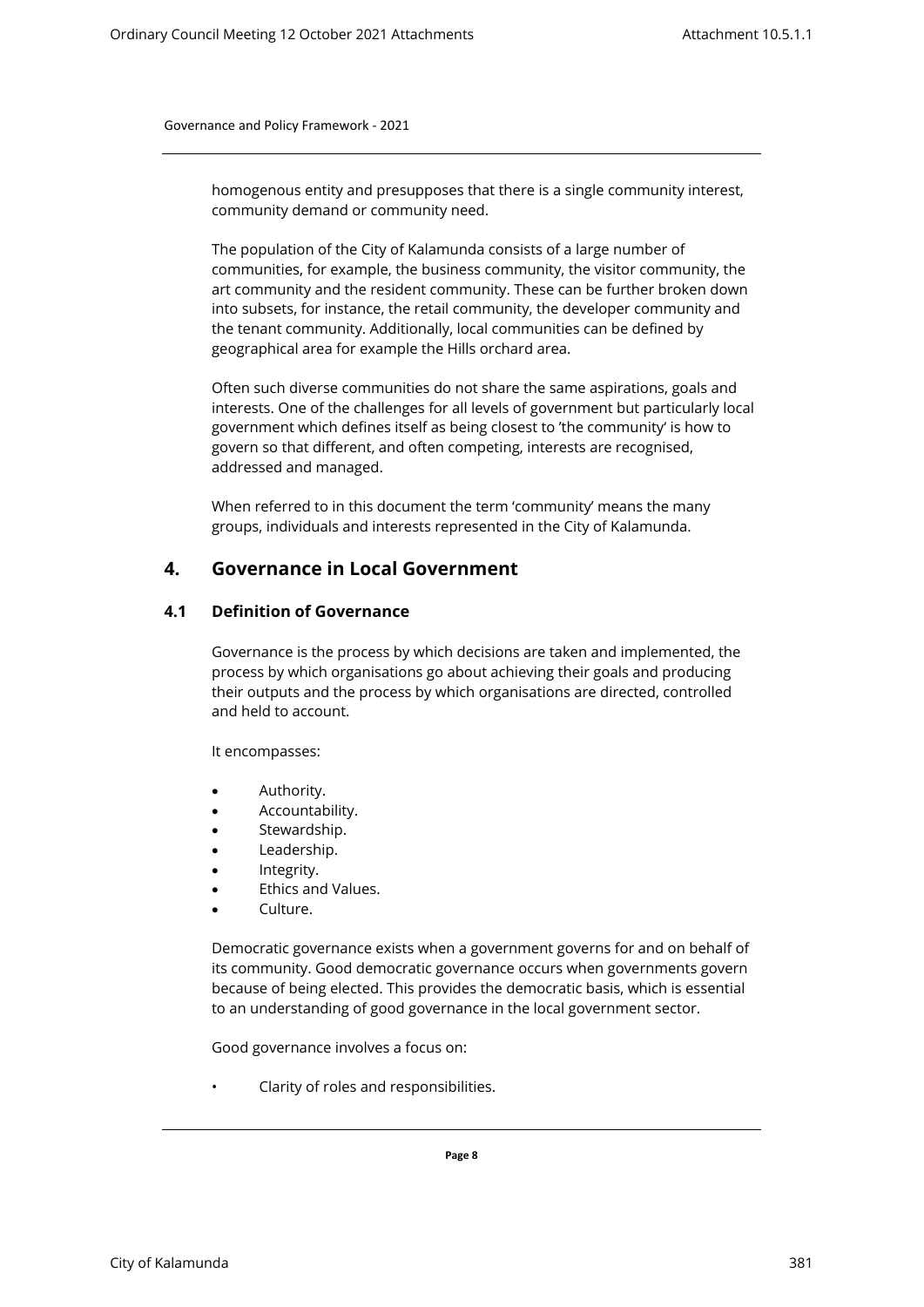• Robust systems which support both internal and external accountability. Public access to decision-making and information.

(Definition from Excellence in Governance for Local Government – CPA Australia)

# <span id="page-12-0"></span>**4.2 Good Governance in Local Government**

Good governance in local government combines the characteristics of good governance with the definitions and roles of local government through:

- Councils being elected by, representative of, and accountable to the community.
- Elected Members making decisions in the best interests of the residents of the local government.
- Policies and programs reflecting the mandate Councils have been given by their electors.
- Policy enactment arising from the Strategic Community Plan with appropriate performance management to assess the Council's progress.
- Community engagement and participation in governance.
- Mayor and Councillors providing leadership to the community and reflecting the community's collective aspirations.
- A management structure which implements the Council's goals in accordance with Council's priorities and approved budget.
- Provision of services which meet the community's needs (sometimes in partnership with other levels of government, business or community organisations).
- Local government being well placed to facilitate coordination and integration at a local level.
- Cooperation between local governments.

#### **Good Governance in Practice**

<span id="page-12-1"></span>Good governance needs to be practiced both within local government, and between local government and the community. Key issues include: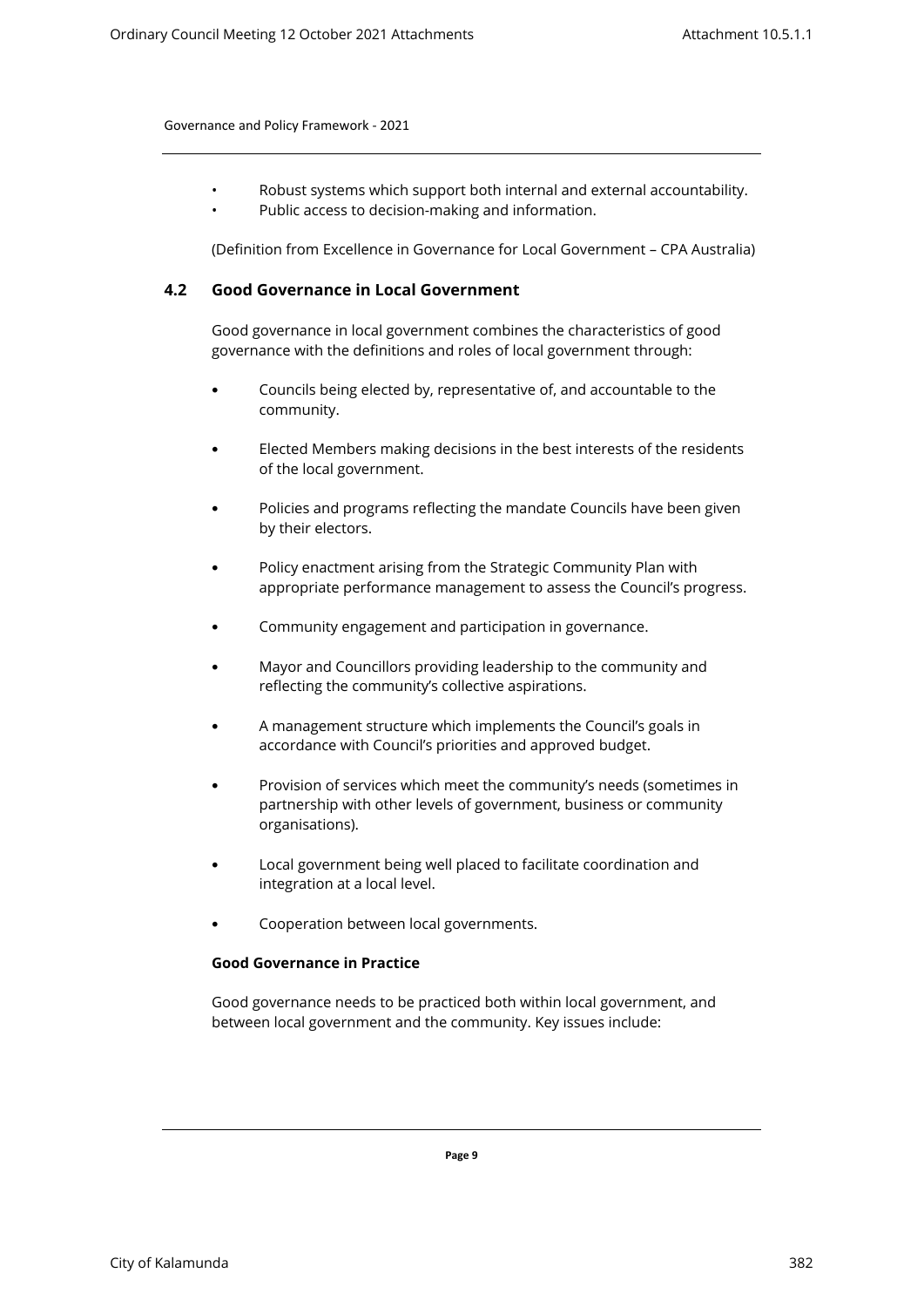#### <span id="page-13-0"></span>*Internal Issues*

- Relationships are a key factor.
- Professional unbiased advice is crucial to good governance.
- Advice is provided through Council reports, Council Briefings, Strategy sessions, Council workshops and other means of communication.
- Good processes contribute to good decisions. Decisions also need to be accountable and transparent.
- Elected Members need information to perform their duties. Processes need to be developed to meet the legitimate information requirements of Elected Members.

#### <span id="page-13-1"></span>*External Issues*

- To ensure that a Council and its community share a sense of direction and purpose, strategic planning is vital. This is particularly the case in local government and must be done in a way that all stakeholders feel they have ownership.
- Performance management enables local government to be accountable to its community. It assesses whether a local government has done what it said it would do with the resources with which it has been provided, and within the defined time frames.
- Balancing 'community-wide' and sectional interests is central to democratic governance.
- Accountability of a local government to its community is a key factor in good democratic governance.
- Good governance means a community feels engaged, knows what is going on, is included in decision making, and feels part of the governing process.
- Informed decisions are based on well-researched information, and some of the best information comes from the opinions of those who are affected by a decision or interested in an issue. Good consultation methods are needed to elicit these opinions.

Another important aspect of good governance is community leadership. Sometimes local governments need to lead or influence communities on issues.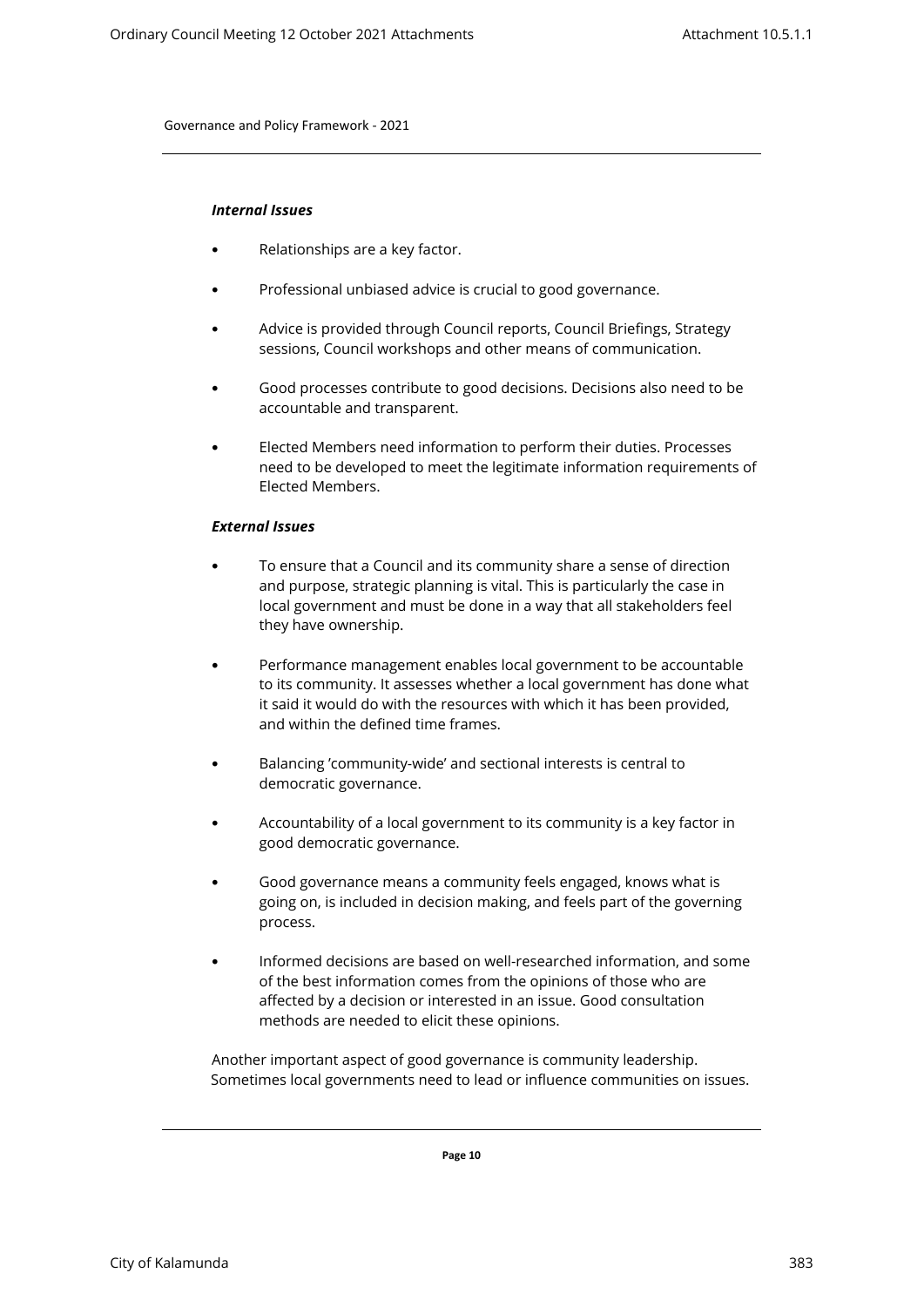Communities expect good services and systems. This is fundamental to good governance.

# <span id="page-14-0"></span>**5. Governance Principles and Charter**

The Principles provide the foundation for good governance and a means for assessing the extent to which good governance is occurring at the City of Kalamunda. The Principles are the 'what'. The Charter is the 'how'.

# <span id="page-14-1"></span>**5.1 Principle One: Vision, Integrated Planning and Culture**

There is a clear vision and strategic community plan that is produced through a comprehensive and inclusive process, which is owned by all sectors of the local government.

The City has complied with its responsibility to ensure it has strategic appropriate plans in place as prescribed by the State's Integrated Planning and Reporting Framework.

There is a positive culture within the Council and the City that promotes openness and honesty, in which constructive and respectful questioning is encouraged and accountability is clear. The culture is enhanced and protected through appropriate policies such as the Code of Conduct.

# <span id="page-14-2"></span>**5.2 Principle Two: Roles and Relationships**

There is clarity about the roles of local government and there exists a sophisticated approach to defining and implementing these.

There are effective working relationships that are promoted and supported within and between the Elected Members, CEO, and administration.

# <span id="page-14-3"></span>**5.3 Principle Three: Decision-Making and Management**

There are effective decision-making processes in place that reflect the transparency and accountability which underpin excellence in local government.

There should be robust and transparent financial management established and maintained to meet the City's accountability to its stakeholders, particularly in terms of stewardship of community assets, both now and into the future.

An effective approach to the identification, assessment, monitoring and management of risks should be established and maintained.

Development and implementation of effective delegations is a key component in assisting effective decision making.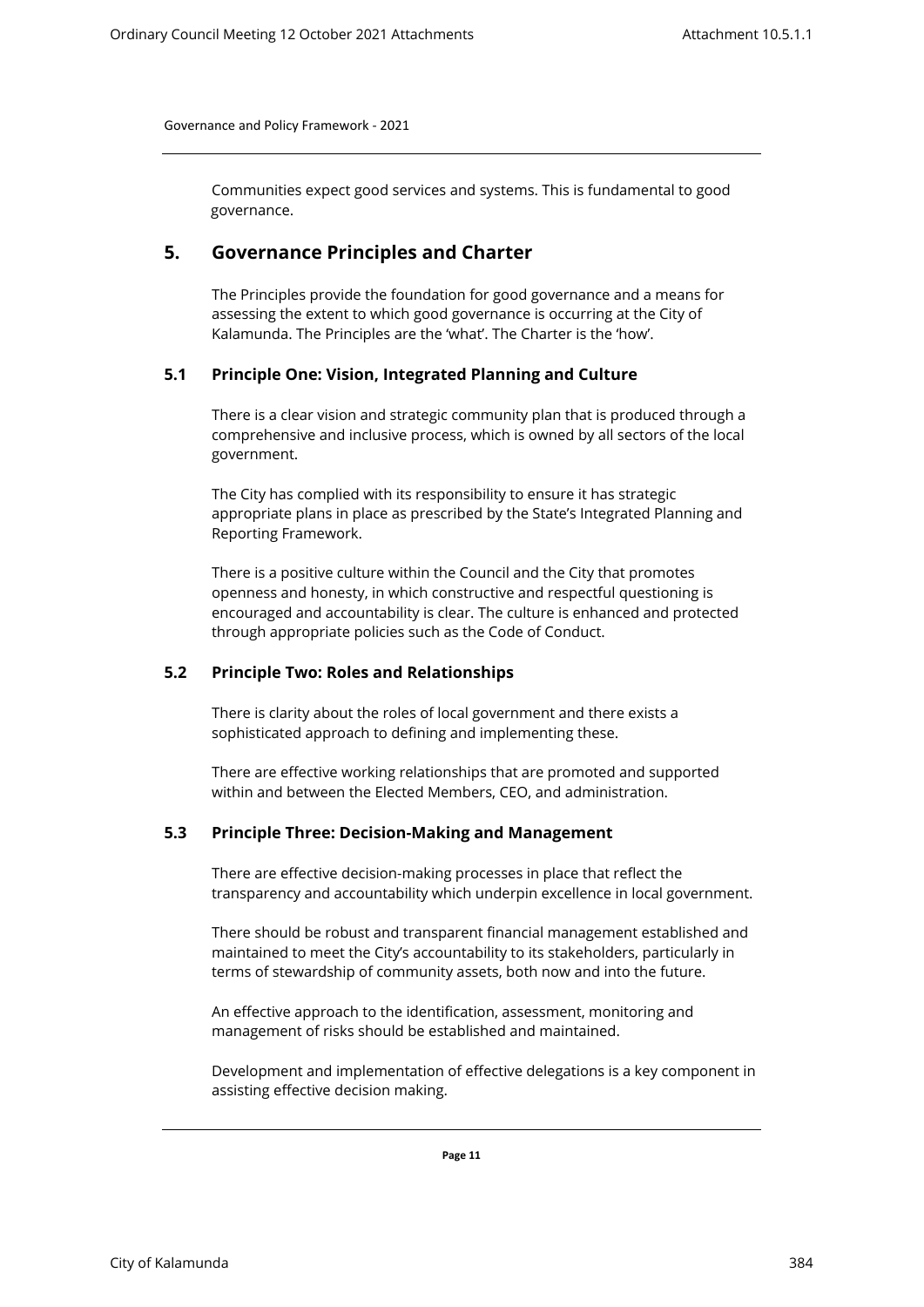# <span id="page-15-0"></span>**5.4 Principle Four: Policymaking and Management**

The City has in place a Policy Framework to provide context for establishing Council, CEO and Planning Policies and clarifying the relationship between the different governance instruments. The Policy Framework governs the development, implementation and review of all Council, CEO and Planning Policies and supporting documents to ensure they are relevant, authoritative and consistent with internal and external legislation and regulations.

## <span id="page-15-1"></span>**5.5 Principle Five: Accountability**

The City must account for its activities and have systems that support accountability. The City should have an active performance management system in place that enables Elected Members and management to be openly accountable for their performance.

The City should establish internal structures that provide for independent review of processes and decision-making to assist the Council to meet its accountability to stakeholders.

Consultation should be undertaken that is appropriate to the scope and potential impact of the matter. It should respect the position and opinion of all stakeholders. The outcomes of the consultation should be taken into account when the decision is made, and feedback should be provided to those who participated.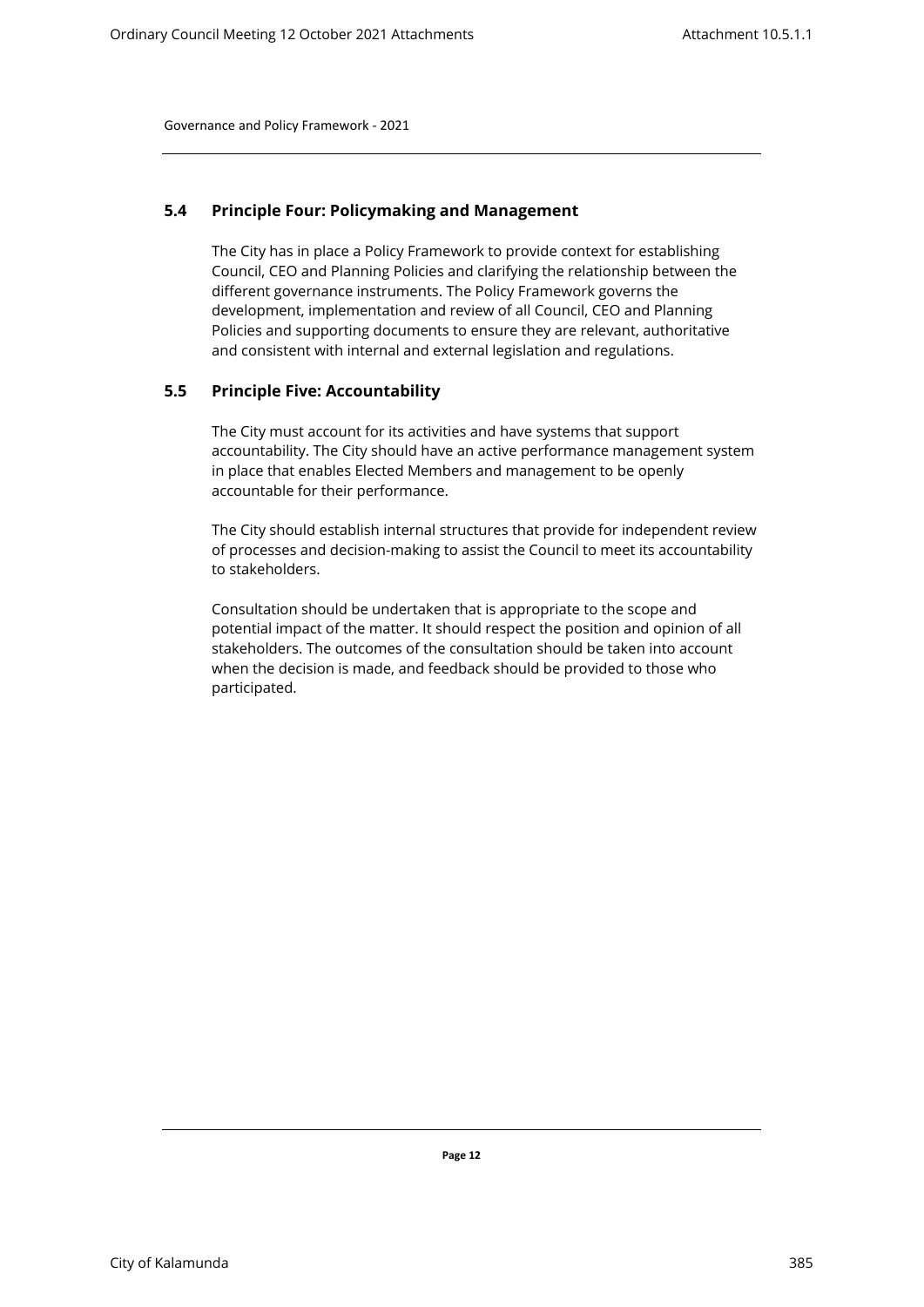# <span id="page-16-0"></span>**6. Governance Framework**

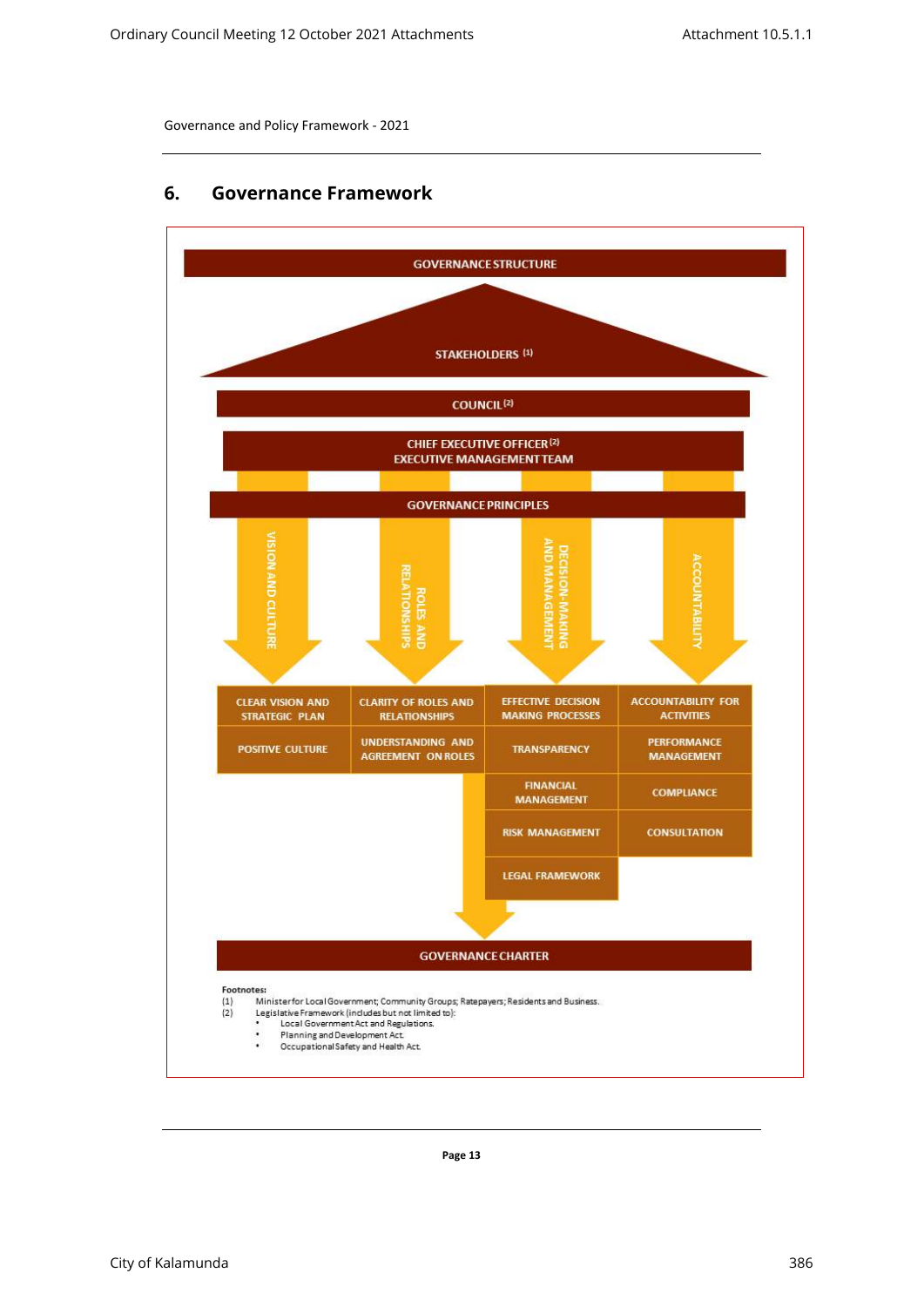# <span id="page-17-1"></span><span id="page-17-0"></span>**7. Principle One: Vision, Integrated Planning and Culture**

# <span id="page-17-2"></span>**7.1 Vision**

The City's Vision is for Connected Communities, Caring for Nature and Creating the Future together.

# **7.2 Integrated Planning**

All local governments are currently required to produce a plan for the future under S5.56 (1) of the Act. Specific minimum requirements to achieve this have been prescribed in regulations.

This Integrated Strategic Planning Framework provides the basis for improving the practice of strategic planning in local government. It addresses the minimum requirements to meet the intent of the Act and outlines processes and activities to achieve an integrated strategic plan at the individual local government level.

There are three major parties to the development of an integrated strategic plan:

- The community participates in a community planning process to determine major vision or intended big picture directions and also participates in regular reviews of those directions.
- The Council signs off the Strategic Community Plan resulting from the community planning process, the four-year reviews updating that plan, and the annual budget.
- The local government administration supports delivery of the Strategic Community Plan, the 4-yearly reviews, and annual budget through its corporate business planning.

# **Strategic Community Plan**

<span id="page-17-3"></span>The Strategic Community Plan is the highest-level plan that a Council will prepare. The purpose of the Plan is to identify the community's main priorities and aspirations for the future and to plan strategies for achieving them.

In doing this, the planning process will consider the issues and pressures that may affect the community and the level of resources that will realistically be available to achieve its aims and aspirations.

While a Council has a custodial role in initiating, preparing and maintaining the Strategic Community Plan on behalf of the community, it is not wholly responsible for its implementation. Other partners, such as State agencies and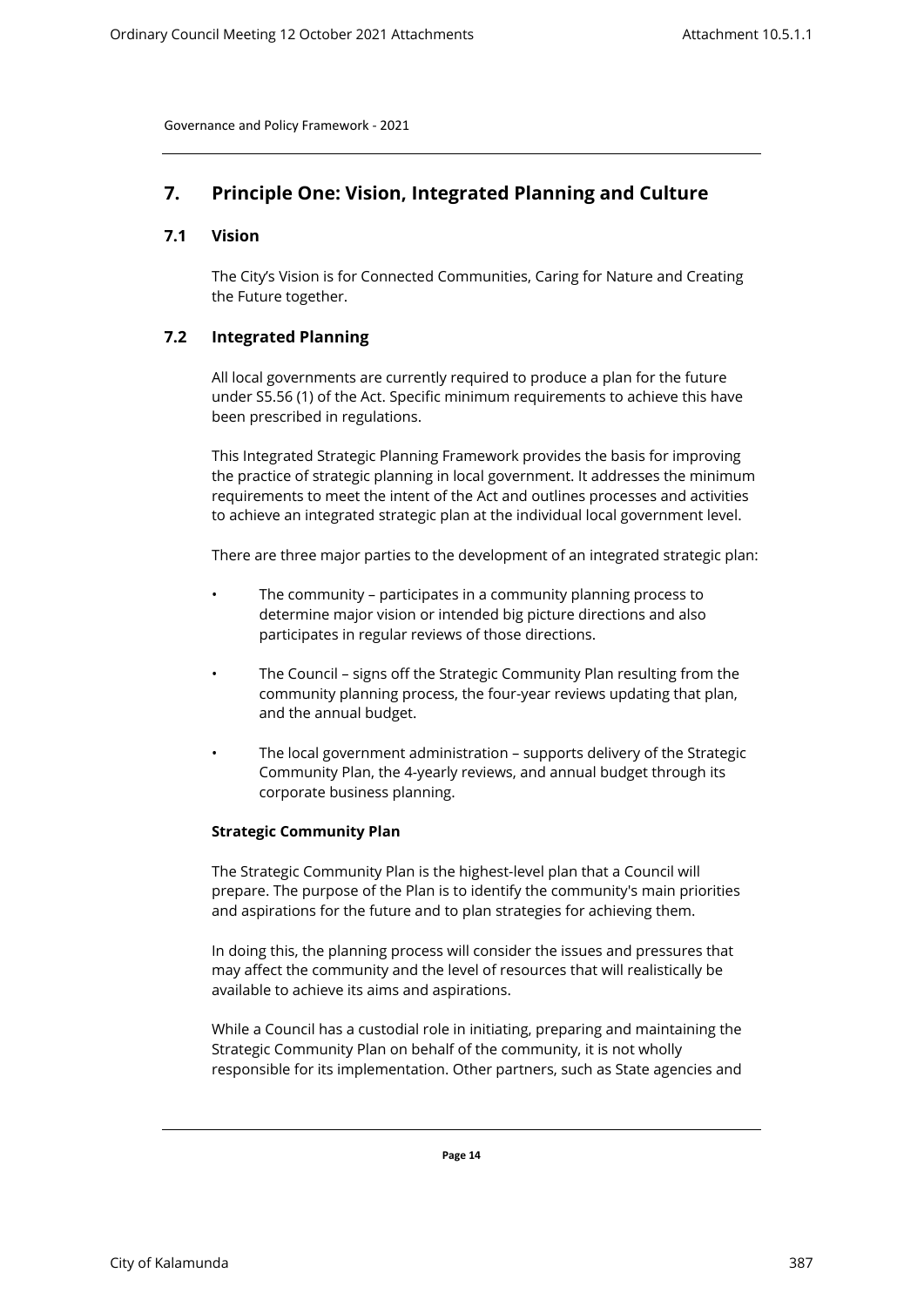community groups may also be engaged in delivering the long-term objectives of the plan.

The 4 Priorities outlined in the Strategic Community Plan – Kalamunda Advancing will guide the City through the next ten years will be:

| Priority 1 - Kalamunda<br><b>Cares and Interacts</b> | Looking after our people and providing our people<br>with social and cultural enjoyment |
|------------------------------------------------------|-----------------------------------------------------------------------------------------|
| Priority 2 - Kalamunda<br><b>Clean and Green</b>     | Delivering environmental sustainability and                                             |
|                                                      | maintaining the integrity of the natural<br>environment                                 |
| Priority 3 - Kalamunda<br><b>Develops</b>            | Supporting our local economy and using our land<br>and assets diversely and effectively |
| Priority 4 - Kalamunda<br>Leads                      | Providing good government and leadership                                                |

#### <span id="page-18-0"></span>**Corporate Business Plan**

The City's Corporate Business Plan – Kalamunda Achieving is responsible for driving operational activities, which are developed in line with the priorities set in the Strategic Plan.

Issue Specific Plans enable key focus areas in the Strategic Plan to be more comprehensively articulated. Actions in these Plans are transferred as actions in the Corporate Business Plan and are measured against key performance indicators, which enable the City and the community to gauge success in the implementation of strategic objectives.

The Corporate Business Plan comprises actions derived from other plans such as:

- The Workforce Plan
- The Long-Term Financial Plan
- Asset Management Plans
- Community Development Plans
- Community Facilities Plans
- Environmental Plans
- Economic Development Plans
- Land Use development Plans
- Waste Management Plans
- ICT Plans
- Customer and Public Relations Plans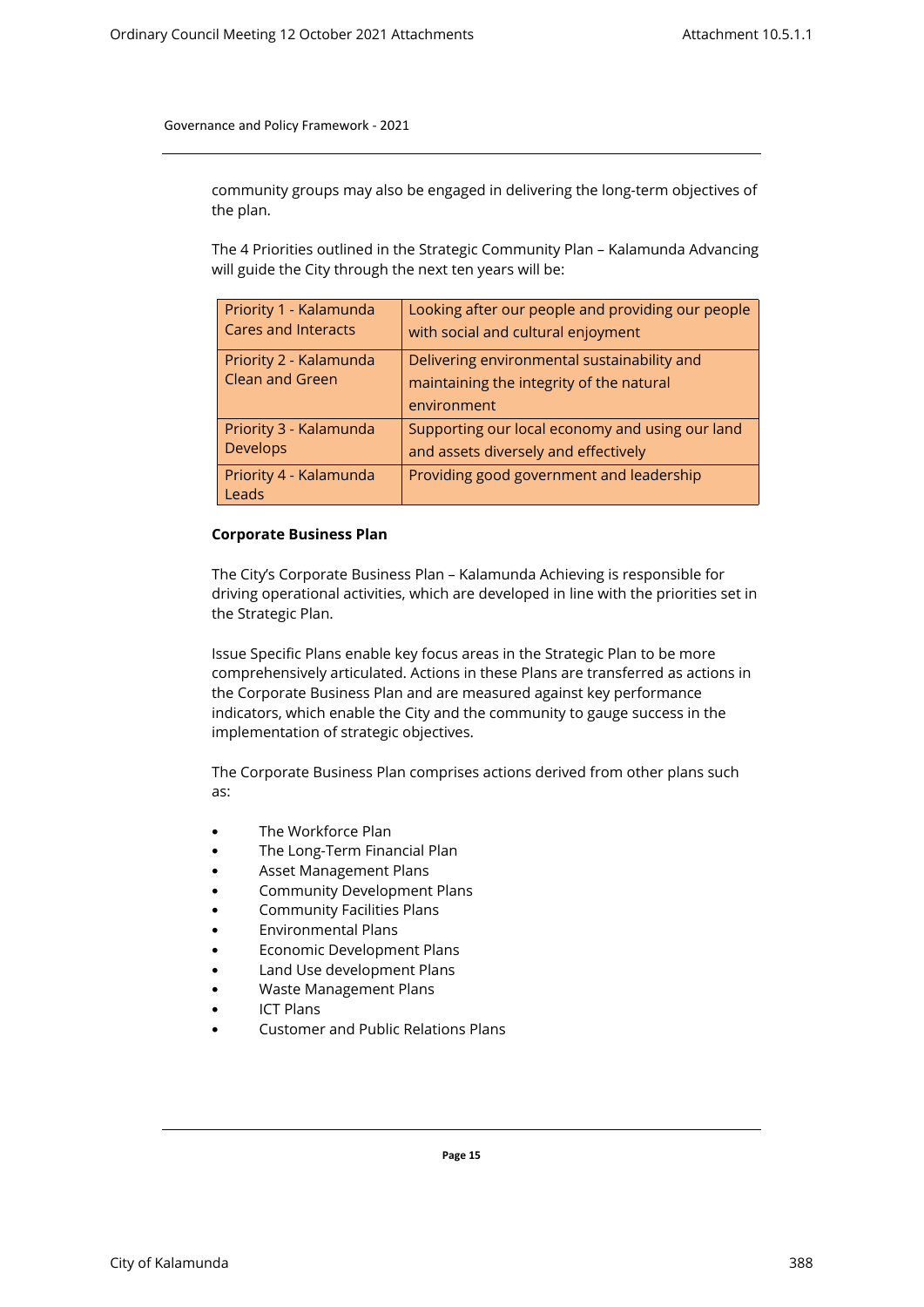#### <span id="page-19-0"></span>**Annual Planning Process**

The City's Annual Business Plan focuses on the actions to be achieved within each of the Strategic Community Plan strategic priorities which have been articulated in the Corporate Business Plan. The Corporate Business Plan actions for each year are reviewed annually to ensure they are still relevant and align with Council priorities.

The City uses a Business Planning Software System to develop annual Business Plans for all service areas and the system enables monitoring of progress of all the actions on a monthly and quarterly basis throughout the year.

Quarterly progress reports against the Annual Plan and Corporate key [performance Indicators provide Council and the community with a full assessment of the City's progress in relation to the achievement of predetermined milestones for major projects and programs.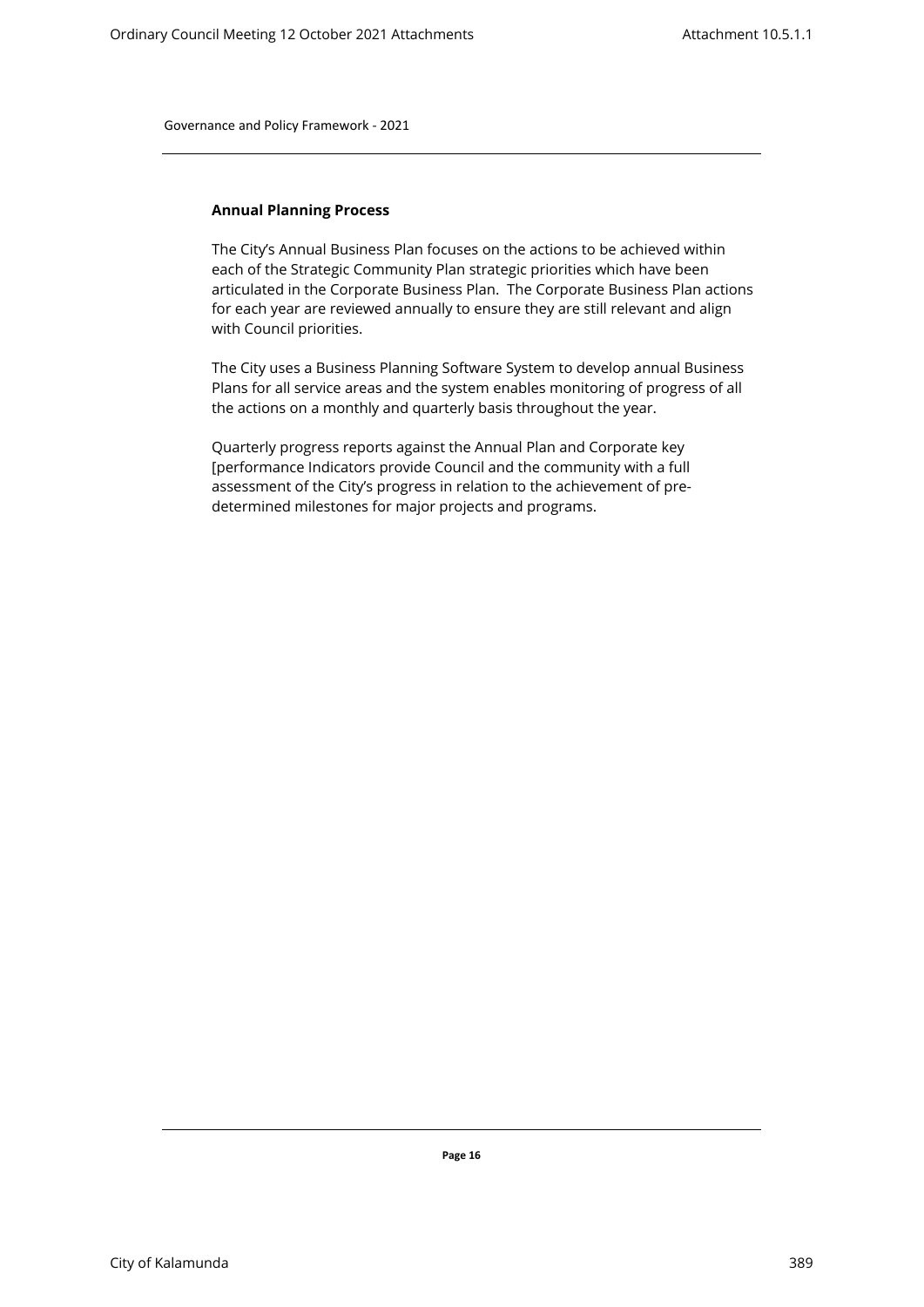

**Figure 3 - City's Integrated Planning Framework.** 

# <span id="page-20-0"></span>**7.3 Culture**

A positive culture promotes openness and honesty, makes accountability and responsibility clear and encourages debate on important issues. An organisation seeking excellence in governance should have the following elements in its organisational culture:

- Support for frankness, honesty and questioning.
- Encouraging creativity and innovation in all we do.
- A can-do attitude to problem solving.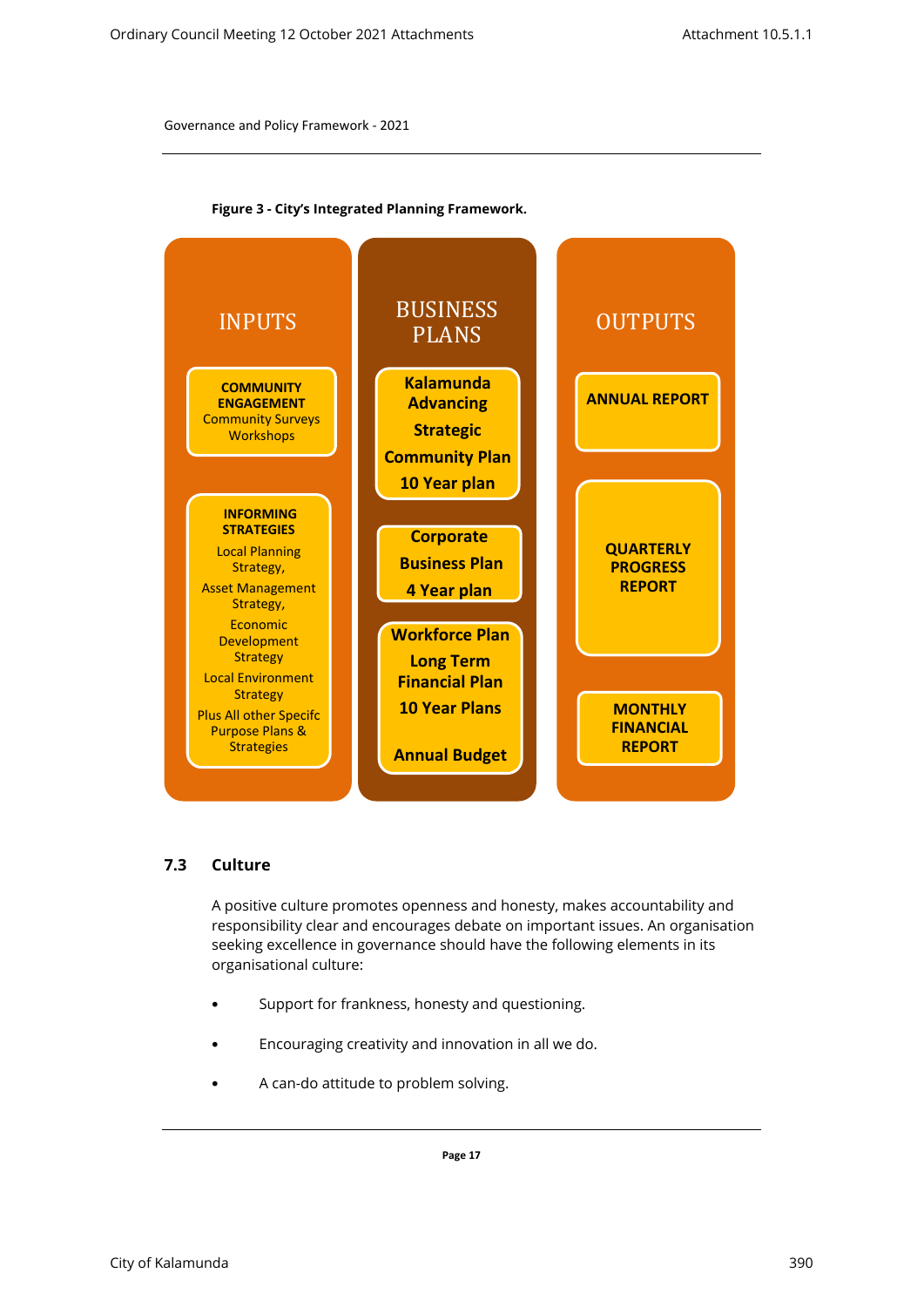- Effective management structures and practices to reinforce accountability and outcomes and incorporate the nurturing of people's capacities to do their jobs.
- Effective communications internally and externally, and be open to, and encourage, feedback from all stakeholders.
- Learning and feedback whereby the City invests in training both for Elected Members and employees and the learning will be focused on what is required to achieve organisational goals.
- Ethical behaviour characterised by honesty and integrity. Elected Members and employees will behave in a way that generates community trust and confidence and enhances the image of both the Council and local government generally.

For people to have confidence in those who govern and participate in the governance process, they must have trust that governments are acting for the common good. They need to believe that governance is characterised by honesty and integrity and that those in government will behave accordingly.

#### <span id="page-21-0"></span>**Code of Conduct**

The Act and *Local Government (Model Code of Conduct) Regulations 2021*, requires that every local government shall prepare or adopt a Code of Conduct to set out the standards of behaviour expected to be observed by all Elected Members, Committee Members and Candidates.

The City has adopted a Code of Conduct which outlines the principles, values and behaviours expected of all Elected Members and employees. It is not intended to control or prohibit the actions of Elected Members or employees, but simply to document the standards of conduct expected of all who serve the community.

The *Local Government (Model Code of Conduct) Regulations 2021* now incorporates the previously adopted *Local Government (Rules of Conduct) Regulations 2007* which provide a disciplinary framework to deal with individual misconduct by Elected Members. Previously, apart from prosecution, the only avenue for action in response to inappropriate behaviour was against the whole Council.

The Regulations provide a mechanism to take action against individual Elected Members where they do not comply with the 'rules' or they contravene particular laws applying to them in Acts and Regulations.

The City Code of Conduct adopted in accordance with *Local Government (Model Code of Conduct) Regulations 2021* prescribe the following uniform rules of conduct for Elected Members in relation to: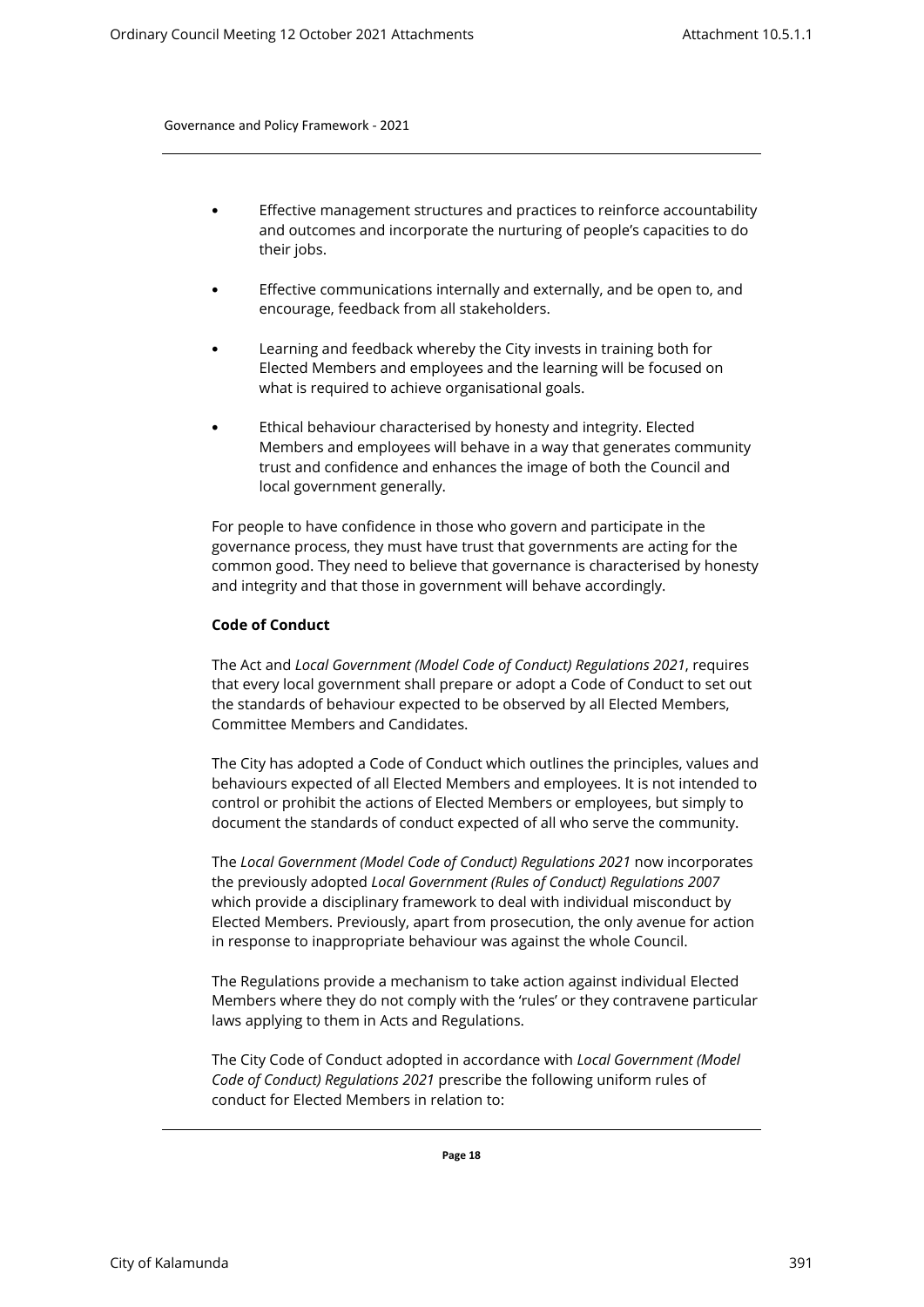- Standards of general behaviour.
- Use of information.
- Securing unauthorised advantages or disadvantages.
- Disclosing certain interests (not financial).
- Restricting receiving, and disclosure of, certain gifts.

<span id="page-22-0"></span>These Code of Conduct as well as the City's Standing Orders Local Law (relating to meeting procedures and conduct) are enforceable and disciplinary action can be taken for any breach.

## **Confidentiality**

Local government business involves vast amounts of confidential information. This information could be about commercial matters, individual citizens and legal issues. The Act states the following in relation to disclosure of confidential information:

"*Council members, committee members and employees shall not use confidential information to gain improper advantage for themselves or another person or body in ways which are inconsistent with their obligation to act impartially in the public interest; or to improperly cause harm, detriment or impairment to any person, body, or the Council."*

## <span id="page-22-1"></span>**Conflicts and Disclosure of Interests**

Council members, committee members and employees are to comply with the requirements for the disclosure of interest as described in the *Local Government Act 1995.*

Members and employees of the City should ensure that there is no actual or perceived conflict or incompatibility between the important fulfilment of their public or professional duties and either their personal interests, or those persons closely associated to them.

#### **Induction Program**

<span id="page-22-2"></span>The City's positive culture is communicated to Elected Members and employees through effective induction programs and in their letters of appointment.

Induction and training for Elected Members is provided to assist in understanding local government, governance in local government and how to operate effectively to produce good outcomes for their community.

The Induction Program focuses on: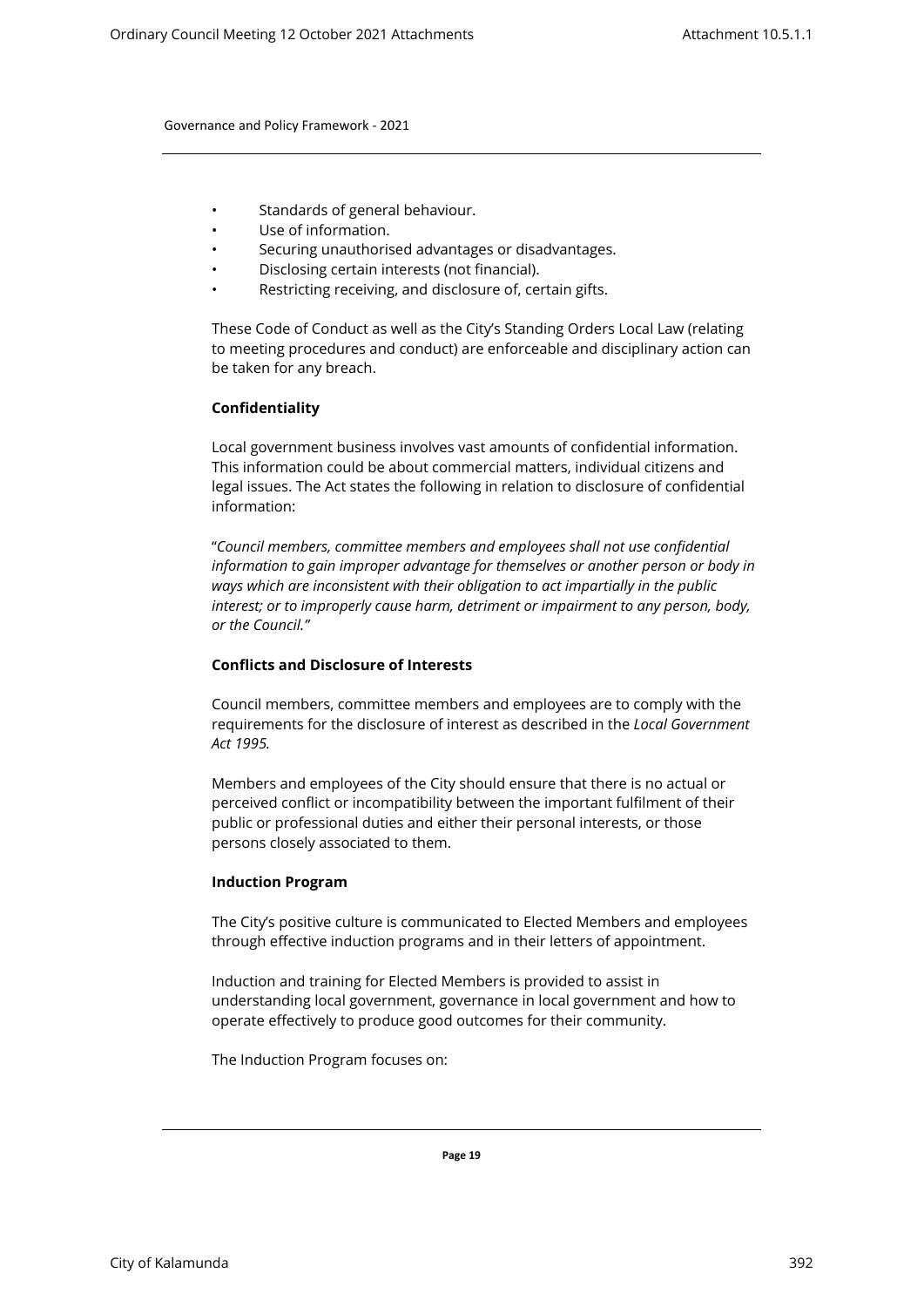- The differing but complementary roles of Elected Members and employees.
- Working relationships.
- Decision making processes.
- Responsibility, accountability and delegations.
- <span id="page-23-0"></span>Code of Conduct.
- Organisational values and culture

#### **Values**

The City will establish a culture that is values-driven and will include an inspiring vision with effective strategies, a well-defined set of values with observable behaviours being displayed for each value and organisational wide processes and routines that reinforce the values.

The key to achieving a values driven culture will be to involve everyone so they truly embrace the vision and live the values each day.

Focusing on values increases performance levels, improves service, reduces employee variability, and supports sustainability. A values-driven culture not only helps an organisations bottom line, but also sets groundwork for establishing a powerful legacy that can have a positive social impact for generations.

The City has both core and aspirational values:

# <span id="page-23-1"></span>**Core Values**

| <b>Service</b>   | We deliver excellent service by actively engaging and listening to<br>each other                                           |
|------------------|----------------------------------------------------------------------------------------------------------------------------|
| <b>Respect</b>   | We trust and respect each other by valuing our difference,<br>communicating openly and showing integrity in all that we do |
| <b>Diversity</b> | We challenge ourselves by keeping our minds open and looking<br>for all possibilities and opportunities                    |
| <b>Ethics</b>    | We provide honest, open, equitable and responsive leadership by<br>demonstrating high standards of ethical behaviour       |

#### **Aspirational Values**

<span id="page-23-2"></span>

|         | <b>Creativity</b> We create and innovate to improve all that we do |
|---------|--------------------------------------------------------------------|
| Courage | We take risks that are calculated to lead us to a bold new future  |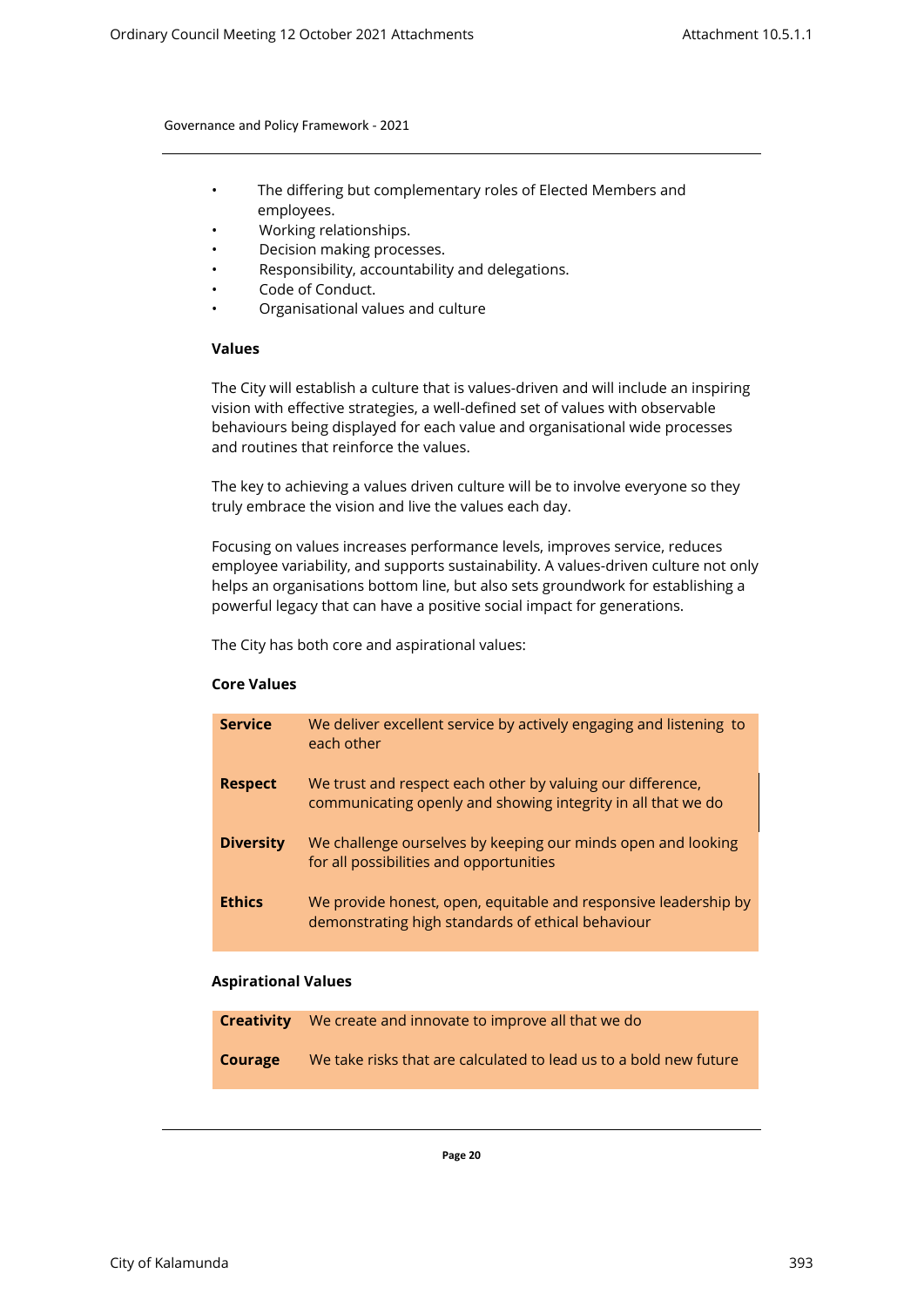| <b>Prosperity</b> | We will ensure our City has a robust economy through a mixture<br>of industrial and commercial development |
|-------------------|------------------------------------------------------------------------------------------------------------|
| <b>Harmony</b>    | We will strive to retain our natural asset in balance with our built<br>environment                        |

# <span id="page-24-1"></span><span id="page-24-0"></span>**8. Principle Two: Roles and Relationships**

## **8.1 Roles**

An understanding and acceptance of the different roles, and cooperation between all parties underpins good governance at the City. The relationships between Elected Members and the CEO respect the diversity of opinion and the rights of all points of view to be heard with courtesy and respect.

The City recognises that the Mayor has a general leadership role. The Act recognises the role of the Mayor, as the spokesperson for the City, to carry out civic and ceremonial functions of the Mayoral office, and to preside at meetings of the Council.

The City places great importance on the role of the Mayor as Presiding Member of the Council to facilitate good decision-making.

The City recognises that the Mayor's leadership role is very important when it comes to good governance. The Mayor is to seek to ensure that all Councillors are a part of the decision-making process, and help Councillors to balance their accountabilities to their constituents and their accountability to the Council as a whole and therefore to the whole community.

The Mayor should also facilitate good relationships between the Councillors and the administration and help to create an environment where good communication, systems and processes can thrive.

Elected Members are to focus on outcomes, policy and strategy and in so doing be expected to:

- Represent and advocate on behalf of their constituents at the Council level.
- Facilitate communication between Council and the community.
- Debate the issues in an open, honest and informed manner to assist the decision-making process.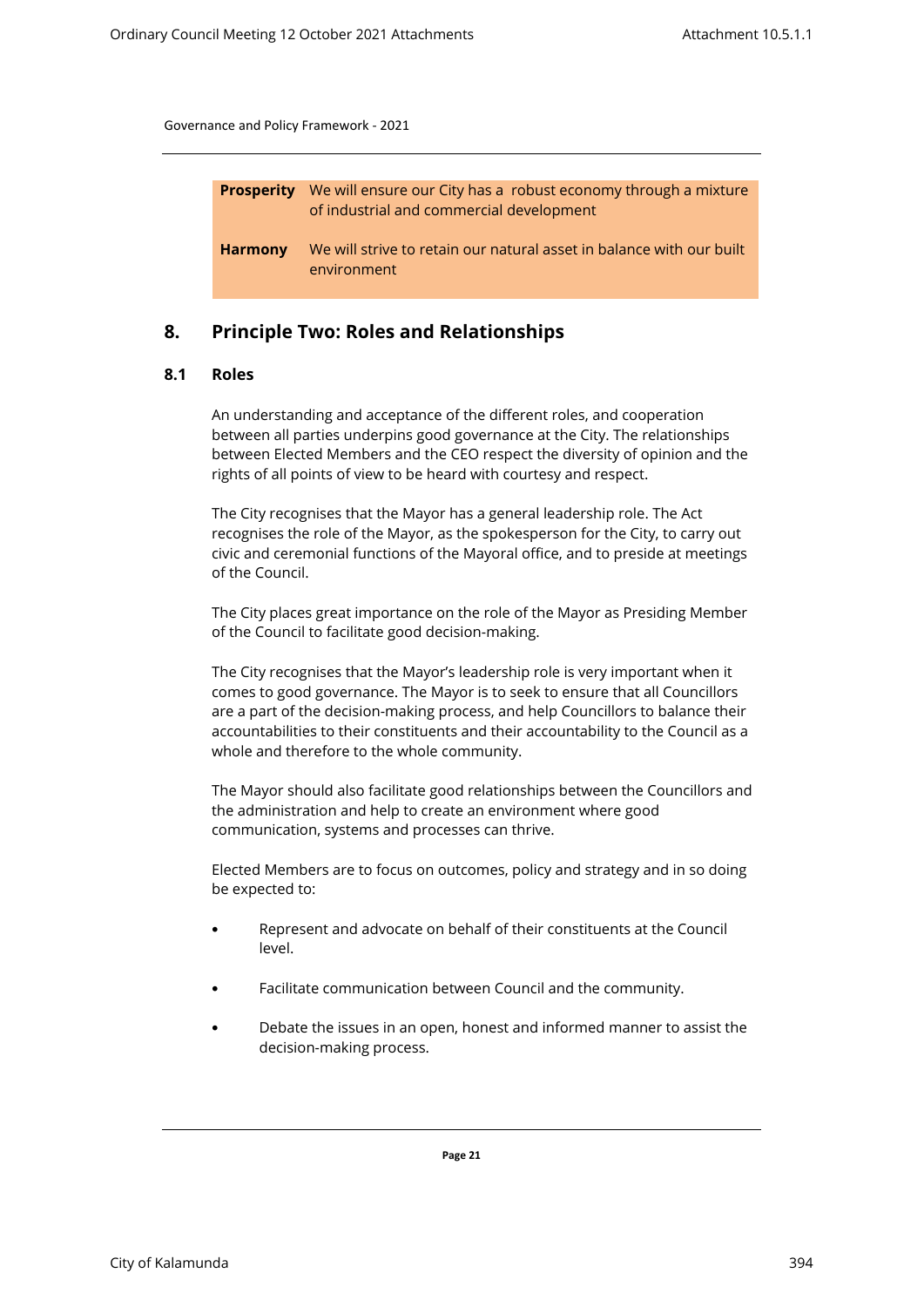- Keep the entire community in mind when considering and addressing issues and focus on the 'big picture'.
- Educate and involve the community in all local government activities and processes.
- Work together, cooperate and respect diversity.
- Provide model leadership and good governance.

Council recognises the CEO's role in managing the organisation to achieve the goals and strategies endorsed by Council, and the CEO is expected to fulfil these duties in a way that promotes an organisational culture of openness, accountability, fairness and good communication.

The Act sets out a framework for the way in which local governments in general are to operate. It specifies the roles and responsibilities that are to be undertaken within each local government. Specific roles are given to the Council, the Mayor, Councillors and the CEO.

# <span id="page-25-0"></span>**The Role of Council**

Under the Local Government Act 1995 the City of Kalamunda is a body corporate, represented by an elected Council, and is charged with the following responsibilities:

- Governs the City of Kalamunda's affairs.
- Is responsible for the performance of the City of Kalamunda's functions.
- Oversees the allocation of the City of Kalamunda's finances and resources.
- Determines the City of Kalamunda's policies.

The following guidance is provided on the range and scope of these responsibilities:

# • **Governs the City of Kalamunda's affairs**

This role encompasses strategic planning mechanisms to ensure the continued sustainability of the organisation, the setting of strategic goals for the organisation and the monitoring of the City's performance against these strategic goals.

# • **Is responsible for the performance of the City of Kalamunda's functions**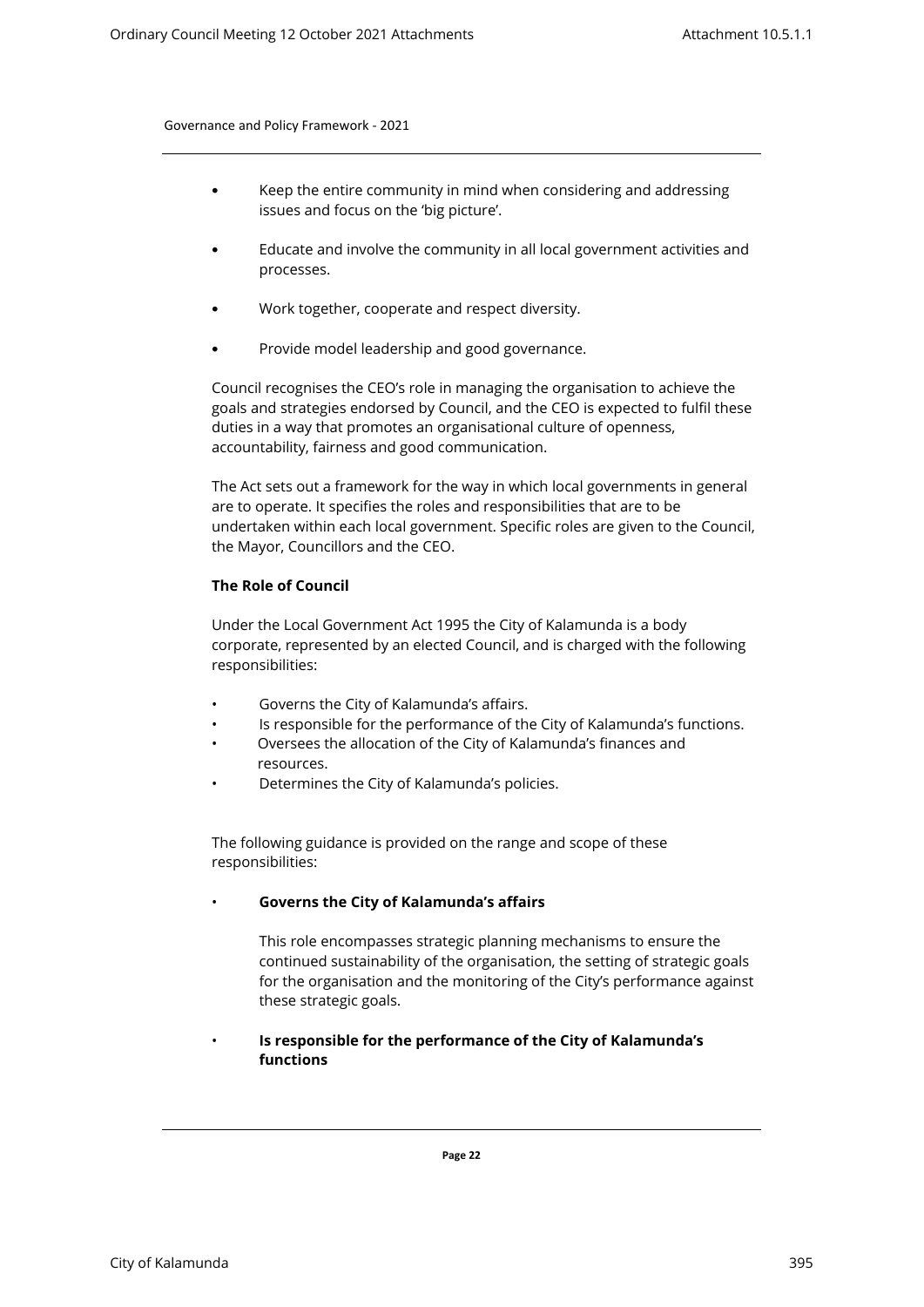This role determines that Council has ultimate responsibility for the performance of the City's functions. Council can exercise this responsibility through the development of appropriate governance frameworks including delegations of authority, the determination of an appropriate organisational structure, the provision of services and facilities, and regular reporting against objectives.

# • **Oversees the allocation of the City of Kalamunda's finances and resources**

The Council exercises this role by overseeing and adopting the City's Long Term Financial Plan and Annual Budget. Council is advised by employees of the City who are responsible for the professional development of appropriate financial controls and strategic documents.

## • **Determines the City of Kalamunda's policies**

The role of Council in setting policy is most effective when it is linked with a professional organisation that implements these policies through the development of appropriate management practices and work processes. The policies of the Council provide the direction for the ongoing management of Council activities.

The general function of local government is 'to provide for the good government of persons in its district'. This general function is the basis of the City of Kalamunda's powers.

#### <span id="page-26-0"></span>**Role and Responsibilities of the Mayor**

Whilst there are a number of provisions within the Act outlining the role and functions of the position of Mayor it should be understood that he/she is a key public official. In the pursuit of good governance, from an internal and external perspective, the Mayor performs an important function. The Mayor is elected to represent the views and directions of the Council in the performance of the role.

Section 2.8(1) of the Act defines the role of the Mayor as follows:

#### *"The Mayor:*

- *a. Presides at meetings in accordance with the Act.*
- *b. Provides leadership and guidance to the community in the district.*
- *c. Carries out civic and ceremonial duties on behalf of the local government.*
- *d. Speaks on behalf of the local government.*
- *e. Performs such other functions as are given to the Mayor or President by the Act or any other written law.*
- *f. Liaises with the CEO on the local government's affairs and the performance of its functions."*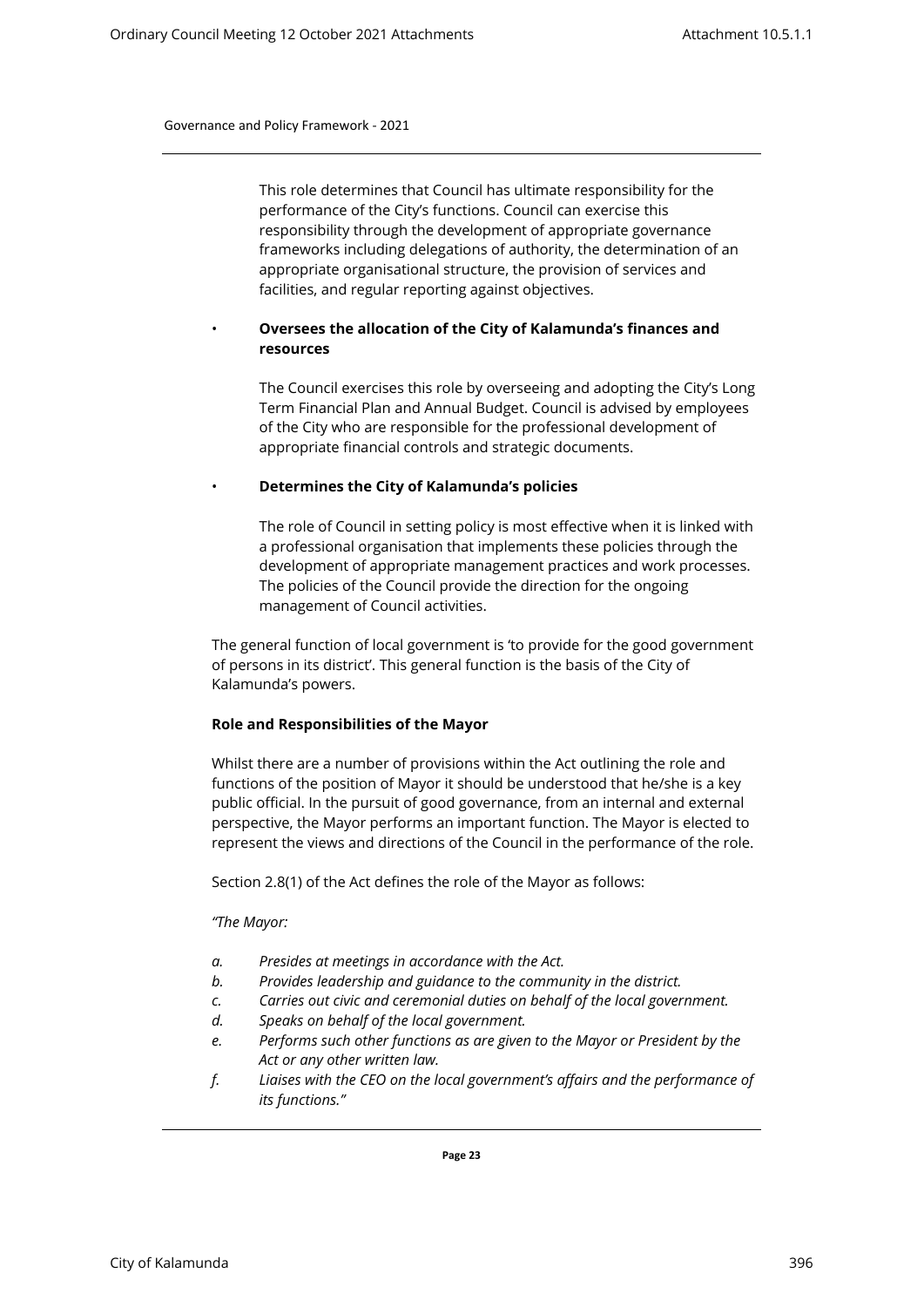The Mayor, also has the following additional responsibilities, which are similar to Councillors and outlined in Section 2.10 of the Act:

- *a. Represents the interests of electors, ratepayers and residents of the district.*
- *b. Provides leadership and guidance to the community in the district.*
- *c. Facilitates communication between the community and the Council.*
- *d. Participates in the local government's decision-making processes at Council and Committee meetings.*
- *e. Performs such other functions as are given to an Elected Member by the Act or any other written law."*

The roles and duties of the Mayor can be categorised as:

- Governance.
- Presiding Member of Council.
- External relations.
- Media management.
- Supporting the community.
- Civic and Ceremonial.

The 'Governance' and 'Presiding Member of Council' functions of the Mayor are critical to good governance as they cover leadership of the City and the community, and ensure that the decision-making processes are fair, equitable and inclusive.

The Mayor should be seen to support good governance by modelling good behaviour and ethics in fulfilling the leadership roles. The Mayor has a pivotal role in both the pursuit and demonstration of good governance.

A very specific role that the Mayor has is in representing and advocating the decisions of the Council. Section 2.8(1) (d) of the Act provides that the Mayor speaks on behalf of the City.

The position of Mayor is pre-eminent and when they speak they are considered by the community to be articulating the Council's views. The Mayor must put aside their individual views and clearly outline the views of the Council decision in an all-inclusive way.

Where the Mayor desires to speak contrary to the position of the Council they should preface the comments that they are expressing as an individual opinion.

#### **Role and Responsibilities of the Deputy Mayor**

The Deputy Mayor may perform the functions of the Mayor if:

<span id="page-27-0"></span>a. The office of Mayor is vacant; or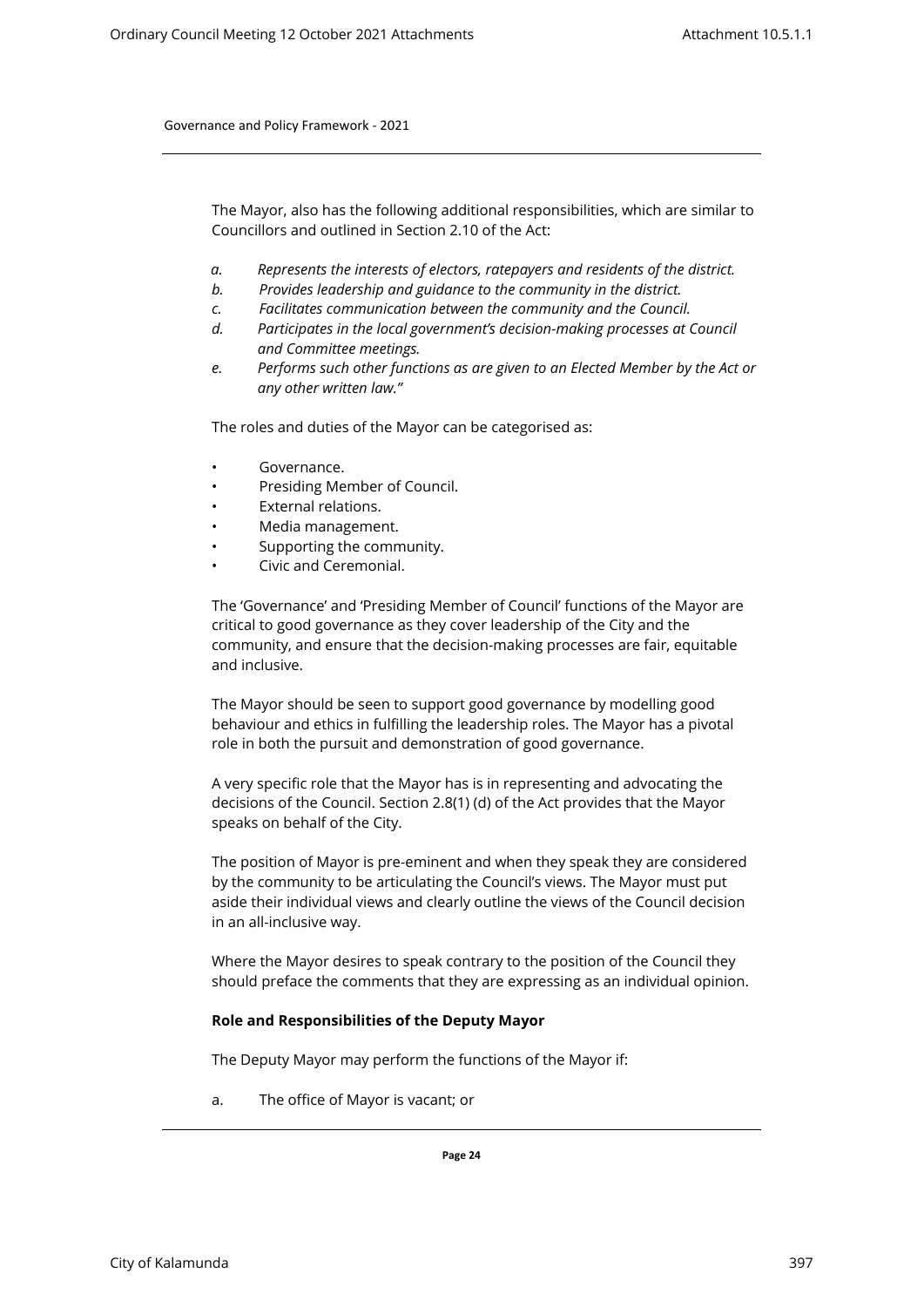<span id="page-28-0"></span>b. The Mayor is not available or is unable or unwilling to perform the functions of the Mayor." (Section 5.34 *Local Government Act 1995*)

#### **Roles and Responsibilities of the Elected Members**

At the outset it is necessary to understand the legislative framework within which the Elected Members operate and from where they derive specific details of their roles and responsibilities.

It is important to note that an individual Elected Member, unless delegated, as a part of a Committee arrangement, has no authority to participate in the day-today management or operations of the Council, including making any form of representation on behalf of the Council.

It is important to note that Elected Members have no direct authority over employees with respect to the way in which they perform their duties.

Within the Act, Section 2.10 outlines the role of Councillors as follows:

"*A Councillor:*

- *a. Represents the interests of electors, ratepayers and residents of the district.*
- *b. Provides leadership and guidance to the community in the district.*
- *c. Facilitates communication between the community and the Council.*
- *d. Participates in the local government's decision-making processes at Council and Committee meetings. and*
- *e. Performs such other functions as are given to a Councillor by the Act or any other written law*."

The Council and Elected Members have a number of roles to undertake and they must do this with the support of the CEO. One of the challenges for good governance from an Elected Member viewpoint is to be provided with the opportunity to raise specific issues so as to get a fair hearing. Many of these issues may have been the platform on which the Elected Member was elected. The Mayor and CEO all have an important role to play in this process as well as the fellow Elected Members.

#### **Role and Responsibilities of the Chief Executive Officer**

<span id="page-28-1"></span>The functions of the CEO are outlined in Section 5.41 of the Act. Earlier reference was made to liaising with the Mayor.

The full range of defined functions of the CEO is:

"*a Advise the Council in relation to the functions of a local government under the Act and other written laws.*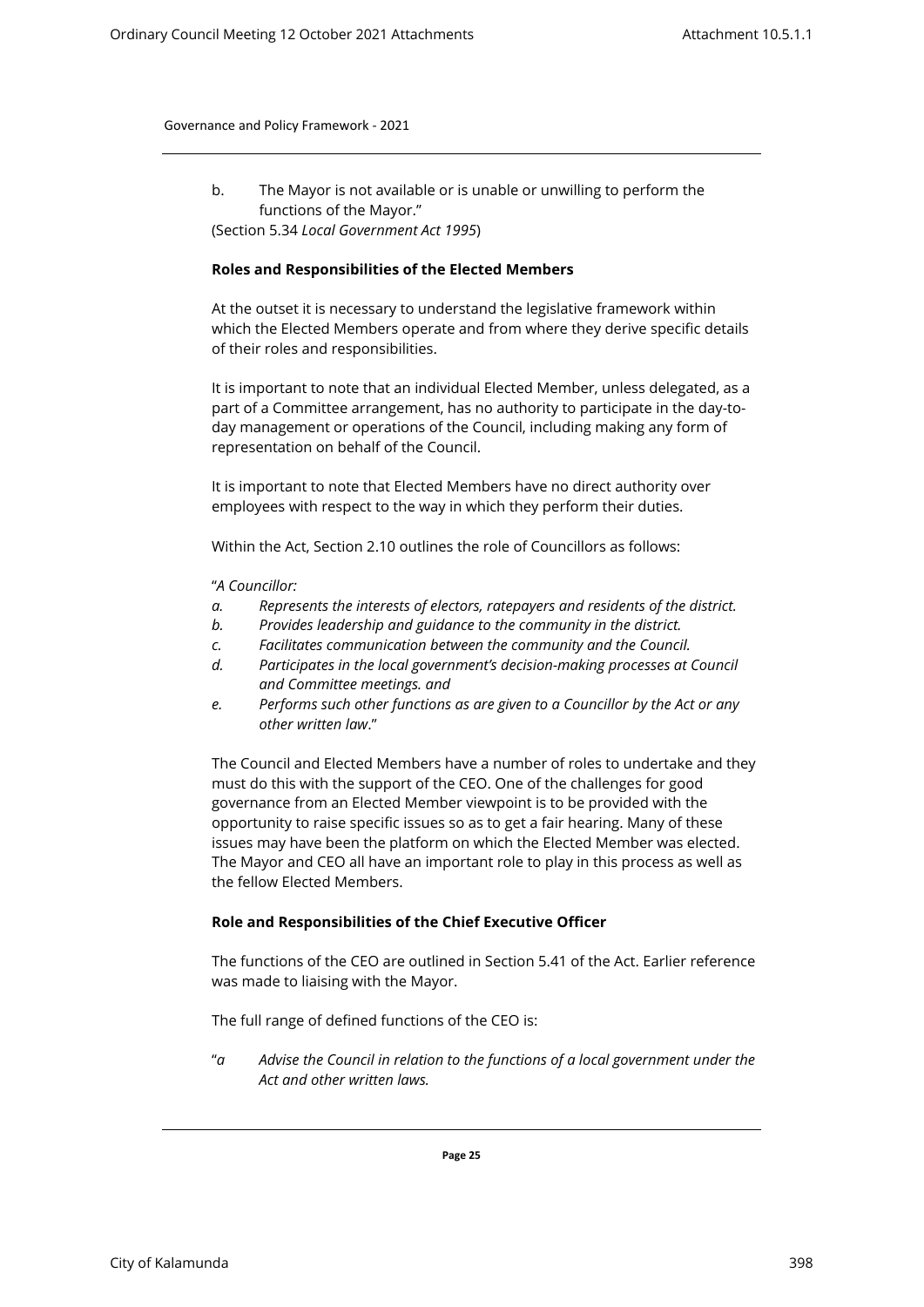- *b. Ensure that the advice and information is available to the Council so that informed decisions can be made.*
- *c. Cause Council decisions to be implemented.*
- *d. Manage day to day operations of the local government.*
- *e. Liaise with the Mayor or president on the local government's affairs and the performance of the local government's functions.*
- *f. Speak on behalf of the local government if the Mayor or President agrees.*
- *g. Be responsible for the employment, management supervision, direction and dismissal of other employees (subject to section 5.37(2) in relation to senior employees.*
- *h. Ensure that records and documents of the local government are properly kept for the purposes of the Act and any other written law.*
- *i. Perform any other function specified or delegated by the local government or imposed under the Act or any other written law as a function to be performed by the CEO.*"

The CEO has a statutory responsibility to manage the organisation through the implementation of objectives and strategies that have previously been approved by the Council. The most important role the CEO plays in promoting good governance is through the development of a culture that sees the Elected Members and the Council as the peak decision-making body and that management exists to support the Council in the delivery of good governance.

A key accountability of the CEO is financial management. While Council has overall accountability, the administration and its key management have critical responsibilities for managing the organisation soundly from a financial perspective and reporting the results to the Council.

Under the Act both the Council and the CEO are given certain functions and duties to be discharged. Council may delegate in writing authority to perform some of its functions and duties to the CEO, with the following exceptions:

- "*a. Actions in which a decision of an absolute majority of the Council is required.*
- *b. Acceptance of a tender, which exceeds an amount as determined by the Council.*
- *c. Appointment of an auditor.*
- *d. Acquisition or disposal of any property valued at an amount exceeding an amount determined by the Council for the purposes of this paragraph.*
- *e. Any of the Council's powers under Sections 5.98, 5.99 or 5.100 (determining fees, allowances and expenses of members and Committee members).*
- *f. Borrowing money on behalf of the City.*
- *g. Hearing or determining an objection of a kind referred to in Section 9.5.*
- *h. Carrying out any power or duty that requires the approval of the Minister or the Governor. a. The power under Section 9.49A (4) to authorise a person to sign documents on behalf of the Council.*
- *i. Such other powers or duties as may be prescribed.*"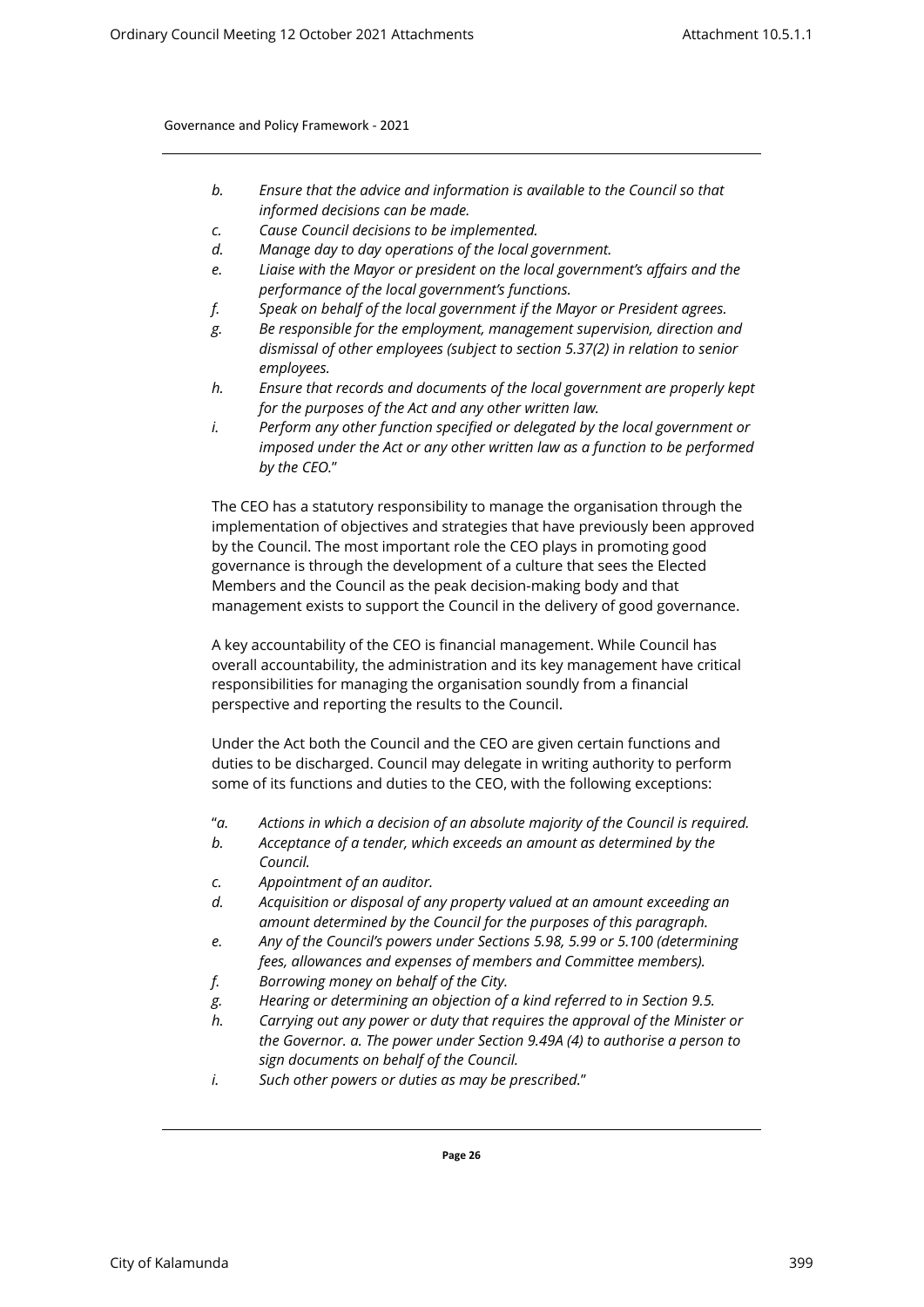Delegations of authority are required to provide employees of the City with the power to exercise duties and make determinations. It is essential that the City's delegations are performed in a manner that is in accordance with the adopted governance framework and is compliant with the relevant legislation. The City is required to keep records on the exercise of its delegations.

The CEO may delegate to any other employee the authority to perform functions and duties that are exercisable by the CEO under the Act or that have been delegated to the CEO by the Council (with the exception of the power to delegate).

This is in accord with the governance framework whereby employees are responsible to the CEO and the CEO is responsible to Council. Similarly, the implementation of Council decisions and instructions are conducted by the CEO, who may delegate some of this responsibility to other employees of the City.

All delegations by the Council are reviewed on an annual basis.

The use of delegated authority means that routine matters can be acted on promptly and this facilitates efficient service delivery to the community. Delegated authority also allows Council to concentrate on policy development, representation, strategic planning, and community leadership. In summary the CEO is responsible for:

- Putting in place appropriate systems to achieve accountability and integrity.
- Implementing and maintaining a management structure which can achieve Council's vision and Strategic plan.
- Managing relationships between the various elements in the local government.
- Ensuring that the organisation is staffed by suitably qualified and motivated employees and policies are in place that promotes this.
- Ensuring that employees are aware that the administration is working for a democratically elected Council and that Council decisions form the basis for the administration's activities.

The table below depicts the separation of roles between the Council (governing the affairs of the local government) and the CEO (managing day-to-day operations)

| Council        | <b>CEO</b>                          |
|----------------|-------------------------------------|
| Sets direction | Provides professional and technical |
|                | advice to the Council               |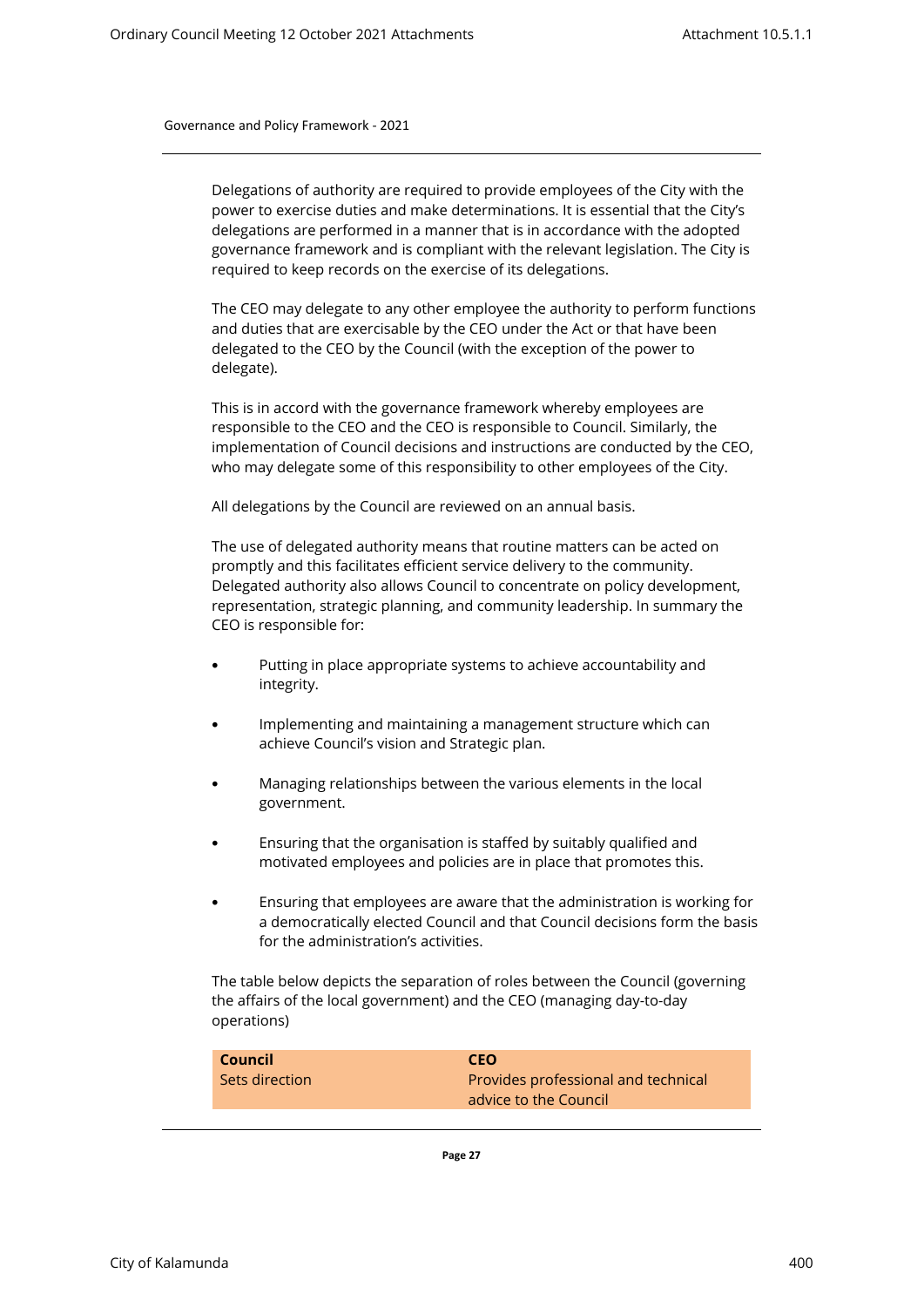| Responsible for the performance<br>of the City of Kalamunda's<br>functions                                                | Implements the decisions of Council                           |
|---------------------------------------------------------------------------------------------------------------------------|---------------------------------------------------------------|
| Decide on matters of policy                                                                                               | Liaises with the Mayor                                        |
| Ensure that services and facilities<br>are integrated with and do not<br>unnecessarily duplicate other<br>public services | Manages the day-to-day operations                             |
| Oversee the allocation of the City<br>of Kalamunda's finances and<br>resources                                            | Responsible for the employment and<br>management of employees |
| Monitor performance through the<br>CEO to ensure efficiency and<br>effectiveness in service provision                     |                                                               |
| Mayor to liaise with the CEO and<br>preside at Council Meetings                                                           |                                                               |

# <span id="page-31-0"></span>**8.2 Working Relationships**

Elected Members are members of a team, elected by their communities to work collectively in the interest of the whole community. The achievement of good outcomes for the local area is dependent on a mature and constructive working relationship between Elected Members.

Elected Members should behave in a manner that generates community trust and confidence in them as individual Elected Members and enhances the role and image of both the Council and the local government generally. Elected Members are expected to:

- Conduct their ongoing relationship with other Elected Members, Council employees and the community with respect and courtesy.
- Act within the law at all times.
- Act in good faith and not for improper or ulterior motives.
- Act in a reasonable, just and non-discriminatory manner.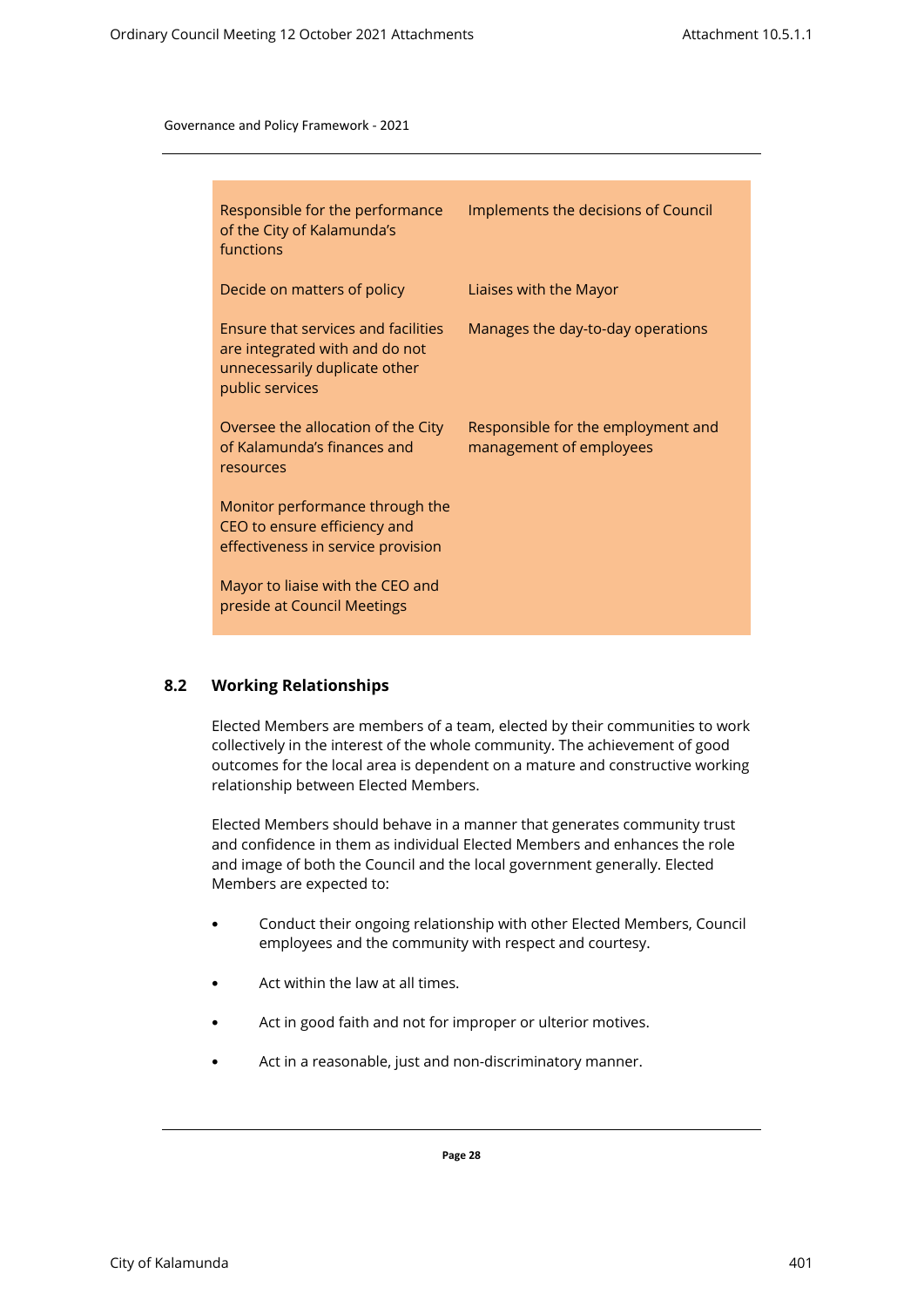• Undertake their role with reasonable care and diligence.

As previously referred to, the Act requires Council to prepare and adopt a Code of Conduct to be observed by the members of the Council. The Code of Conduct is a public declaration of the principles of good conduct and standards of behaviour that the Council agrees individual Elected Members should conform to when carrying out their role. It also provides guidance to Elected Members about carrying out their duties and responsibilities.

## <span id="page-32-0"></span>**Working Relationship between Mayor and Councillors**

The relationship between a Mayor and Councillors is critical to good governance. An effective relationship between the Mayor and Councillors will help to promote the successful delivery of the Strategic Plan and the credibility of the City.

In summary the important aspects of the Mayor/Councillor relationship are the following:

- The Mayor is the Presiding Member of the Council and this role should be respected by all Councillors.
- The Mayor should facilitate an inclusive approach to decision-making and involvement in Council activities in general.
- The Mayor should assist Councillors to get their issues considered by the Council.
- The Mayor should take some responsibility for Elected Member training and development and should work with the CEO to ensure that Elected Members receive necessary training opportunities.

The Mayor as the Presiding Member of the Council needs to play an integral and influential role both within the meetings and outside of the formal process by facilitating and encouraging all points of view to be expressed and respected. This will enable Elected Members who may not have their point of view supported by the majority, satisfied that they have been given a fair hearing and the process is transparent.

Through this facilitation role, the Mayor can manage conflict and differing opinions in a constructive manner. The complexity and diversity of opinion in the community, and therefore of Elected Members, can be made to work in the broader interest of the local government as a whole, rather than be a source of division.

The Mayor is also a first point of contact for Councillors who wish to achieve a particular goal. This is especially true for newly elected Councillors. Amongst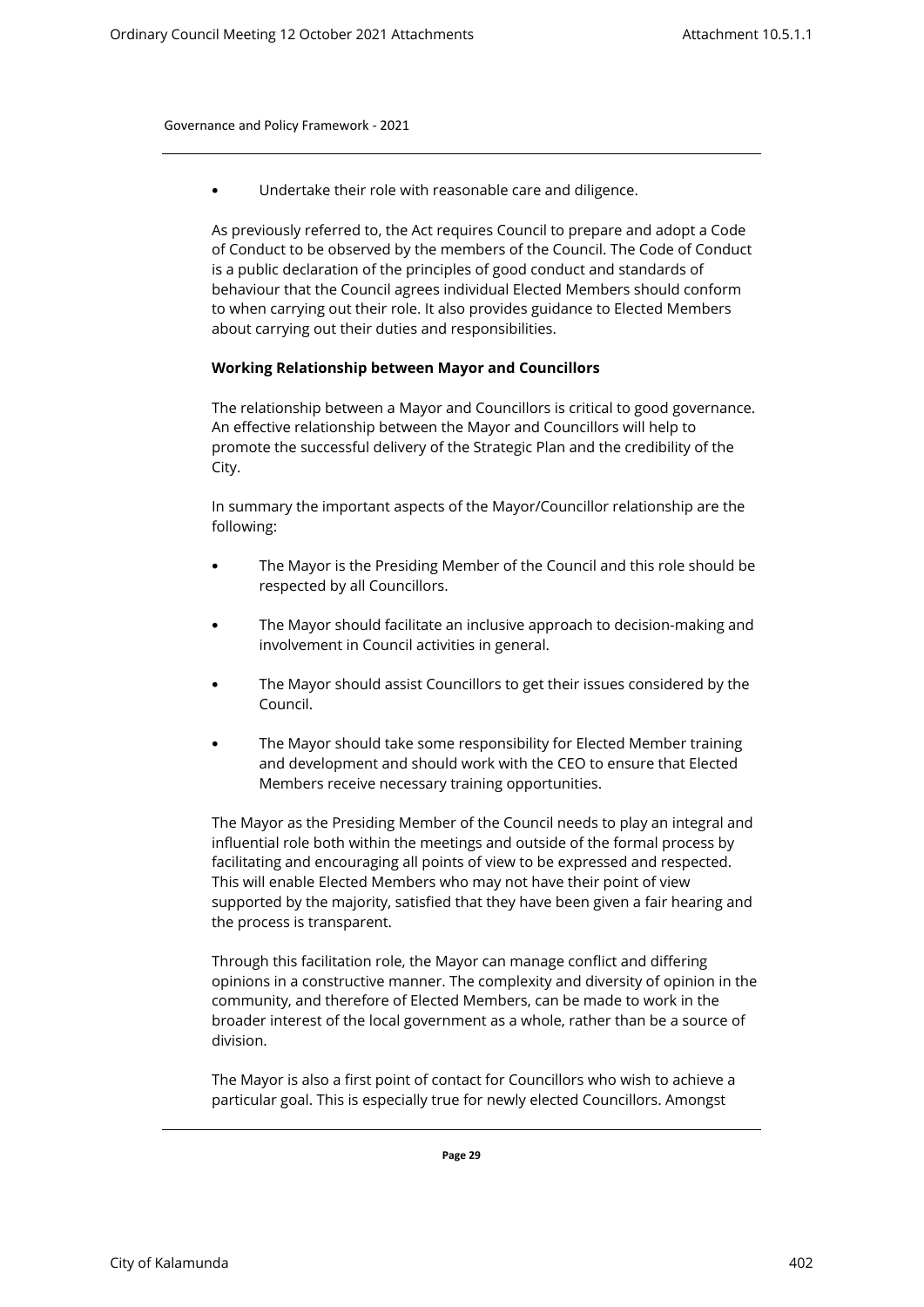other things, local government involves the need to bring many diverse and sometimes-conflicting goals together. By advising, supporting and facilitating negotiations, the Mayor can assist this process considerably, and in so doing, assist Councillors to meet their accountabilities to their communities.

This advisory and support role of the Mayor is possibly the single most important contribution to good governance a Mayor can make. It requires great skill and experience and as such, is critical to the overall operation of Council.

The Mayor's role of presiding at all meetings of the Council is an onerous one in order to achieve a balance of opinion and an outcome that demonstrates leadership by the Council in the community. The most important aspect of the role is a good understanding of meeting procedures and a detailed knowledge of the City's Standing Orders Local Law. This will enable the Mayor to provide impartial interpretations and to ensure the smooth flow of the meeting. Training programs are available and the Administration encourages Elected Members to participate in such programs on an ongoing basis in order to assist with an understanding and knowledge of the processes of local government.

As a community leader the Mayor represents the Council at many civic and ceremonial functions including the role as "host" of many Council activities. The Mayor should be familiar with etiquette and protocol arrangements and familiarise themselves with the expectations of greeting guests in a formal manner. Any speeches made on these occasions should not be used to present a point of view contrary to a decision of Council.

#### <span id="page-33-0"></span>**Working Relationship between Mayor and CEO**

The Mayor and CEO work closely together and the relationship should be characterised by openness and good communication, with each keeping the other informed about important and relevant issues.

The functions of the CEO are outlined in Section 5.41 of the Act. Two of these functions specifically relate to the CEO relationship with the Mayor:

- a. Liaise with the Mayor or President on the local government's affairs and the performance of the local government's functions.
- b. Speak on behalf of the local government if the Mayor or President agrees.

It should be noted from the above extracts of the Act that both the Mayor and the CEO have a role to liaise with each other on the local government's affairs and the performance of the local government's functions. They also have a crossover of responsibilities in relationship to speaking on behalf of the City. Whilst this right rests with the Mayor there are occasions when it is considered prudent for this function to be undertaken by the CEO.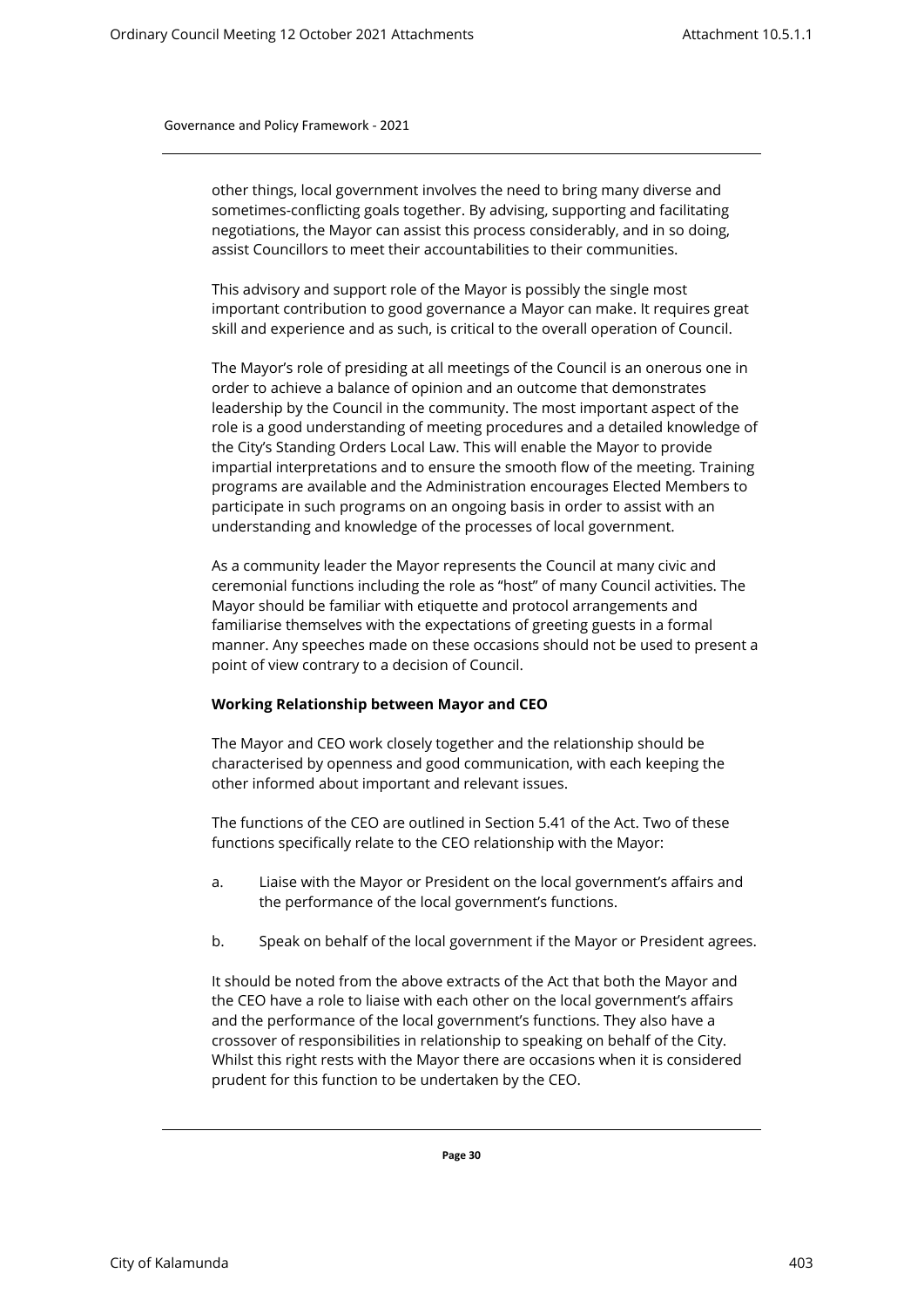Both of these matters involve the development of a clear relationship and an understanding of the limits of each other's authority.

The Act does not detail how the liaison is to occur and as such the Mayor and the CEO of the day of the City of Kalamunda are to adopt an approach that suits their circumstances. The overall essential principles that should be followed are the ability to effectively communicate and to have a large degree of trust in each other as well as respecting each other's opinion and role in delivering good governance to the people of the City of Kalamunda.

<span id="page-34-0"></span>The essential principles for an effective Mayor/CEO relationship are:

#### *Communication*

- Both parties are in a position to brief and inform the other about information each is privy to and which would assist the other in doing their job. Deciding on what information is important and what should be passed on to each other must be negotiated and understood.
- Regular meetings over and above those scheduled to discuss specific issues or problems – are necessary to enhance planning and communication.
- The 'no surprises' principle should apply. The Mayor and CEO should brief one another so that neither is caught off guard within other forums.

# <span id="page-34-1"></span>*Role clarity*

- The Mayor and the CEO need to understand and respect one another's role. A clear understanding of their different roles is crucial and should be a subject of ongoing discussion.
	- There is a power of differential, which should be acknowledged. While the Mayor has status and leadership capacity, the position has no direct authority in its own right. On the other hand, the CEO has direct authority through the Act. It can be frustrating for the Mayor and Elected Members that they cannot just 'fix' problems that come to their attention, while the CEO has this capacity.

Features of a good and effective relationship between the Mayor and the CEO are:

- The need to work closely together and put energy into achieving a good working relationship.
- A relationship characterised by consistency, openness and good communication. Each has the responsibility to keep the other informed about important and relevant issues. Open communication ensures that an understanding develops about what is important and relevant.
- An understanding that each has different roles and authorities. While the Mayor is the leader of the local government, this position generally has no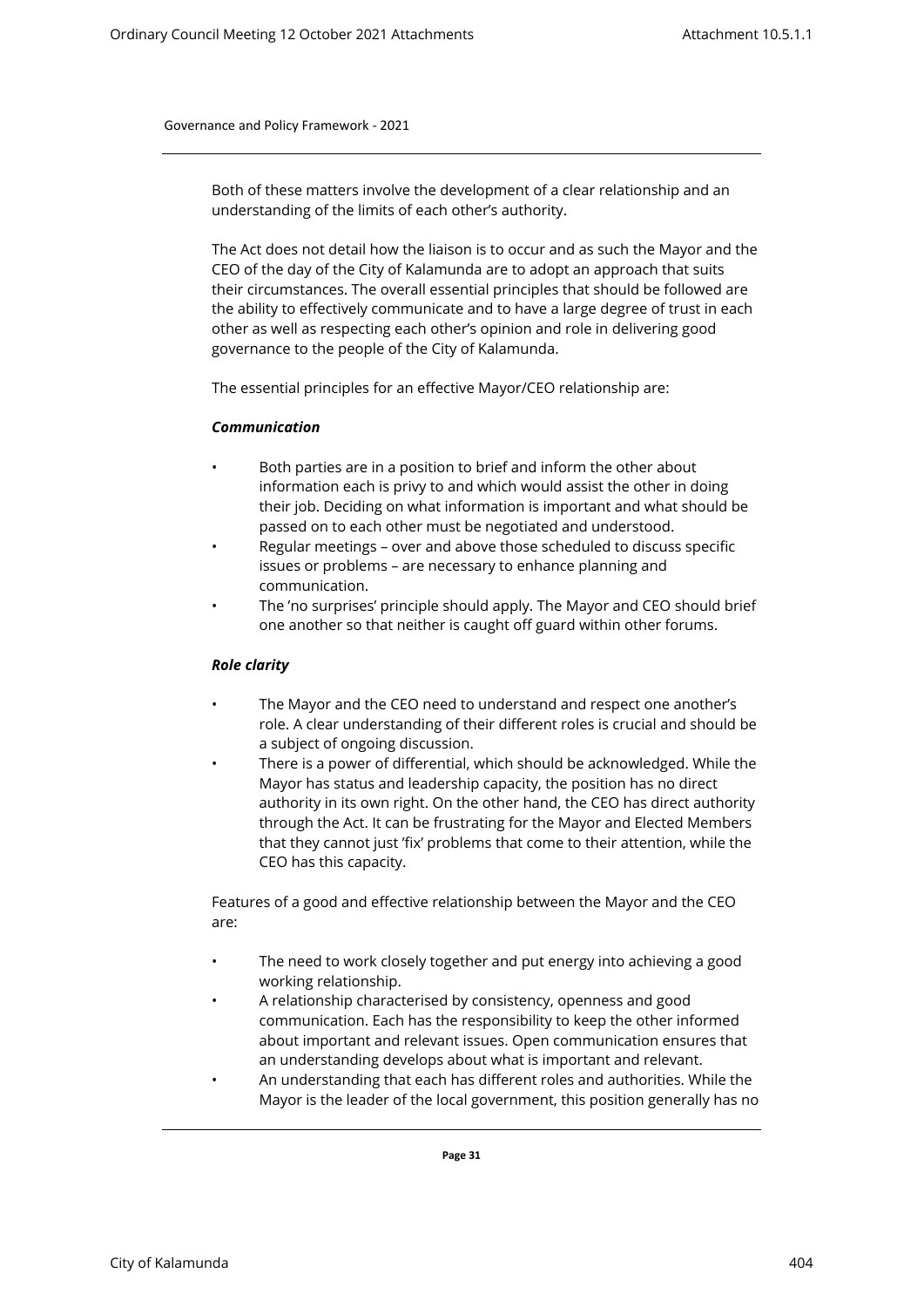specific authority while the CEO has particular authorities under the various sections of the Act.

- The need for the relationship between the Mayor and the CEO should aim to facilitate involvement and inclusion amongst the elected representatives and the administration. It does not seek to concentrate power in the relationship.
- <span id="page-35-0"></span>• Consistent communication and regular fixed meetings.

#### **Working Relationship amongst Elected Members**

All Elected Members have issues of particular concern and interest to them. Given the open nature of the local government system and the absence of structures, which exist at the State, and Federal levels of government, Elected Members need to work together to achieve satisfactory outcomes.

Given this interdependency, Elected Member relationships should be characterised by mutual respect and an acknowledgement that, while they may not agree on all issues, they are all doing important and often difficult work.

When thinking of a Parliament, people often envisage an adversarial environment in which political groupings try to beat their opponents through debate and often abuse. In contrast, the 'small group' nature of the Council ideally features an environment where good relationships, respect and an appreciation of constructive diversity lead to good decision making and an opportunity for each Elected Member to deliver on their individual platforms.

A Council is best off when seeing themselves as team and working together as a team.

At times, the very nature of local government leads to conflict. How this conflict is addressed has implications for good governance. The role of the Mayor has been discussed, and this role, together with an appreciation of the particular dynamics at play, should assist in facilitating good governance.

Regarding behaviour in the Council Chamber, Elected Members should model good constructive relationships and show personal respect for one another. There is not the requirement to agree with every Elected Members' opinion, but there is the need to respect those opinions and allow other members to be free to express their opinions.

Elected Members need each other to achieve their individual and collective goals.

Effective relationships between Elected Members assist in achieving a successful Council, a pleasant working environment, and a Council with public credibility.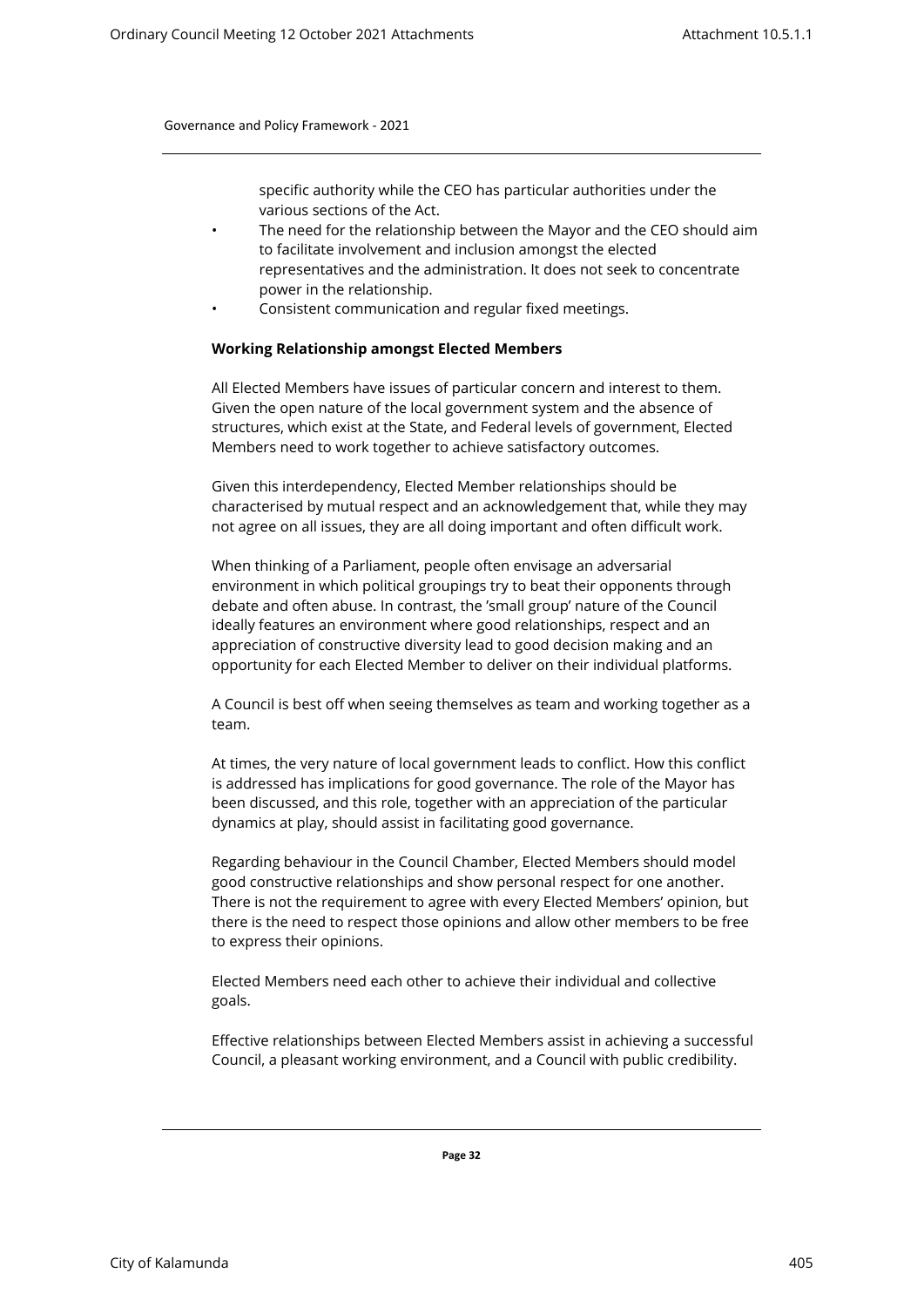Features of an effective relationship are:

- While they may have different views, Elected Members should treat each other with respect and courtesy.
- Disagreements, if they must be aired, should be expressed in ways that are not personal attacks, and do not cause detriment to individual Elected Members or the Council as a whole.
- Elected Members should not undermine each other, either within the local government or in public.
- <span id="page-36-0"></span>• Elected Members must have effective working relationships in order to succeed individually and collectively.

#### **Working Relationship between Elected Members, the CEO and Employees**

One of the most complex issues in local government that is critical to good governance is the relationship between the Elected Members and the CEO and employees.

Elected Members need support to manage pressures in such a way that their constituents feel their issues or concerns are being heard but also must appreciate that their demands cannot always be met. Advice and support on consultation and engagement, good systems that refer complaints and queries to the relevant area for addressing, and responsive services and processes all assist in furthering good governance.

A clear understanding is needed by the Elected Members that the role of the CEO and employees is to implement Council's objectives, strategies and services and to advise and support the Council, is important in fully understanding the process by which local government operates.

The CEO and Elected Members are likely to be in regular contact about issues, problems and information. As with the Mayor/CEO relationship, a level of trust needs to be fostered which in turn, is based on good communication and understanding of each other's roles and functions.

Several factors contribute to a good relationship between Elected Members and the CEO and employees. These include:

- Goodwill.
- A clear understanding of each other's roles.
- Good communication.
- Agreed structures and protocols.
- An appreciation of legislative requirements.
- Clear delegations.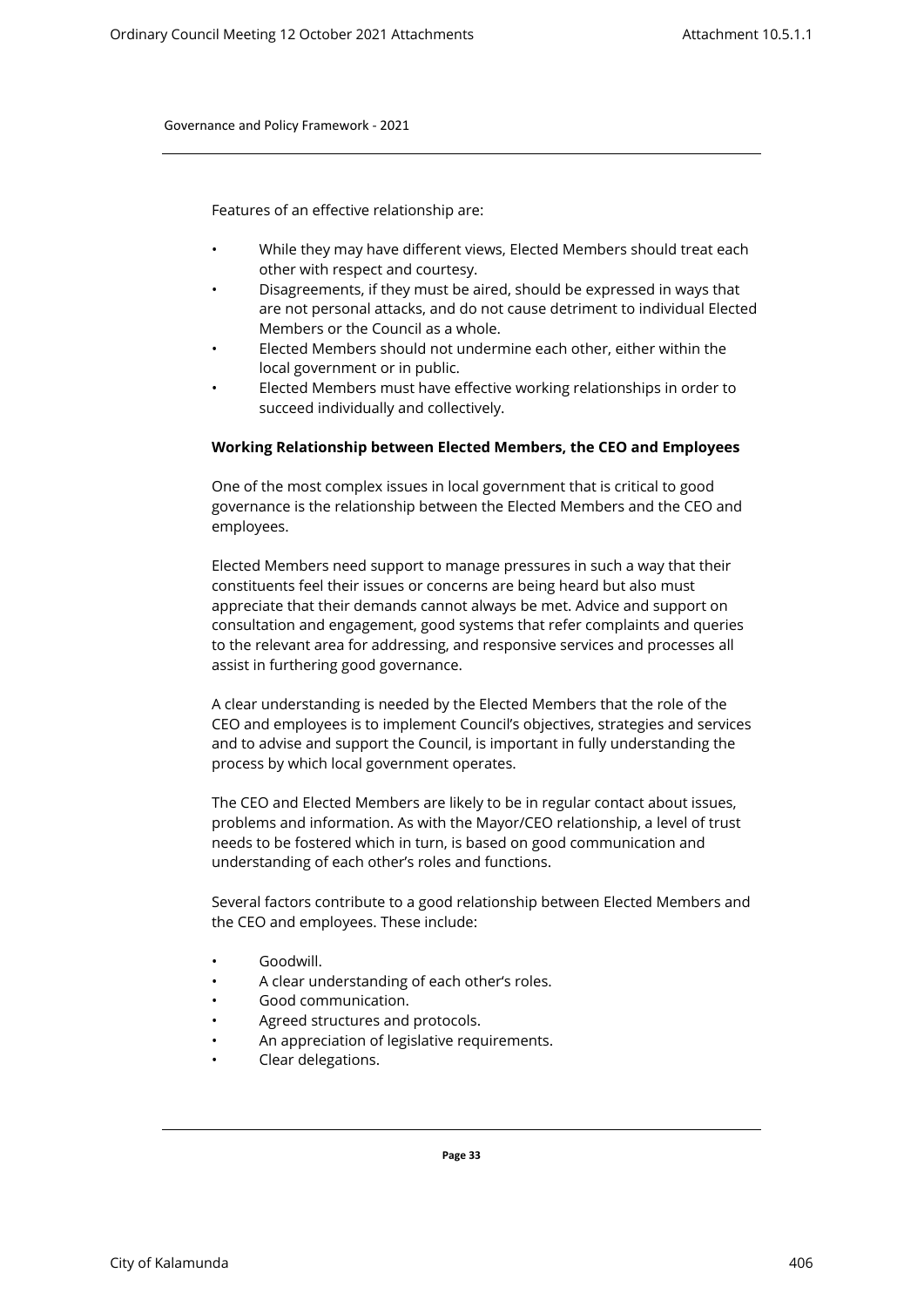While the Elected Members and the CEO and employees have different roles, this is not to say that each does not have a legitimate interest in the other's role.

<span id="page-37-0"></span>It is crucial that appropriate channels for information, discussion and consultation be developed to allow for the legitimate interest the Elected Members have in the role in the CEO and the employees, and the legitimate interest of the CEO and employees in the role of the Elected Members

#### **Relationship and Contact between Elected Members and Employees**

The City of Kalamunda, like most other Councils, grapples with the issue of direct contact between individual Elected Members and employees versus contact through the CEO and Directors.

Individual Elected Members should not seek to foster special relationships with employees for the sole purpose of seeking information that may not otherwise be available to all Elected Members. Elected Members and employees are entitled to privacy and protection from inappropriate behaviour. This includes unauthorised access to the Council administration area.

Some issues to consider are:

- Elected Members need to understand that seeking advice needs to go through an organisational process. Advice must be sought through the CEO or Directors.
- Elected Members should not seek advice from other employees as the employee may have a particular interest in promoting the issue but may not be in command of the full facts of the issue. Employees are accountable, through the CEO, to the whole Council. They are not accountable to individual Elected Members and are not required to take direction from them.

It is important to note Clause 20 of the City of Kalamunda Code of Conduct, which deals with relationships between Elected Members and employees.

#### *20 Relationship with local government employees*

*1. In this clause –* 

*Local government employee means a person –* 

- *(a) employed by a local government under section 5.36 (1) of the Act; or*
- *(b) engaged by a local government under a contract for services.*
- *2. A council member or a candidate must not* 
	- *(a) direct or attempt to direct a local government employee to do or not do anything in their capacity as a local government employee, or*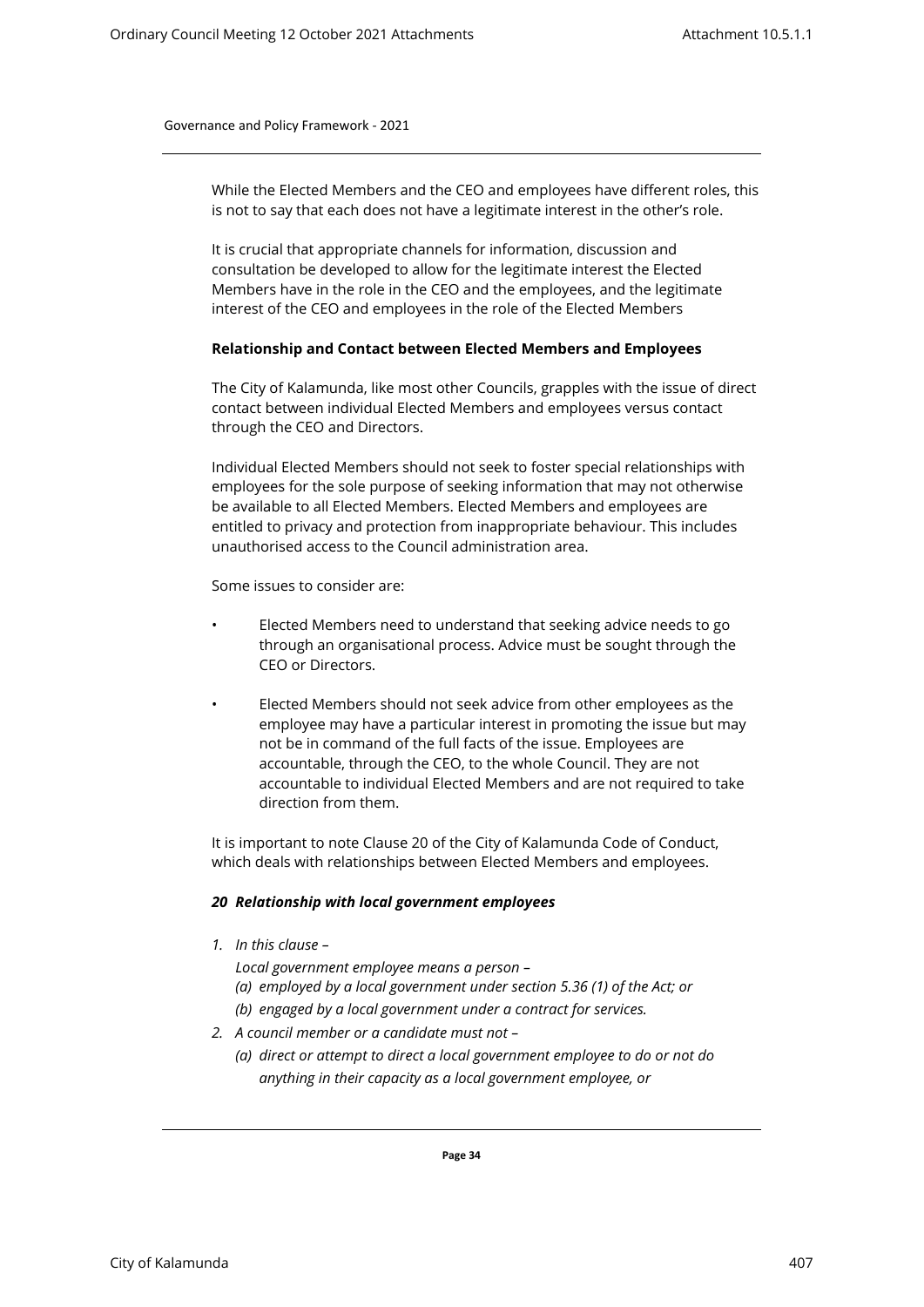- *(b) attempt to influence by means of a threat or the promise of a reward, the conduct of a local government employee in their capacity as a local government employee; or*
- *(c) act in an abusive or threatening manner towards a local government employee.*
- *3. Subclause 2. (a) does not apply to anything that a council member does a part of the deliberations at a council or committee meeting.*
- *4. If a council member or candidate, in their capacity as a council member or candidate, is attending a council or committee meeting or other organised event (for example, a briefing or workshop) the council or candidate must not orally, in writing or by any other means –* 
	- *(a) make a statement that a local government employee is incompetent or dishonest; or*
	- *(b) use an offensive or objectionable expression when referring to a local government employee.*
- *5. Subclause 4. (a) does not apply to conduct that is unlawful under the Criminal Code Chapter XXXV.*

## <span id="page-38-0"></span>**Elected Members Access to Staff**

Elected Members should be cognisant that staff may not always be available at short notice and prior contact to arrange an appointment with the relevant staff member/s will assist in ensuring positive working relationships. Should it be difficult to arrange a suitable appointment, assistance should be sought through the CEO or the relevant Directors.

The City has established a Council Policy - **Elected Member Communication and Contact with Staff Policy.** This Policy provides detailed guidance to Elected Members on how and who they can contact.

The purpose of the Policy is to ensure that appropriate protocols and guidelines are in place to:

- Provide clearly defined communications and contact channels between Elected Members and shire staff.
- Ensure that duplication and loss of productive time is minimised.
- Facilitate Elected Members performing their role effectively.

#### **Elected Member Access to Information**

<span id="page-38-1"></span>One of the areas that cause many issues is the access by Elected Members to information that enables them to undertake their role as an Elected Member.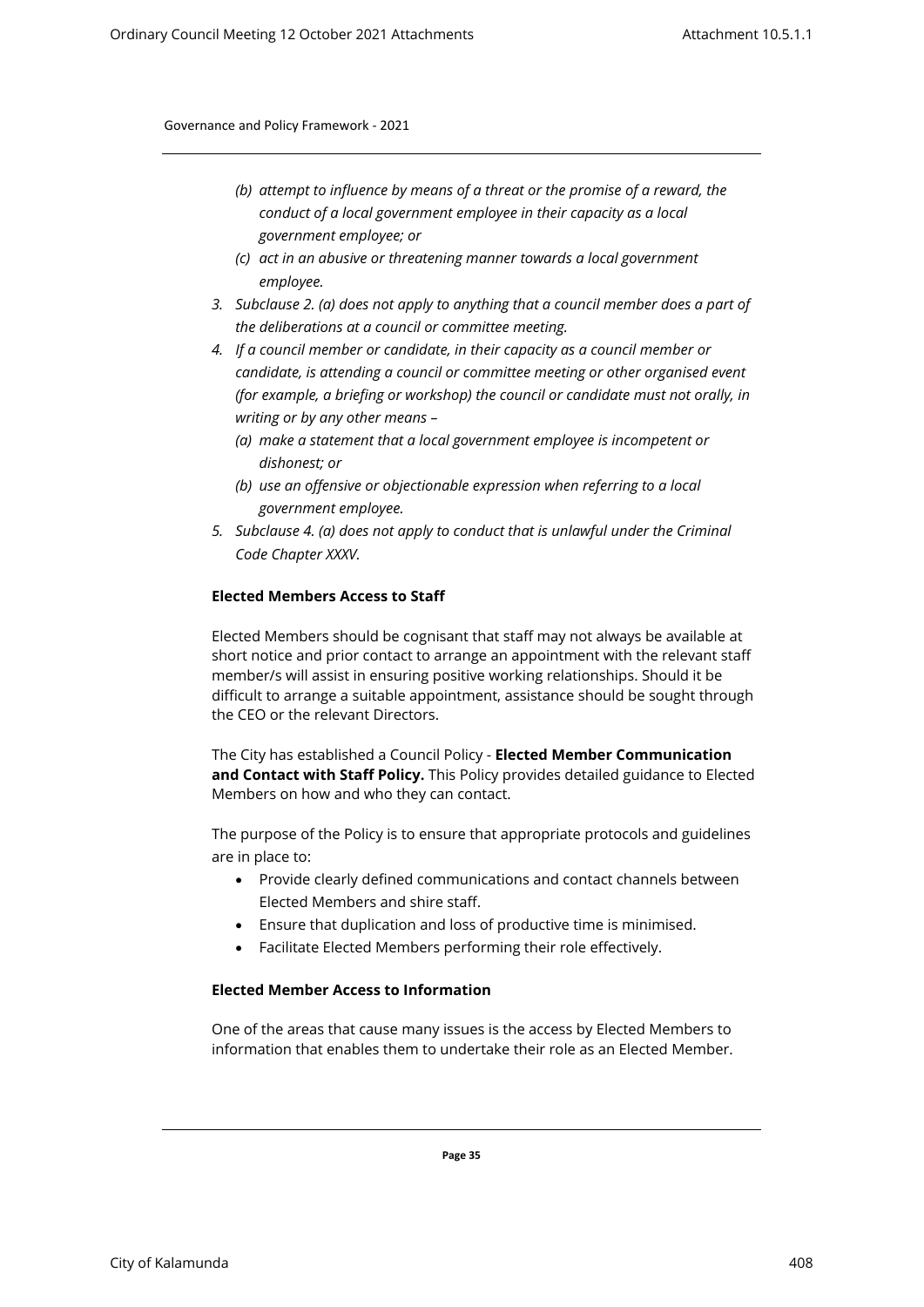Elected members and members of Council Committees have information access rights that are additional to those given to the public.

These rights are to ensure that members are properly informed on matters that are relevant to their functions.

Section 5.92 of the Act provides that Members can access the following additional information held by a local government:

- All written contracts of the local government.
- All documents relating to written contracts which the local government proposes to enter.
- Any information that is relevant to their functions.

The functions of members are not defined, but are likely to include:

- Any function that a member is appointed or authorised to carry out by the Council [eg attend a meeting or conference];
- Preparation for an upcoming meeting; or
- Anything the member is doing in carrying out his or her role as Mayor or elected member.

The access provisions do not give members unlimited licence to seek information held by a local government.

Members may only seek access to information that is relevant to the performance of a particular function.

Access arrangements should be made through the CEO or Directors.

#### **Effective Relationships – Summary**

<span id="page-39-0"></span>The comment on the role of the Elected Members in this section is to provide an insight into the role that they need to play in their relationships with their fellow Elected Members, CEO and employees.

The fundamental role differences between the Council and the CEO and employees underpin the relationship. The focus of the Council and Elected Members should be on strategy, policy and outcomes. That is, who is to benefit from the local government's activities and in what way. The CEO and employee's role is to focus on advice, implementation and operations.

Considering these role differences, the features of an effective relationship between the Elected Members and the CEO and employees are: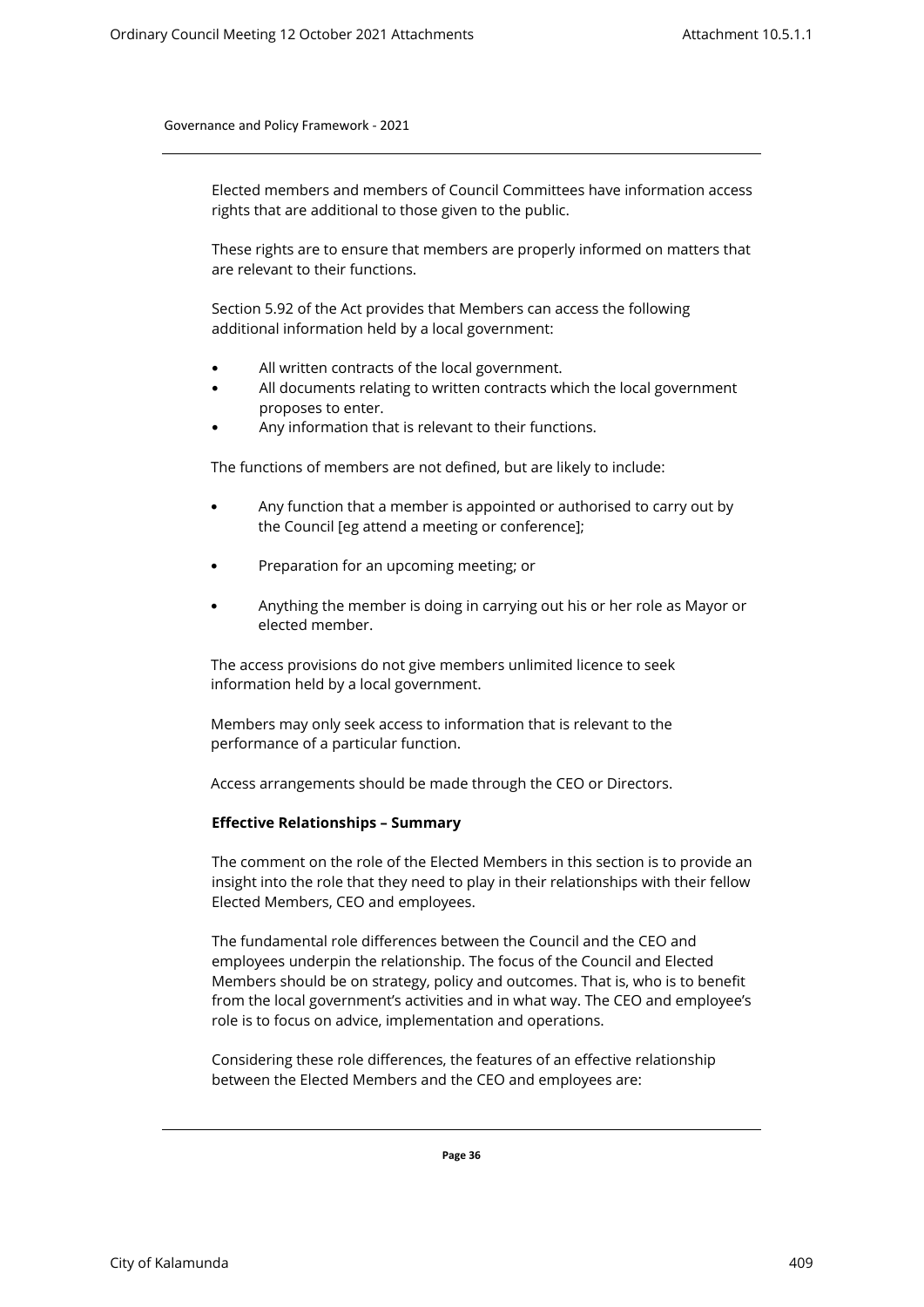- A mutual understanding, acceptance and respect for each other's' roles.
- A preparedness to identify, discuss and resolve issues and problems if they arise.
- On the part of the administration, a respect for and commitment to democratic governance and the primacy of Council in the local government structure.

# <span id="page-40-0"></span>**9. Principle Three: Decision-Making and Management**

Decision-making is the most important activity undertaken by Council. Effective decision-making processes increases the likelihood that the decisions themselves will be in the best interests of the entire community.

The City has an effective and efficient strategic planning process in place, and processes to ensure that Council Plans are properly implemented.

A responsibility of the CEO is to ensure that Council receives quality and timely reports with all the necessary information, options, and clear recommendations, including financial impacts and any associated risks.

# <span id="page-40-2"></span><span id="page-40-1"></span>**9.1 Decision Making Forums**

# **Council Schedule**

An Elected Member's most important function as part of the governing body of Council is to attend and participate in the decision-making processes of Council.

The decisions made by Elected Members at formal Council meetings provide the direction and authority for the ongoing operation of the Council. The decisions of the Council give direction to the CEO to act.

The Council is a corporate body and as such it can only make decisions by resolution, that is, a motion has to be put to a properly convened meeting and passed by the required majority.

Council operates a monthly meeting cycle, (except in January when Council is in recess) as follows:

- Week 1 Strategy Sessions (if required).
- Week 2 Public Agenda Briefing Forum.
- Week 3 –Strategy Session. (if required)
- Week 4 –Ordinary Council Meetings.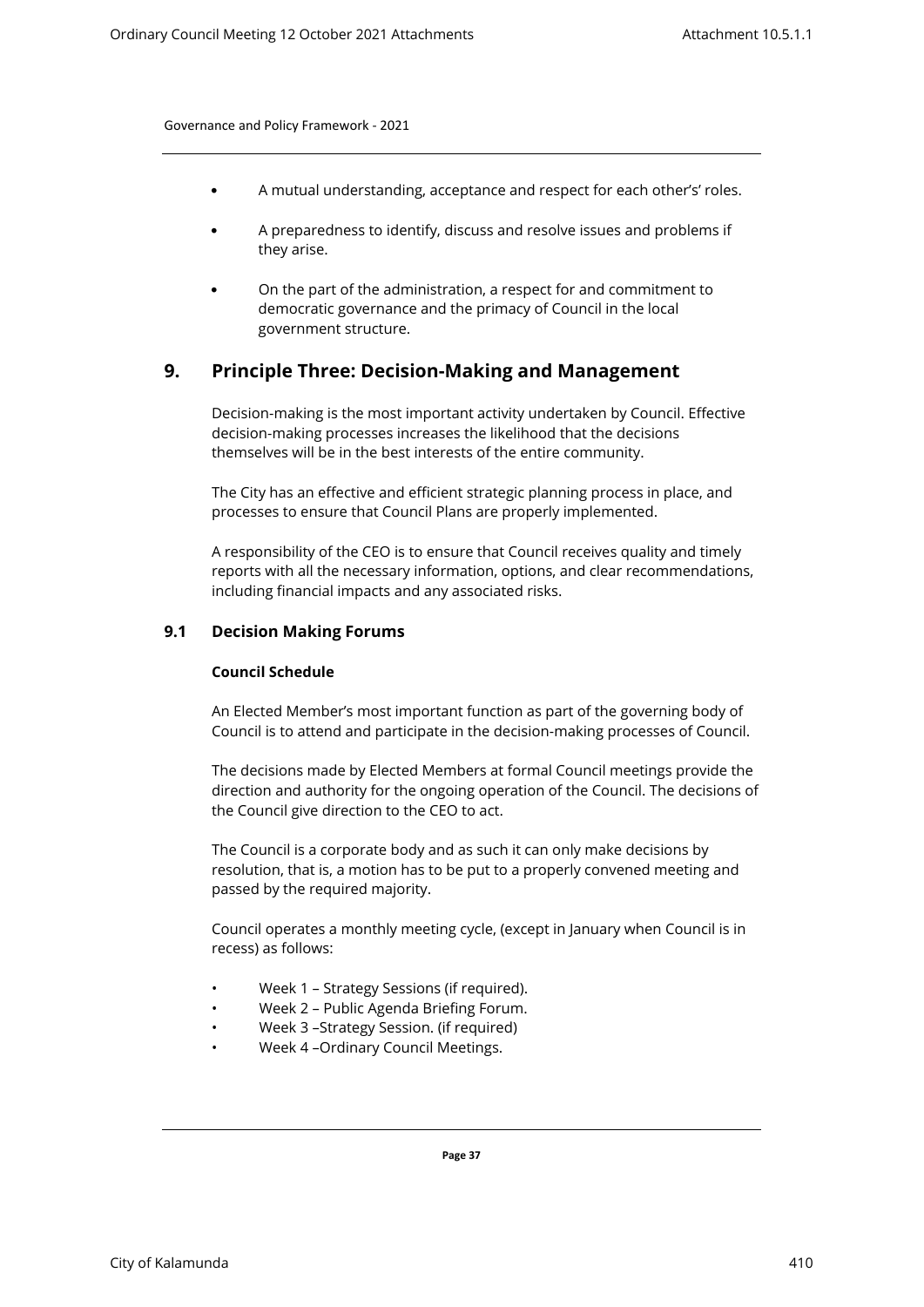#### <span id="page-41-0"></span>**Council Meetings**

Council meetings are formal meetings of the Elected Members as a body defined under the Act and are required to be open to the public although under certain conditions; Council meetings can be closed under provisions of the Act. In order to promote transparency and accountability required for good governance these provisions should be applied as infrequently as possible.

Good decision making at a Council Meeting is enhanced when the meeting is well run. This requires a clear and informative agenda paper, good chairing and facilitation, adherence to meeting procedures and adherence to statutory requirements. There should also be a strong commitment to the principle of Council meetings being open to the public so that they are fully informed and, where appropriate, involved in the decisions and affairs of the Council.

#### <span id="page-41-1"></span>**Public Agenda Briefing Forums**

Are open to the Public and provide an opportunity for the Community and Councillors to receive details on the reports that will be presented to the OCM for decision by the Administration.

A briefing session is an opportunity for Councillors and community members to ask questions of the officers about reports to be presented to Council for decisions. Members of the Community can also make deputations.

No decisions or debating will occur and standing orders will still apply for ensuring an orderly standard of conduct is upheld.

#### **Strategy Sessions**

Are closed to the Public and are used by the Administration to provide Councillors with information about issues that may need development or require a level of formulation or feedback before a decision can be made.

Strategy Sessions provide an opportunity for strategies and policies to be discussed and considered before they are finally developed and adopted. They also provide an opportunity for external parties who wish to make proposal or share information with the Council to discuss their proposals in a confidential environmental.

All information provided at a Strategy session is **confidential** and Elected Members must not share any such information with external parties without prior approval of the CEO.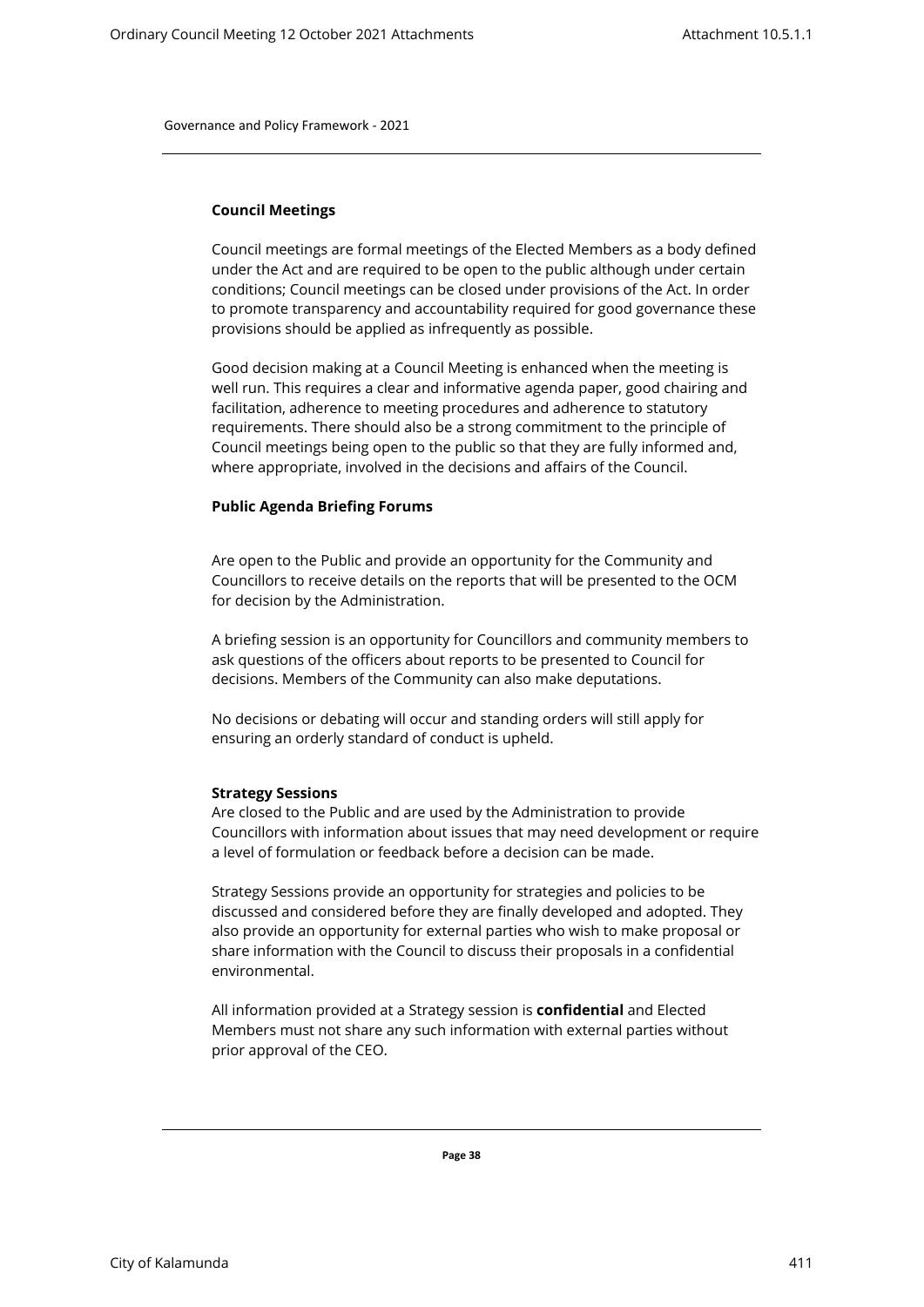#### **Standing Committees of Council**

The work of a Standing Committee is significant in local government due to the wide range of activities and functions of the Council. Standing Committees report to the Council and are subject to the requirements of the Act.

When a Council establishes a Standing Committee comprising Elected Members, it must determine the reporting and other accountability requirements that are to apply in relation to that Committee.

The role and tasks of Standing Committees are varied. Councils establish Standing Committees to:

- Inquire into matters and to provide and make recommendations to the Council on matters within the Council's responsibilities.
- Carry out a specific project or task on behalf of the Council.
- Exercise, perform or discharge delegated powers, functions or duties.

The list below details the current Standing Committees of Council:

- Audit and Risk Committee.
- Chief Executive Officer Performance Review Committee.
- Behaviour Complaints Committee

#### <span id="page-42-0"></span>**Advisory/Management Committees**

Council has established Advisory and Management Committees to provide a vehicle for facilitating and improving community input and participation in the City's decision-making processes.

The role of the Advisory Committees facilitates greater community consultation in accordance with the Act. Advisory Committees comprise community representatives and are resourced by the City.

Committees that are established by the Council provide Council with the opportunity to obtain the views of community representatives and enable Elected Members to network with a wide range of community representatives on issues of common interest. The opportunity to obtain such view serves to assist Elected Members to address strategic issues and priorities.

The role of Management Committees is to enable Elected Members and representatives of user groups to oversee the day to day management of a range of the City's community and recreation facilities and have input into the long term development of the facilities.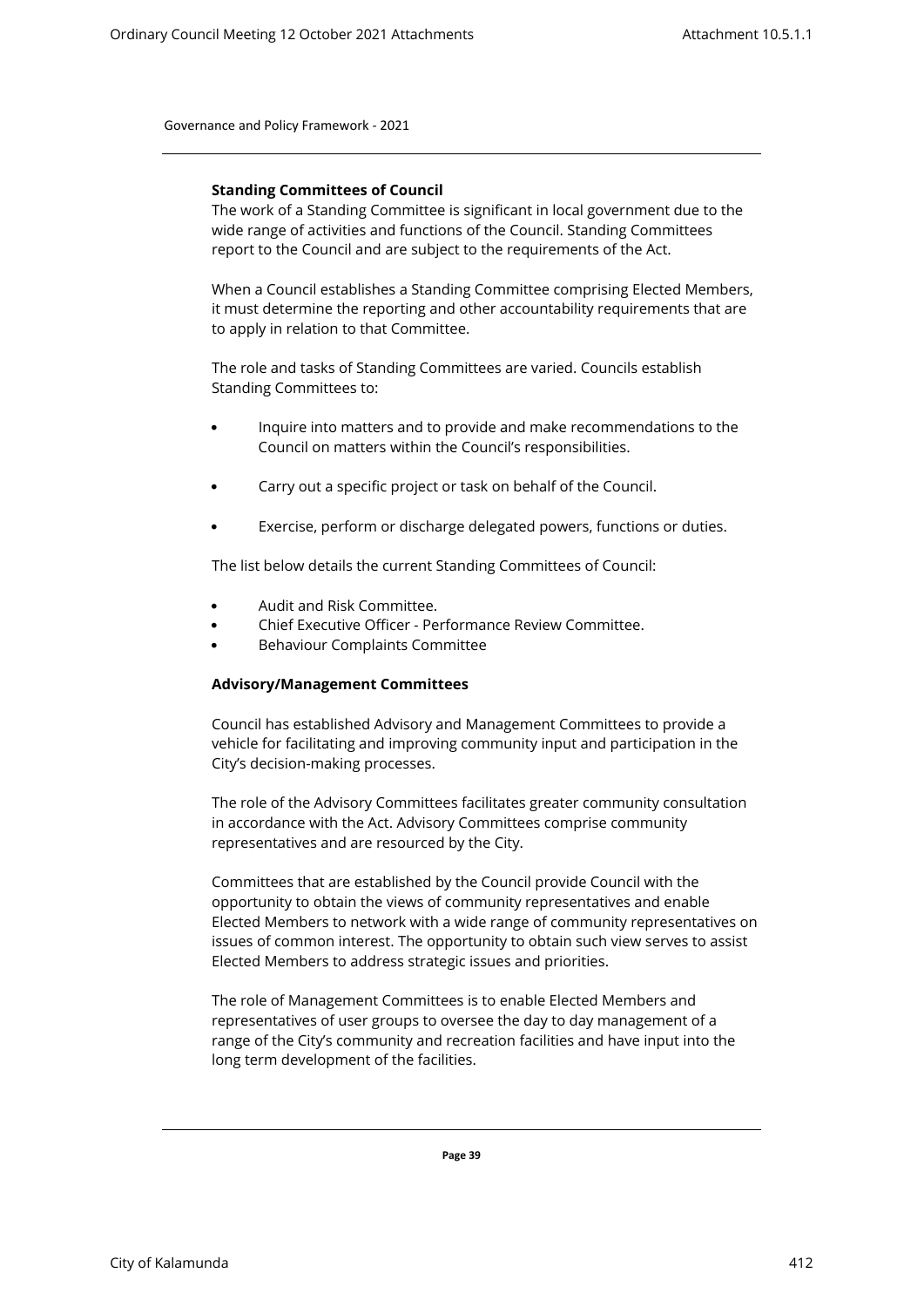In effect, the Advisory and Management Committees act as advisory bodies to Council by enabling the community to have a clearly defined mechanism for communication with Council.

These Committees are able to make recommendations to the Council as part of the decision-making process. Prior to these recommendations being submitted to the Council, the CEO, as part of their role in advising the Council, is to ensure employees of the City provide professional advice, which may include alternative recommendations to those submitted by the Committees in the report to Council.

#### <span id="page-43-0"></span>**Apologies and Leave of Absence**

Elected Members who are going to be absent from a meeting of the Council should submit an apology. For extended periods of absence, Elected Members should apply to the Council for a Leave of Absence. The Council may, by resolution, grant leave of absence to an Elected Member (Section 2.25 Local Government Act 1995).

Leave is not to be granted to an Elected Member in respect of more than six consecutive ordinary meetings of the Council without the approval of the Minister of Local Government (Section 2.25 (2) Local Government Act 1995).

An Elected Member who is absent, without first obtaining leave of the Council, throughout three consecutive ordinary meetings of the Council is disqualified from continuing his or her membership of the Council (Section 2.25 (3) Local Government Act 1995).

#### <span id="page-43-1"></span>**9.2 Agendas and Minutes**

Agendas are made available to Elected Members and the public before the Public Agenda Briefing Forums and Council meetings. In most circumstances, agendas of the various Committees of Council are also available.

Agendas are comprised of reports prepared by employees. Reports are structured to include information on the background, details, summary, and funding of the proposal under consideration. All reports are the professional advice of employees and contain recommendations from the CEO. The decision to adopt, amend or reject a recommendation rest with the Council.

Unconfirmed Council and committee minutes are to be made available to the public. The minutes of a meeting comprise all items considered at the meeting and include attendances, all motions, their movers and seconders and the results of the motions.

# <span id="page-43-2"></span>**9.3 Declarations of Interest**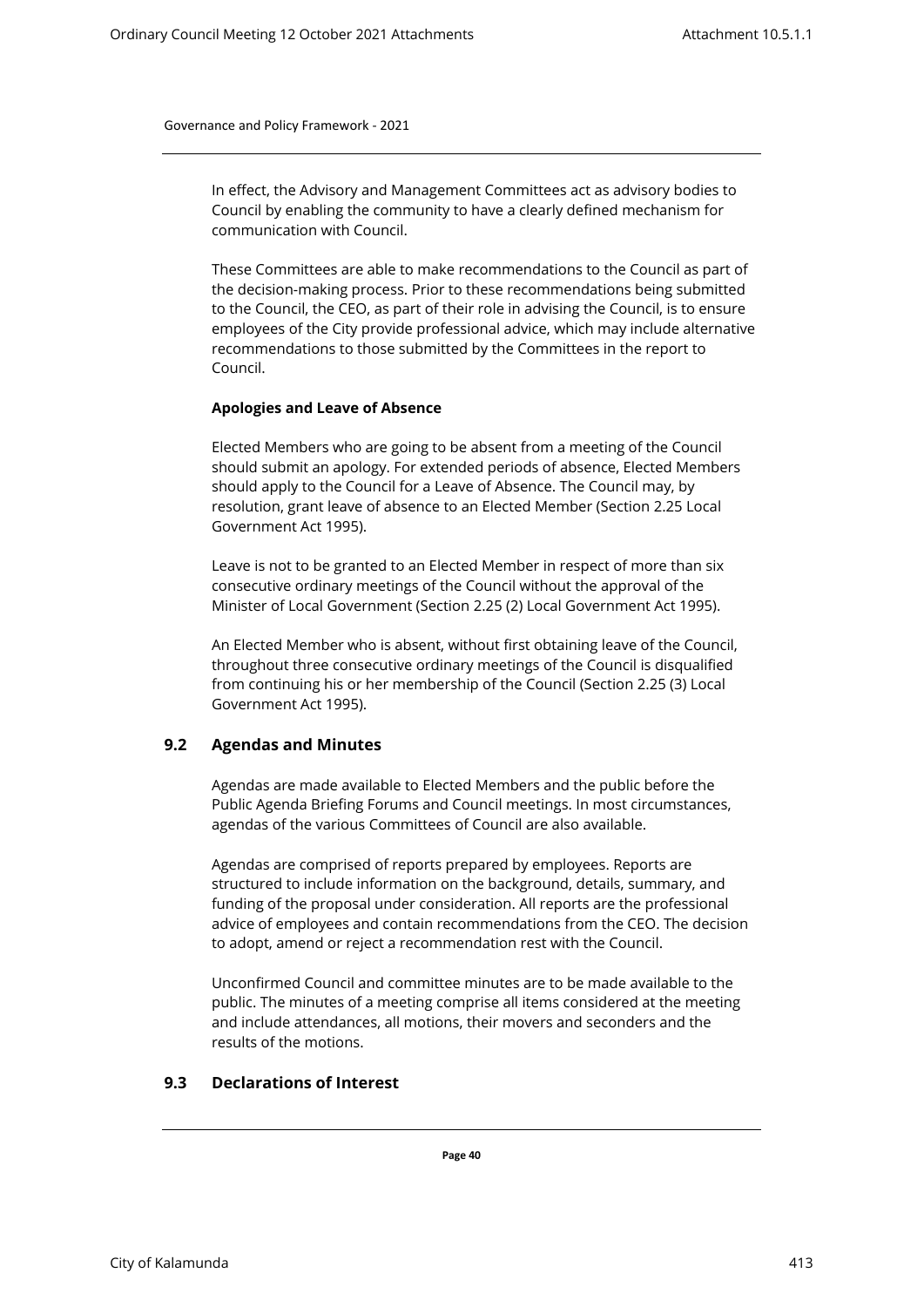#### <span id="page-44-0"></span>**Financial Interests**

It is the fundamental statutory obligation and duty of an Elected Member of the Council to vote on every item of business discussed at meetings of the Council. However, an Elected Member may be prohibited from presiding and voting in the meeting if that Elected Member, or a closely associated person, has a direct or indirect financial interest in the subject under discussion.

Elected Members' attention is drawn to Division 6 of Part 5 - Disclosure of Financial Interests, *Local Government Act 1995* which details disclosure of financial interests or proximity interests in matters affecting local government decisions. This division defines financial and proximity interests, closely associated persons, and interests that need not be disclosed by Elected Members.

"*An Elected Member who has an interest in any matter to be discussed at a Council or Committee meeting that will be attended by that Elected Member must disclose the nature of the interest:(a) in a written notice given to the Chief Executive Officer before the meeting; or(b) at the meeting immediately before the matter is discussed.*" (Section 5.65 (1) *Local Government Act 1995*)

"*An Elected Member who makes a disclosure under Section 5.65 must not:(a) preside at the part of the meeting relating to the matter; or (b) participate in, or be present during, any discussion or decision-making procedure relating to the matter, unless,*  and to the extent that, the disclosing Elected Member is allowed to do so under *Section 5.68 or Section 5.69.*" (Section 5.67 *Local Government Act 1995*)

Sections 5.68 and 5.69 of the Act detail the circumstances in which Council, Committees and the Minister may allow Elected Members disclosing interests to participate in meetings.

Failure to comply with certain sections of Division 6 of the Act can result in a penalty of \$10,000 or imprisonment for two years.

There are additional obligations set out in the City's Standing Orders Local Law 2015.

The Publication 'Financial Interest Handbook' published by the Department of Local Government provides a comprehensive guide to identifying and declaring financial interests and steps to take in safeguarding liability. It is an Elected Member's responsibility to decide whether or not to declare an interest.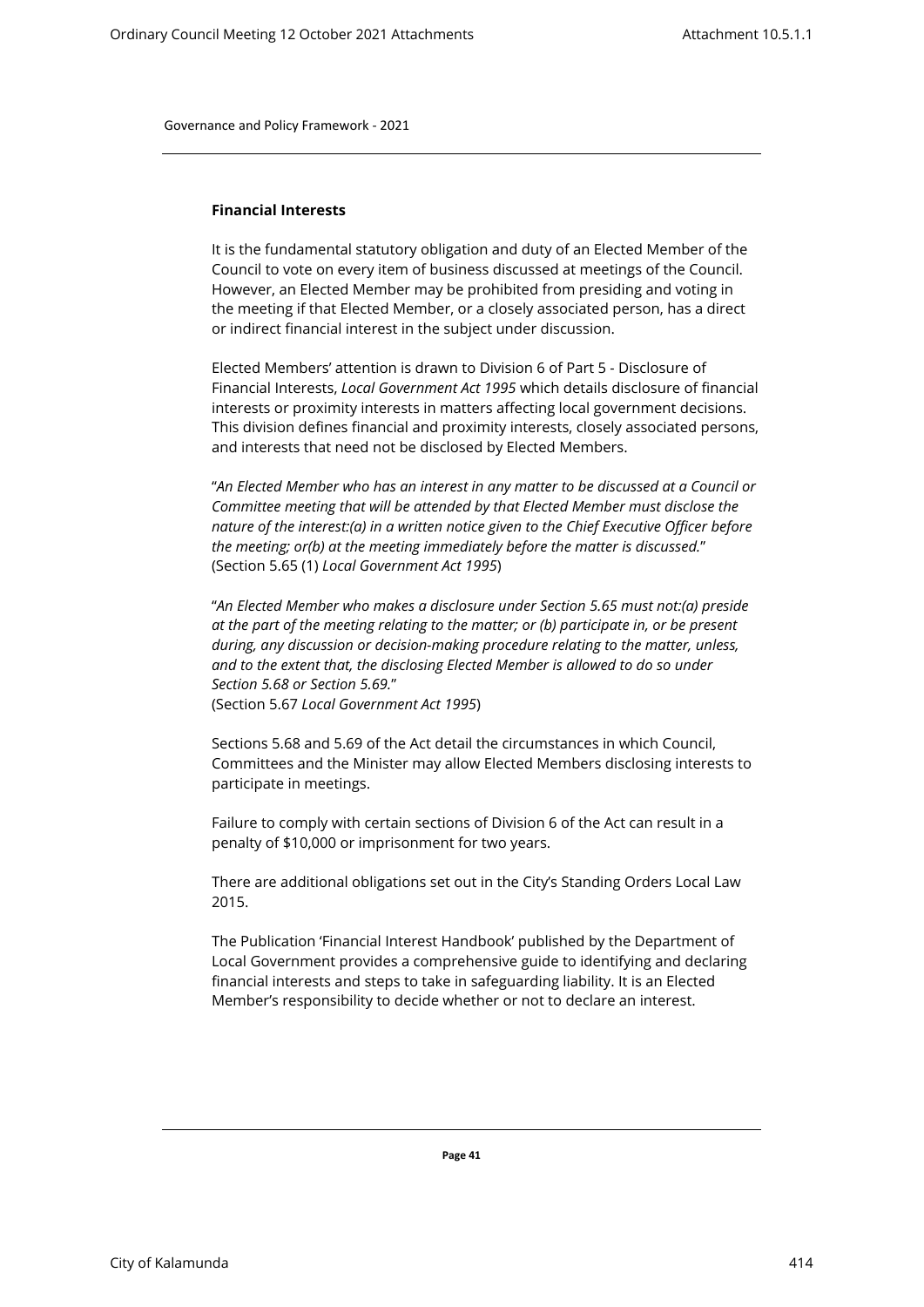#### <span id="page-45-0"></span>**Interest That May Affect Impartiality**

Elected Members are required to disclose any interest, where they believe that the public may have a perception that their impartiality may come into question. The disclosure must occur when the matter is to be discussed at a Council or Committee meeting where the person who has the interest will be in attendance and/or has given, or will give, advice.

The disclosing of an interest that may affect impartiality is to be made immediately before the matter is discussed or at the time the advice is given, and shall be recorded in the minutes of the Meeting.

The disclosure of an interest that may affect impartiality does not affect the ability of the Elected Member to discuss or vote on the matter.

Elected Members' attention is drawn to Clause 22 of the City of Kalamunda Code of Conduct which deals with disclosure of interests that may affect impartiality.

#### *22 Disclosure of interests*

*1. In this clause –* 

#### *Interest –*

- *(a) means an interest that could, or could reasonably be perceived to, adversely affect the impartiality of the person having the interest; and*
- *(b) includes an interest arsing from kinship, friendship or membership of an association.*
- *2. A council member who has an interest in any matter to be discussed at a council or committee meeting attended by the council member must disclose the nature of the interest –* 
	- *(a) in a written notice given to the CEO before the meeting; or*
	- *(b) at the meeting immediately before the matter is discussed.*
- *3. Subclause 2 does not apply to an interest referred to in section 5.60 of the Act.*
- *4. Subclause 2 does not apply if a council member fails to disclose an interest because the council member did not know –* 
	- *(a) that they had an interest in the matter; or*
	- *(b) that the matter in which they had an interest would be discussed at the meeting and the council member disclosed the interest as soon as possible after the discussion began,*
- *5. If, under subclause 2 9b), a council member discloses an interest in a written notice given to the CEO before a meeting, then –* 
	- *(a) before the meeting the CEO must cause the notice to be given to the person who is to preside at the meeting; and*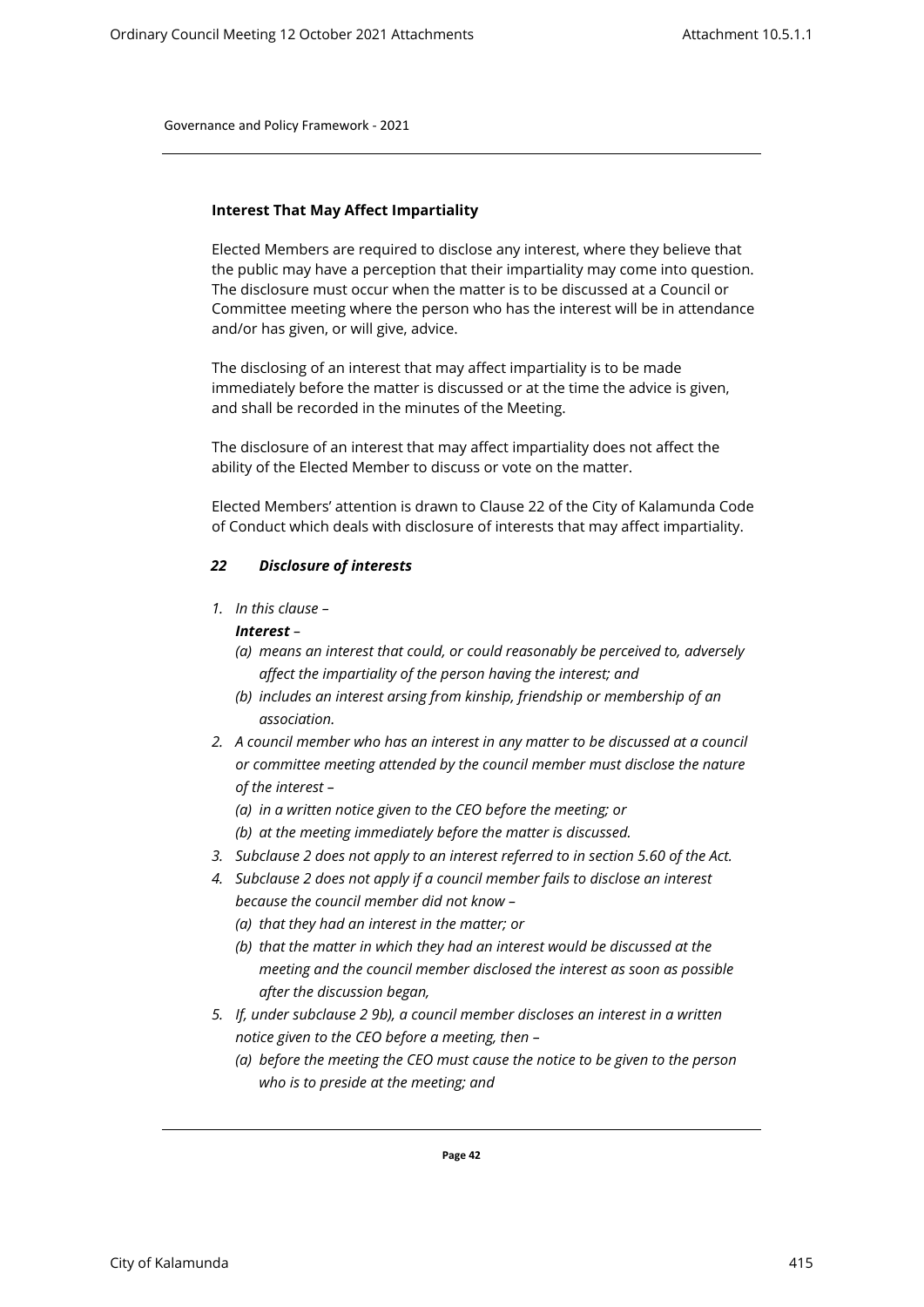- *(b) at the meeting the person presiding must bring the notice and its contents to the attention of the persons present immediately before any matter to which the disclosure relates is discussed.*
- *6. Subclause 7 applies in relation to an interest if* 
	- *(a) under subclause 2 (b) or 4 (b) the interest is disclosed at a meeting; or*
	- *(b) under subclause 5 (b) notice of the interest is brought to the attention of the persons present at a meeting.*
- *7. The nature of the interest must be recorded in the minutes.*

Note: The *Local Government Act 1995* and the City's Code of Conduct require all interests to be declared at the meeting at which the matter is to be discussed, and are to be declared immediately prior to the matter being raised.

# <span id="page-46-0"></span>**9.4 Qualified Privilege**

Members of the Federal and State parliaments have absolute privilege. This means that they cannot be sued for defamation for anything they say inside their respective parliaments. Elected Members have what is known as 'qualified privilege'. This means that they cannot be sued for defamation for what they say inside the Council Chambers (or Committee Rooms) provided what they say is in 'good faith', or without malice.

Malice is evident (and will lead to the Elected Member being vulnerable to a defamation action) if said statement is:

- Irrelevant to the issue being debated or discussed.
- Said in the knowledge that it is untrue.
- In circumstances where there has been recklessness as to whether it is true.

Outside the Council Chambers (or Committee Room), qualified privilege may still provide basic protection so long as the Elected Member is discussing a matter considered to be related to the business of the local government.

Qualified privilege may also protect Elected Members when making comments to the media or to public gatherings. However, this protection may be lost if malice exists.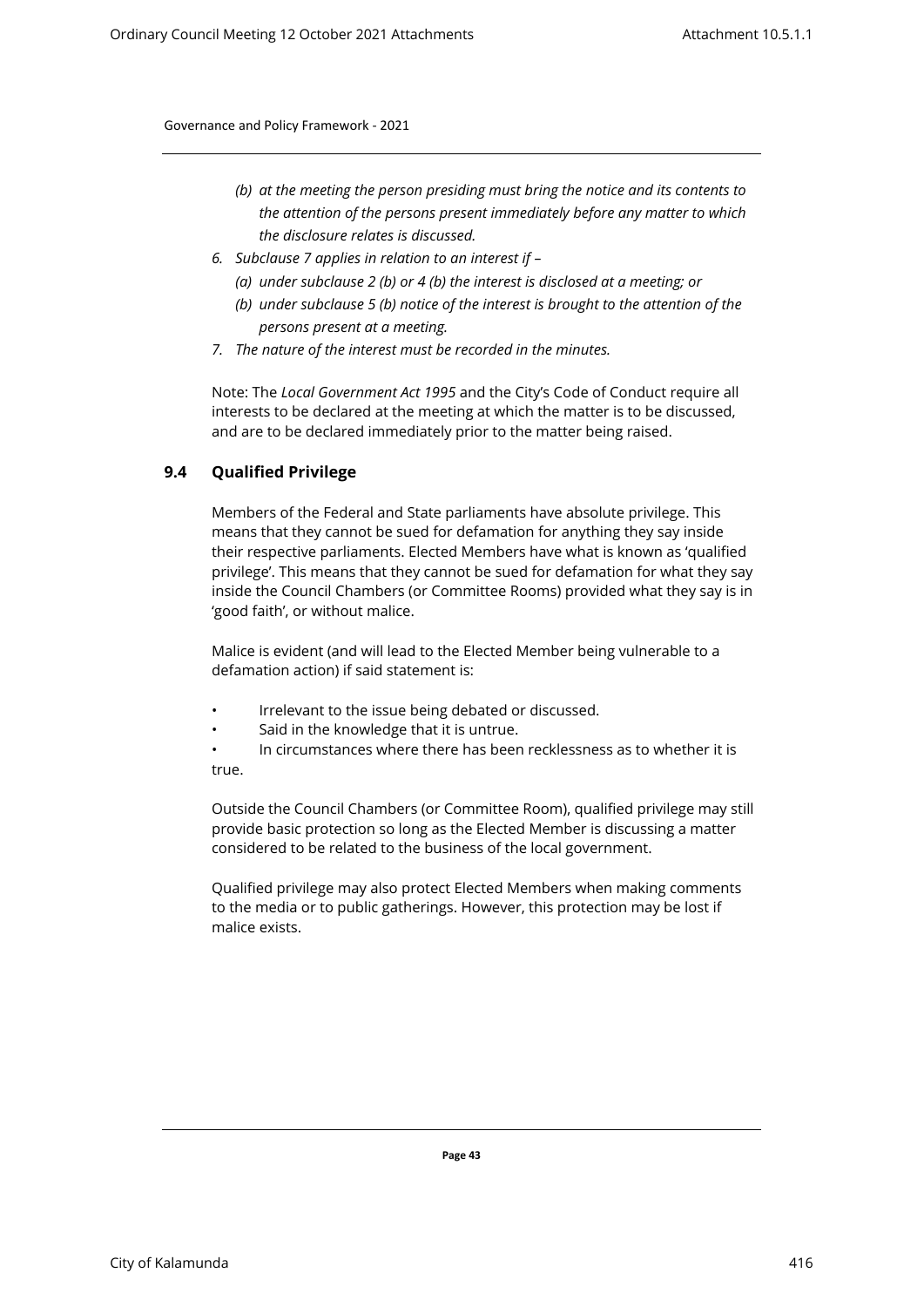#### <span id="page-47-1"></span><span id="page-47-0"></span>**9.5 Financial Management**

#### **Financial Management Planning and Principles**

The Council is ultimately responsible for the financial management of the City of Kalamunda. Good financial governance requires both Council and the administration to play their roles.

Council is to develop a long-term financial plan (Strategic Financial Plan) that is consistent with the Strategic Community Plan. Community input is to be sought at the draft stage so that such input can help to shape the plan.

Council is to ensure that it receives sufficient reports and other information to adequately monitor its performance, resource allocation, expenditure and activities, and the efficiency and effectiveness of its service delivery.

There should be robust and transparent financial management established and maintained to meet local government's accountability to its stakeholders, particularly in terms of stewardship of community assets, both now and into the future.

The Council is ultimately accountable for the financial management of the local government, and it is important to identify the roles different parts of the City of Kalamunda have in achieving sound financial management. There is an emphasis is on the role of the Elected Members in delivering their accountability for the financial state of the local government, which is accomplished through the City's Audit Committee, the role of which is to:

#### **External Audit**

Develop and recommend to Council:

1) A list of those matters to be audited; and 2) the scope of the audit to be undertaken; *Note: Provision should be made to review the scope of the audit on a regular basis.*

- Develop and recommend to Council an appropriate process for the selection and appointment of the person as the City's auditor; *Note: A person is to be appointed the auditor not a firm.*
- Develop and recommend to Council a written agreement (contract) for the appointment of an auditor. The agreement to include:
- i. The objectives of the audit.
- ii. The scope of the audit.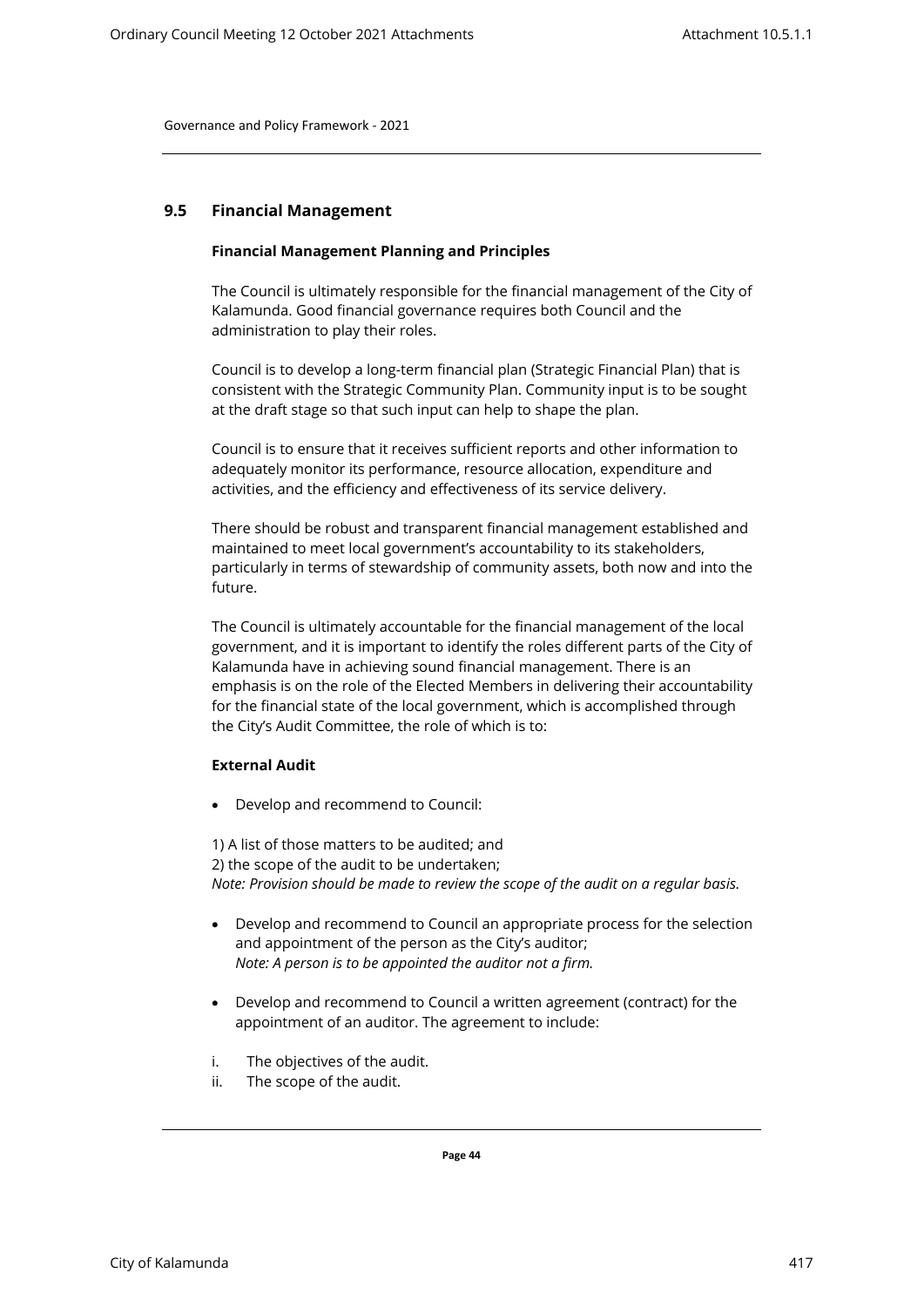- iii. A plan of the audit.
- iv. Details of remuneration and expenses to be paid to the auditor.

vi. An evaluation program in relation to the adequacy of the financial control systems in operation at the City.

- Meet with the auditor at least once every year and report to Council on the matters discussed and the outcome of discussions.
- Examine the reports of the Auditor together with accompanying reports of the Chief Executive Officer or Chief Financial Officer – to ensure that adequate measures have been taken in respect of any matters of concern raised.
- Review the draft annual report focusing upon:
- i. Accounting policies and practices.
- ii. Any changes to the accounting policies and practices.
- iii. The processes used in making significant accounting estimates.

iv. Significant adjustments to the financial report (if any) arising from the audit process.

- v. Compliance with accounting standards and other reporting requirements.
- vi. Significant variances from prior years.

# **Internal Audit**

To ensure adequate control processes are in place:

a. Council will receive regular reports from the Chief Executive Officer and/or the Internal Auditor on the relevance, appropriateness and adequacy of the internal audit processes being utilised at the City.

b. The CEO will review and make recommendations to Council on the completed Compliance Audit Return after receiving a report detailing:

- staff explanation regarding non-compliance (if any) or
- where full compliance has not been received; the CEO will ensure future compliance through remedial actions being implemented.

Note: the report presented to the Audit & Risk Committee should specifically highlight those cases of non-compliance which have occurred.

- Review and ensure appropriate action is being taken in respect to:
	- o Monthly bank reconciliations are up to date.
	- o The ratio of collections in respect of sundry debtors is reasonable.
	- $\circ$  The ratio of rate collections is reasonable.

v. The method to be used by the City to communicate and supply information to the auditor.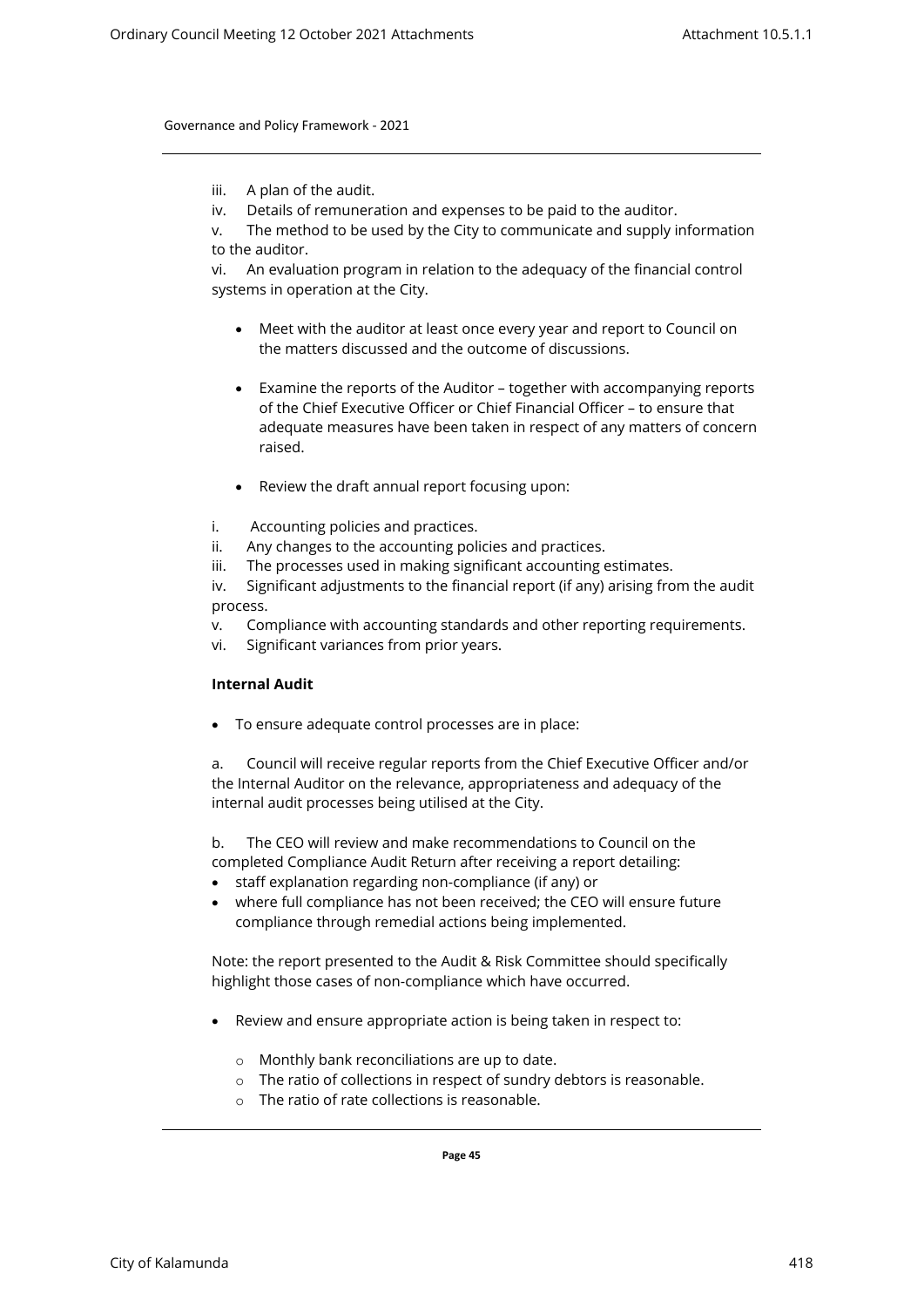- o Inventory (stock takes) are regularly undertaken and reconciliations effected.
- o Waste Management (both household rubbish and recycling) accounts are reconciled.
- o Accounts are expeditiously rendered to debtors.
- o Funds are being appropriately invested.
- o Review Council and internal policies.
- o Taxation issues (eg GST) are being appropriately dealt with.
- o Other matters deemed appropriate.
- Receive and make recommendations to Council in respect of reports from the Chief Executive Officer or the Internal Auditor which deal with such matters as those listed above.
- Review the completed Compliance Audit return and consider the following:
- o Staff explanations regarding cases of non-compliance (if any) or where full compliance has not been achieved.
- o Remedial action that has been taken or will be taken to ensure future compliance.
	- The Audit Committee will not have delegated authority to decide matters on behalf of Council.

An assessment of risk management practices, policies and procedures used as part of operational planning processes and procedures

# <span id="page-49-0"></span>**The Annual Budget**

One of the primary responsibilities of Council is to set the Annual Budget, which, under the *Local Government Act 1995*, Council is required to prepare and adopt. The budget can be viewed as the annual articulation of the longer term strategic financial planning framework, based on leadership by the Council, the determination of Council priorities, and the allocation of resources to these priorities.

Local governments are also required to prepare a Corporate Business Plan and a Long-Term Financial Plan indicating the resources required for the achievement of the City's strategies. Each year of these Plans are used as the starting point for development and finalisation of the annual budget.

The City has adopted a practice to regularly review it annual budget and this is undertaken on a quarterly basis and reported to Council.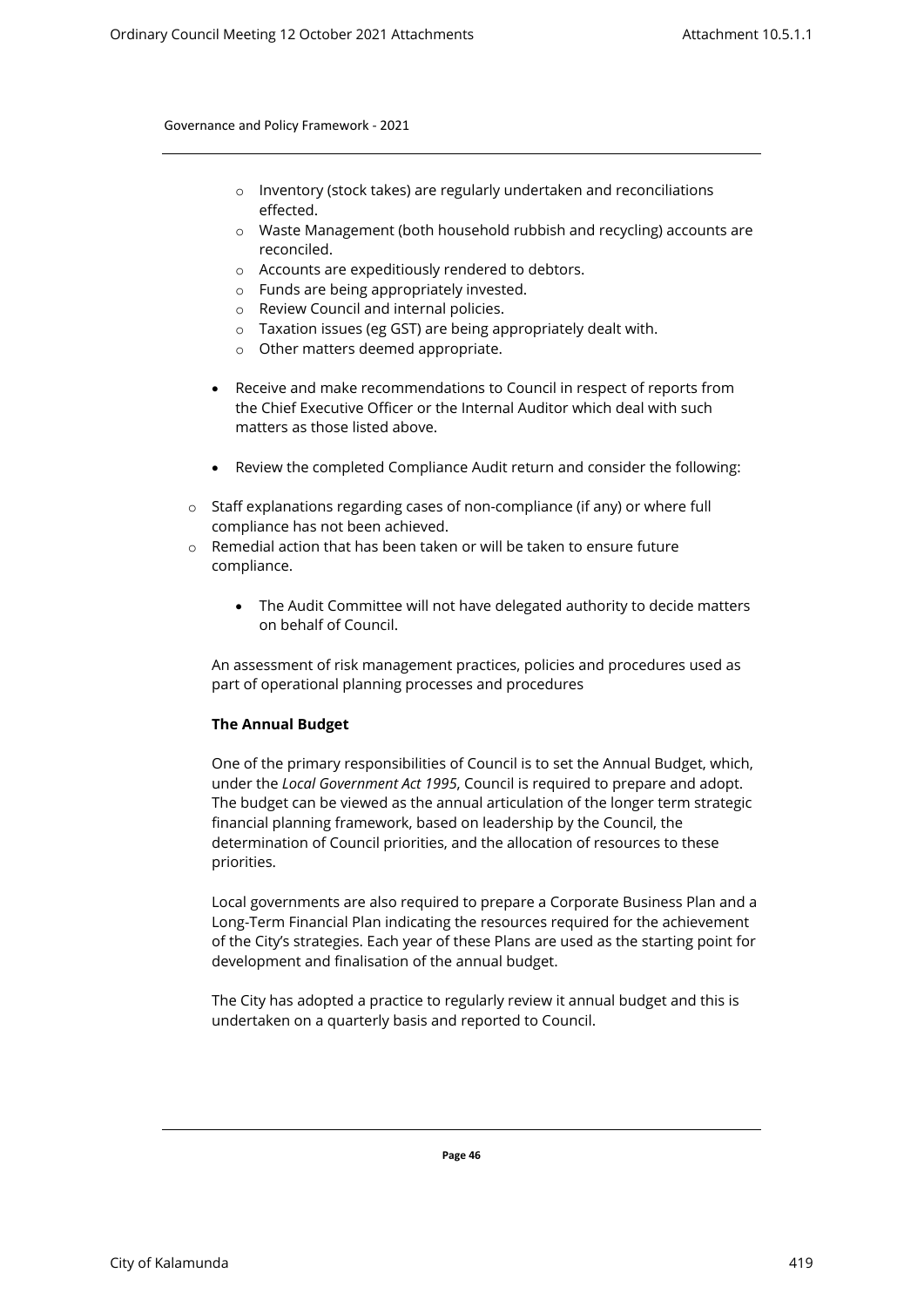#### <span id="page-50-0"></span>**Long Term Financial Plan**

In developing the long-term financial plan (Strategic Financial Plan) the Council adheres to the following principles:

- Prudent management of financial risks relating to debt, assets and liabilities.
- Provision of reasonable stability in the level of rate burden.
- Consideration of the financial effects of Council decisions on future generations.
- Provision of accurate and timely disclosure of strategic financial information.
- New revenue sources to be identified where possible.

## <span id="page-50-1"></span>**Financial Reporting**

Financial reporting is a basis for financial management, and it is required by the Act. Financial reporting undertaken at the City of Kalamunda is as follows:

Annual Report – provides information about the City's activities, income and expenditure. In accordance with the Act, the City is required to develop an Annual Report each financial year that is adopted by the Council.

The Annual Report is a key organisational document which details various information relating to the achievements of the City and the Council; financial information and statements; key projects commenced or achieved; and strategic performance indicators. The strategic performance indicators help to evaluate present programmes and make decisions on changes to them, or the need for additional services.

The Annual Report is received by the community at the Annual General Meeting of Electors.

Quarterly Reports – for each quarter ended September, December, March and June a report is presented to Council. The report identifies any significant variations with the year-to-date performance and the year-to-date budget, any likely effect on the end-of-year results and any significant areas where the activities are not in accordance with budget estimates.

Monthly Reports – timely and accurate reports are essential to keep the Council in an informed position to ensure it meets its financial responsibilities.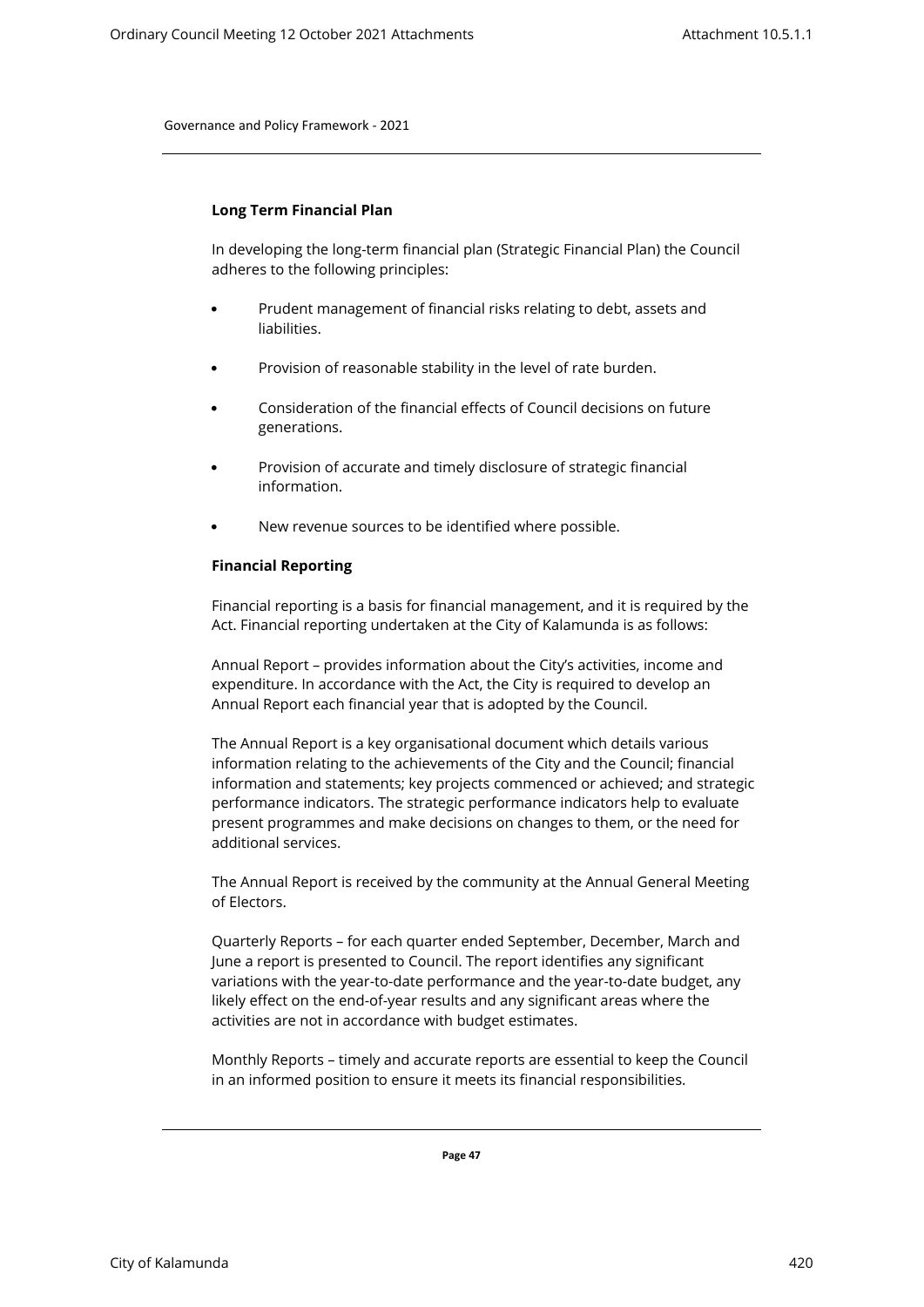Each month the Council is required to prepare a financial report in such a form as it considers appropriate.

The monthly and quarterly reports are to be recorded in the minutes of the Council meeting.

# <span id="page-51-0"></span>**9.6 Role of the Administration**

The CEO is accountable to the Council for the financial performance of the City. They must ensure that certain fundamentals are in place including, but not limited to:

- There must be appropriate financial systems, plans, strategies and protocols.
- There must be adequate resources to support these.
- Suitable internal review mechanisms must be in place.
- There must be an organisational culture in which responsibility and accountability are clearly delineated and understood.
- Relevant external legislation must be adhered to and supported so that if whistle-blowing occurs or freedom of information is invoked, the organisation will not be adversely affected.

# <span id="page-51-1"></span>**9.7 Risk Management**

CPA Australia defines risk management as follows:

"*Risk management is referred to in AS/NZ 4360:1999 as a logical and systematic method of establishing the context, identifying, analysing, evaluating, treating, monitoring, and communicating risks associated with any activity, function or process in a way that will enable organisations to minimise losses and maximise opportunities. It is also defined in the standard as the culture, processes and structures that are directed towards the effective management of potential opportunities and adverse effects.*"

Council is to support and be committed to a risk management program at a policy and strategy level, and the CEO and senior management are to ensure processes are in place for identifying and managing risk and responding to and minimising such risks.

The City of Kalamunda is responsible for providing a wide and diverse range of services to its residents and visitors. All these activities involve some form of risk, which must be managed to ensure that aims and objectives are achieved,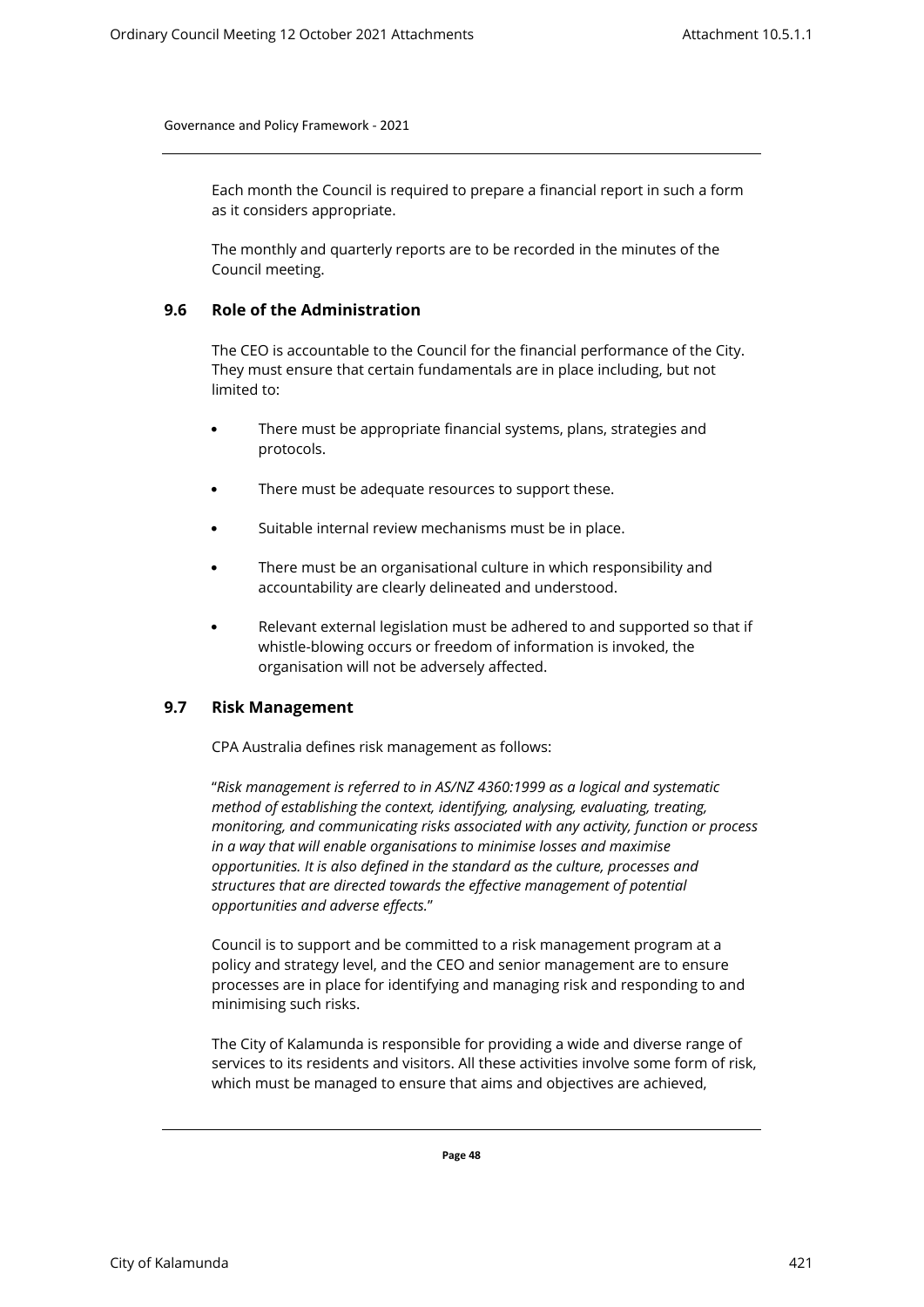services are delivered and that opportunities to deliver better and more costeffective services are not missed. If The City is not aware of, or has not adequately assessed some risks, it could result in financial loss, threats to public or staff safety or lead to substantial adverse publicity.

The City has adopted a Risk Management Plan which is aimed at contributing to the corporate governance arrangements within the City. The framework explains the City's approach to risk management and sets out the roles and responsibilities. The document also outlines the key features of risk management and the potential benefits and its importance to the City.

# <span id="page-52-1"></span><span id="page-52-0"></span>**9.8 Planning and Development Functions**

## **Quasi-Judicial Role**

The Council of a local government has responsibilities under the Planning Legislation and the *Planning and Development Act*. Under the Planning and Development Act the Minister for Planning has delegated responsibility for deciding on development applications in certain instances. This delegation should be treated respectfully and should reflect the decisions the Minster for Planning would make themselves.

The Quasi-Judicial Role requires the decision-maker to determine the relevant facts, to identify any applicable legal or other relevant principles including any relevant statutory regime, and to apply those principles and laws to the relevant facts to arrive at a decision. Simply put a Council must act judge like when dealing with planning matters.

The controls and procedures for assessment of development applications are set in place by a statutory framework and local governments are responsible for undertaking this role in accordance with the Planning Legislation and relevant Regulations.

Councils are required to decide on planning matters in an unbiased manner that satisfies the principles of administrative law and natural justice/procedural fairness. Whilst it is recognised that lay members of the community constitute Councils, they must exercise their discretion over planning matters in a way that is mindful of this quasi-judicial role.

The City employs specialist planning officers to draft reports and provide Council with all the information on the facts of a particular planning matter and the relevant law that is applicable.

There may be some occasions when Elected Members feel that they do not have enough information to decide. The best time to get information is prior to the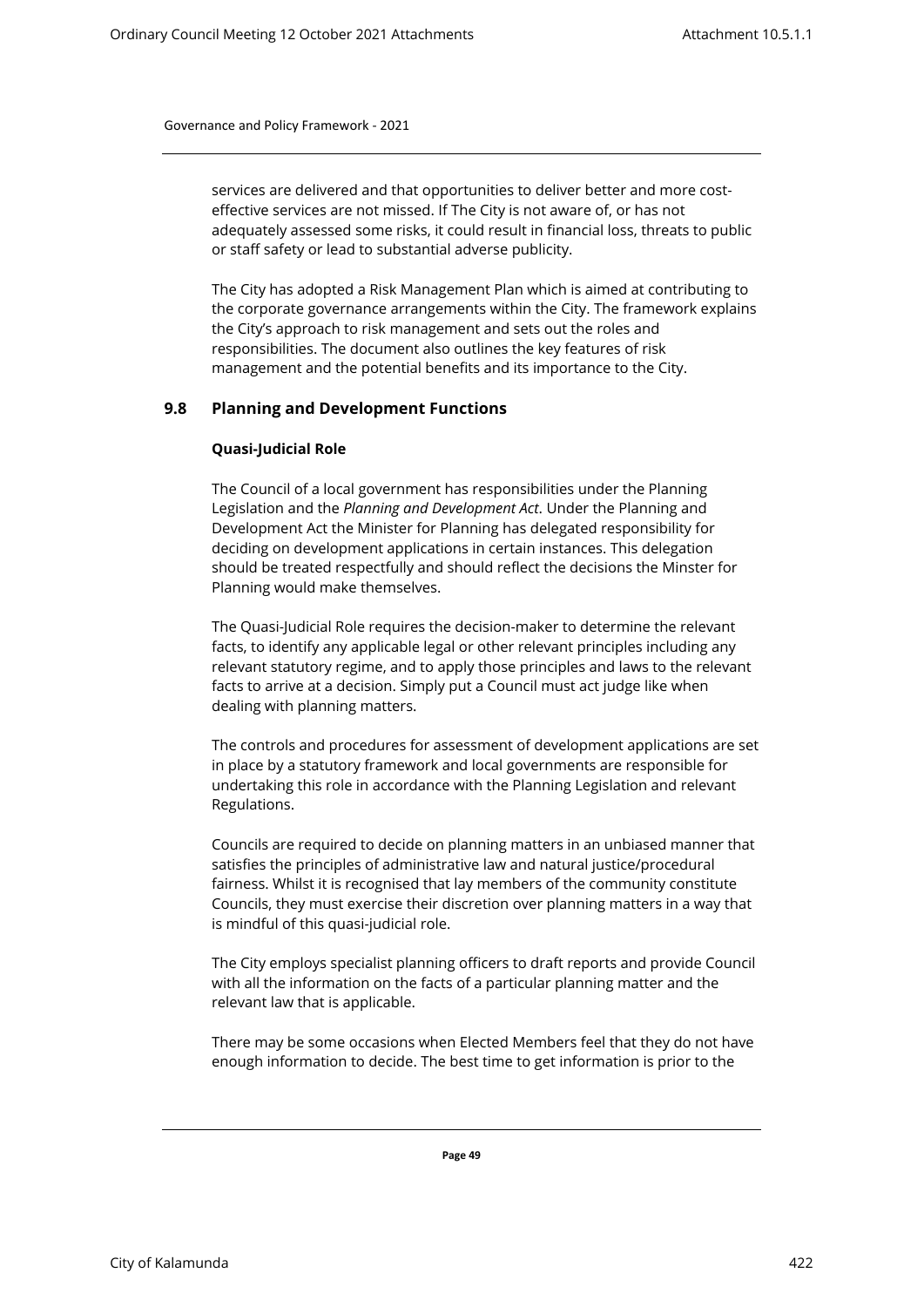meeting by contacting the CEO. Council, in deciding on planning matters must take care to ensure that the following principles are adhered to:

- a. Elected Members must read the Officer's report on the matter before voting at a Council meeting. An Elected Member who has not read the Officer's report and who participates in the decision-making process without a full understanding of the issues at hand may jeopardise the validity of the decision-making process.
- b. Elected Members must ensure when they debate a planning matter under consideration that they restrict themselves to the relevant matters of fact and law. These relevant matters will be contained and addressed in the Officer's report. Where Council conducts a debate on a matter that is based on irrelevant considerations, or fails to consider relevant considerations, this may jeopardise the decision-making process.
- c. Council must be careful when making a resolution that is different to the Officer's recommendation. In resolving differently from the recommendation, the Council is required to include reasons for the variation from the recommendation. These reasons must consider the relevant considerations of fact and law and must not be based on irrelevant considerations.
- d. If a development has the potential to impact on neighbours and/or the locality, and where a statutory obligation exists, Council has a duty to ensure that consultation occurs in relation to that development. The report of the employee is to include details of any neighbour notification or consultation that has occurred. Council must ensure that neighbours who may be adversely affected by a proposed development have had an adequate opportunity to make a submission and that any relevant matters that they raise have been considered in the decision-making process. An opportunity to make a written submission is generally sufficient, though an opportunity to make a submission in person to a relevant meeting may be appropriate where a person with a sufficient interest request it.

Any submission must be made based on planning principles. Council has the role of testing submissions, whether made by the applicant or another party, and the applicant must be accorded a right of reply.

Generally, Council as a body, and each Elected Member individually, must be certain that they have a clear understanding of the relevant facts and law before deciding. This decision must be based on the relevant considerations and should not consider irrelevant considerations.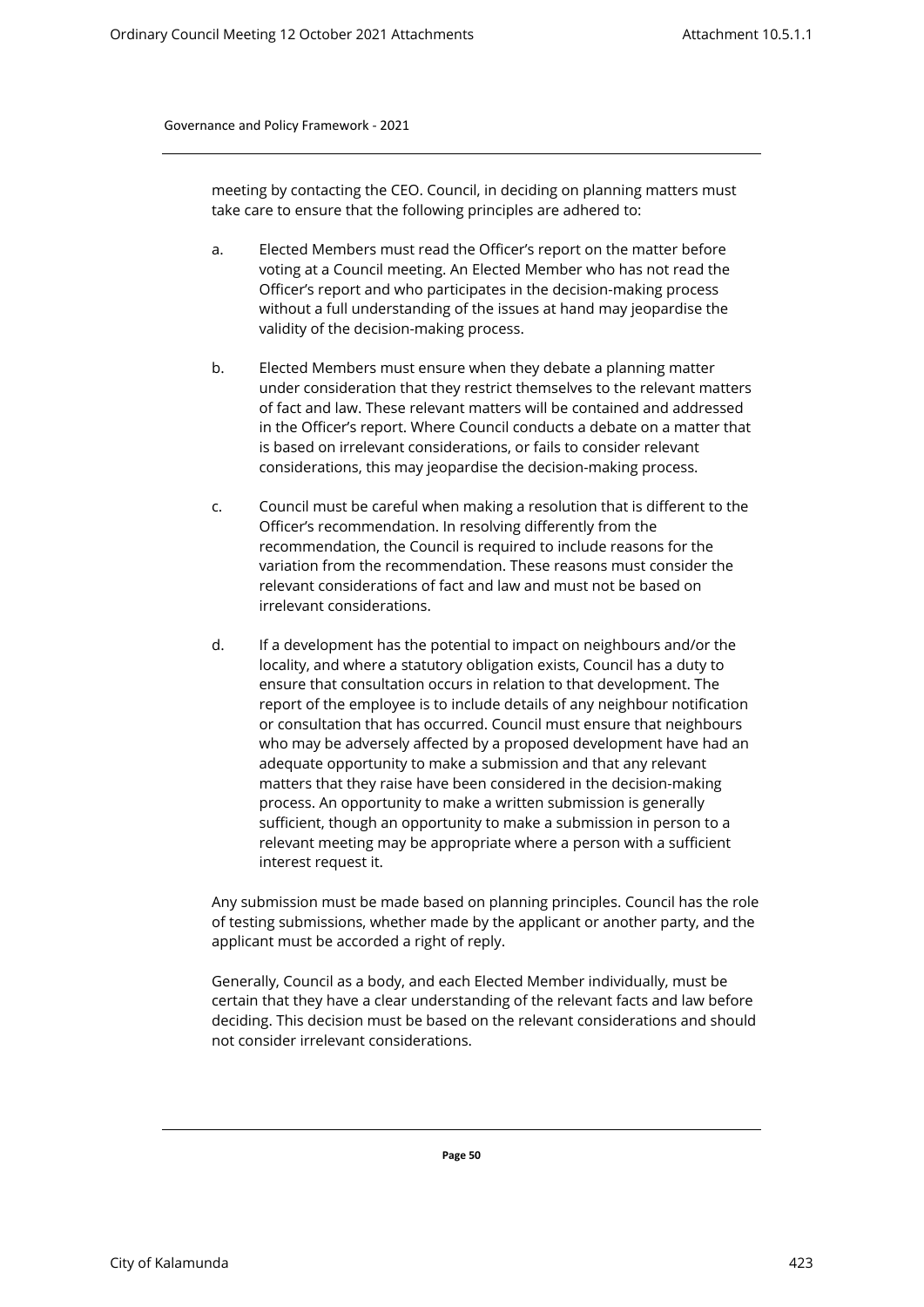#### **Consequences of Breakdown in the Quasi-Judicial Role**

The following are some of the consequences of a breakdown in the quasi-judicial role.

- A breakdown in the quasi-judicial role will most frequently be perceived or interpreted as bias.
	- A perception of bias can lead to the following consequences:
		- (a) An allegation of improper conduct, which falls within the definition of 'corruption' under the Corruption and Crime Commission Act 2003.
		- (b) Bias by the Council, or even one member of the Council, could result in Council decisions being invalidated.
		- (c) An Elected Member acting when biased and without disclosing an interest affecting impartiality, may be in breach of reg. 11 Local Government (Rules of Conduct) Regulations 2007 and therefore committing a minor breach leading to public censure, the requirement of a public apology, and or re-education and to more severe penalties including disqualification for a third or subsequent breach

#### <span id="page-54-0"></span>**Planning Schemes**

Local government is required under the Planning and Development Act 2005 to have in place a Planning Scheme for the district. A Local Government Planning Scheme is required to be consistent with the Metropolitan Region Scheme, which is administered by the State Government. The Local Government Planning Scheme must also take into consideration State Government Planning Strategies, Plans and Policies. A Planning Scheme provides a legal framework for a range of functions including:

- Providing land use and development controls.
- Supporting housing choice, variety and amenity.
- Providing the mechanism for the development of convenient and attractive retail centres.
- Assisting economic development through facilitation of commercial, industrial, and business development to maximise job opportunities.
- Establishing high quality open space areas and protecting areas of environmental significance.
- Assisting in the provision of a transport network, which serves the needs of the community by providing a range of alternative networks catering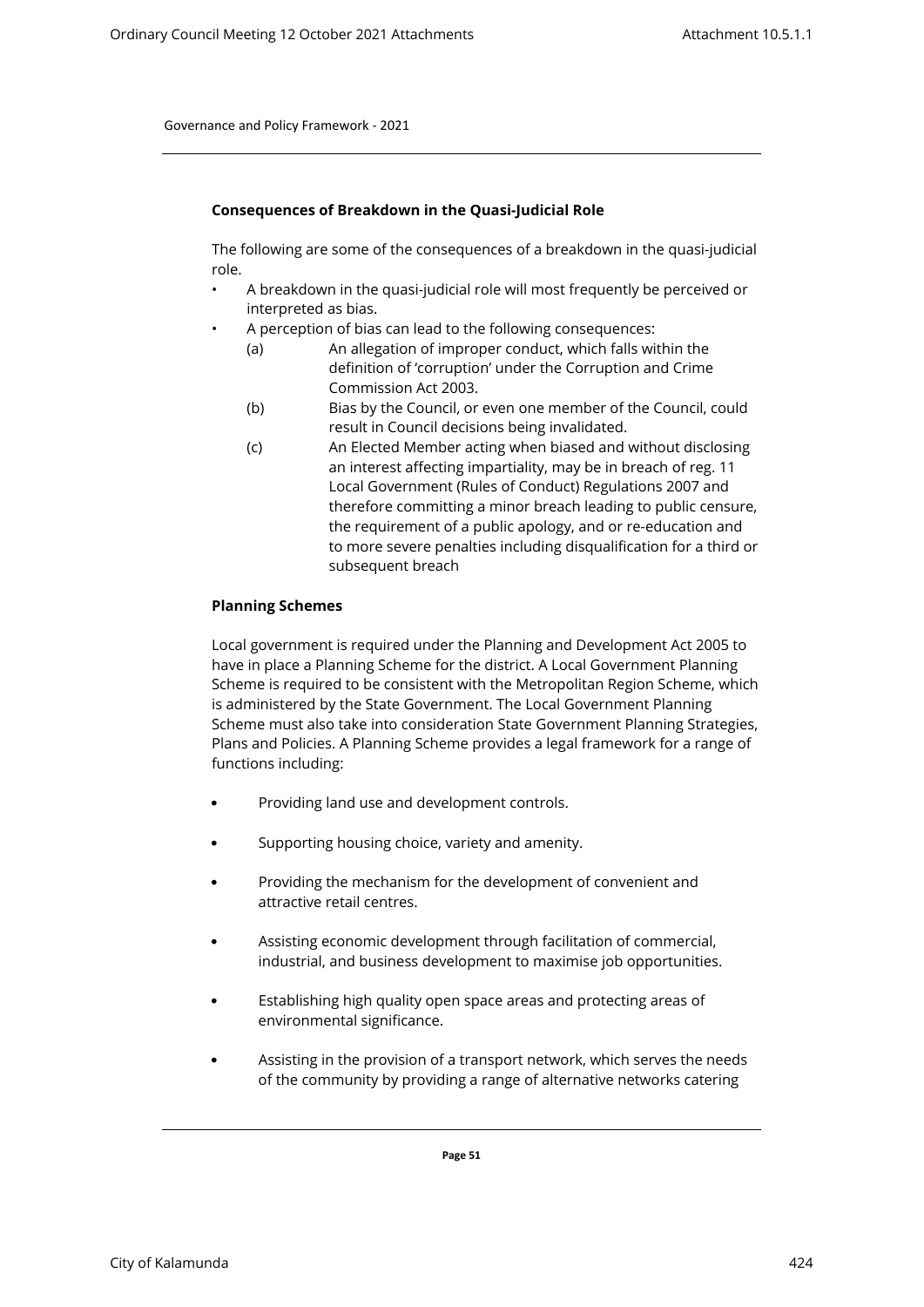for different transport modes, which are closely integrated with land use considerations.

The provisions of a Planning Scheme are formulated through a collaborative and consultative process involving the State Government, local government, and the community. The State Government, through the Minister for Planning provides final approval to the contents of a Planning Scheme and once gazetted a Scheme comes into operation and has the force of law. The authority to operate its Planning Scheme is delegated to the City of Kalamunda by the State Government.

A Planning Scheme requires review at least every five years. This is to ensure that the Scheme continues to meet changing community needs and expectations. This review process is facilitated by the local government and involves community input.

At the present time the City operates under Local Planning Scheme No.3 (often referred to as LPS3), which was gazetted in 2007.

Amendments can be made to an operative Planning Scheme to vary and review the Scheme provisions. An amendment to a Scheme again involves a range of stakeholders including the local government, the State Government, and the community. The Minister for Planning provides the final decision in relation to a Scheme Amendment.

Local planning policies are also used to support and guide the implementation of the Scheme and development assessments. Planning policies can be developed to also provide guidance, detail and consistency of treatment with respect to relevant planning issues.

Importantly, local government planning schemes incorporate by reference the Residential Design Codes (R-Codes), which is the planning policy of the State Government providing detailed development control for residential development. The State Government revises the R-Codes from time to time.

The role of a Council in administering a Planning Scheme includes but is not limited to:

- Consideration of development applications.
- Consideration of subdivision proposals.
- Consideration of Planning Scheme Amendment proposals (whether suggested by the City or by a customer).
- Enforcement of Planning Scheme provisions.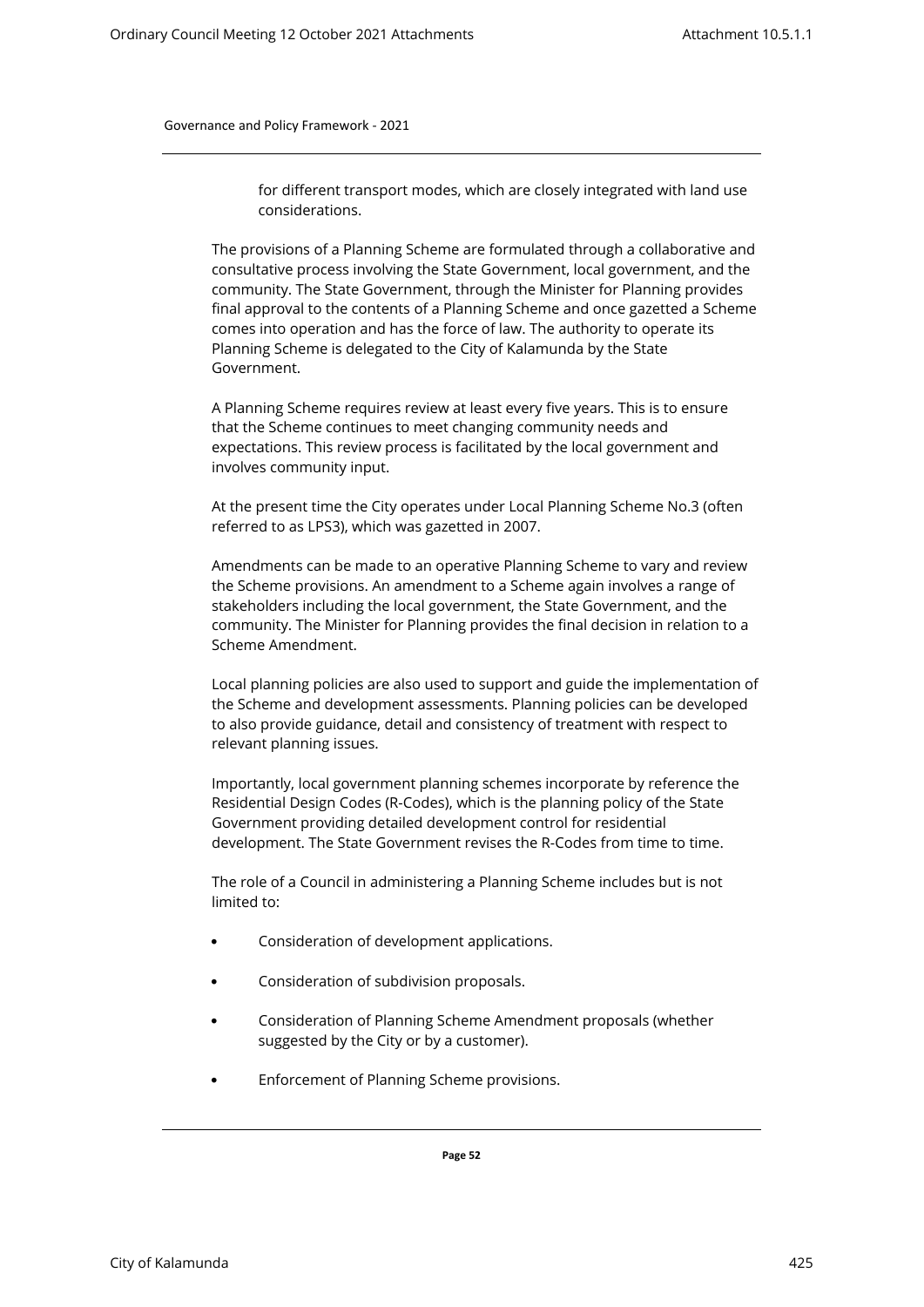- <span id="page-56-0"></span>• Development of planning policies.
- Review of existing Planning Scheme.

#### **Formulation of new Planning Scheme**

Council is provided with the professional advice from specialist planning officers in exercising its role in relation to each of these matters. This advice will provide Elected Members with detailed information relating to the particular planning issue requiring Council consideration. In certain circumstances applicants have rights of appeal to challenge a planning related decision of the City or Council. It is therefore important for Elected Members to gain a full understanding of the issues and follow proper process before reaching a decision.

The State Administrative Tribunal (SAT) reviews decisions made by local government regarding a range of matters including town and regional planning. Landowners and/or applicants can apply to the SAT to make decisions, settle disputes and review decisions under a range of enabling laws.

The Local Planning Scheme permits Council to delegate its decision-making powers to certain qualified persons or Committees, subject to certain conditions. This is important in terms of allowing those applications that meet certain criteria to be determined by employees. The criteria used for determining the types of development that can be decided by employees is set out in a Notice of Delegation, which is reviewed bi-annually. The Notice of Delegation can be reviewed earlier as determined by Council.

All decisions made under delegated authority are binding and represent a 'Council decision'.

The following positions of Council have varying degrees of decision-making powers under the Notice of Delegation:

- Director Development Services
- Manager Approvals
- Manager Strategic Planning
- Principal Statutory Planner
- Principal Strategic Planner
- Senior Planning Officers.

The delegation is necessary to permit:

- Council to focus on strategic matters and major developments that are beyond the Notice of Delegation.
- And the large volume of development applications received by the City to be dealt with in an efficient and effective manner.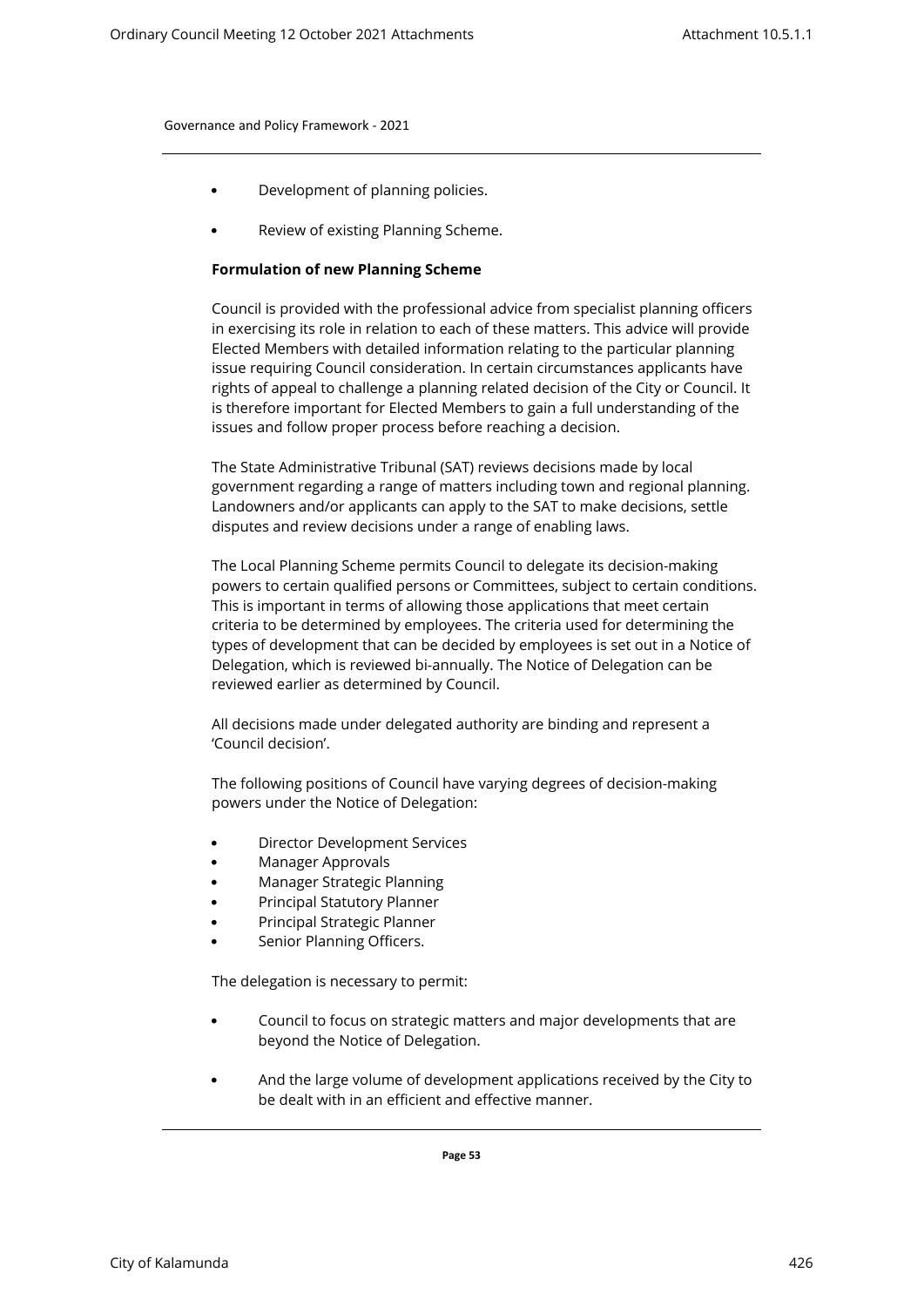# <span id="page-57-1"></span><span id="page-57-0"></span>**9.9 Legal Framework**

#### **Local Government Act 1995**

The City of Kalamunda is constituted as a district under the *Local Government Act 1995.* The general function of a local government is to provide for the good government of people living and working within its district and includes legislative and executive powers and responsibilities given through the Act.

Overall, the Act is intended to provide excellence in governance through:

- Better decision-making by local governments.
- Greater community participation in the decisions and affairs of local governments.
- Greater accountability of local governments to their communities.
- More efficient and effective local government.

To allow local governments better decision-making, greater accountability and to be more efficient and effective, the Act provides several ways of achieving these objectives though delegations, policies, and local laws.

#### <span id="page-57-2"></span>**Delegations**

Delegations are a part of the City's decision-making approach. They represent the policy of the Council to entrust certain types of decisions to the CEO or Committees. All delegations should be in the context of Council policy that provide guidance to the delegate to make decisions that are consistent with the council's desire policy outcomes.

Delegations of authority are established, maintained, and documented by the Council to empower the actions of delegates so that Council can retain oversight of and accountability for the decisions made by delegates. Decisions made under delegation are reported to the Council on a regular basis, and records of delegations are retained in accordance with legal requirements for document retention and record keeping.

Council must review delegations at least once every year.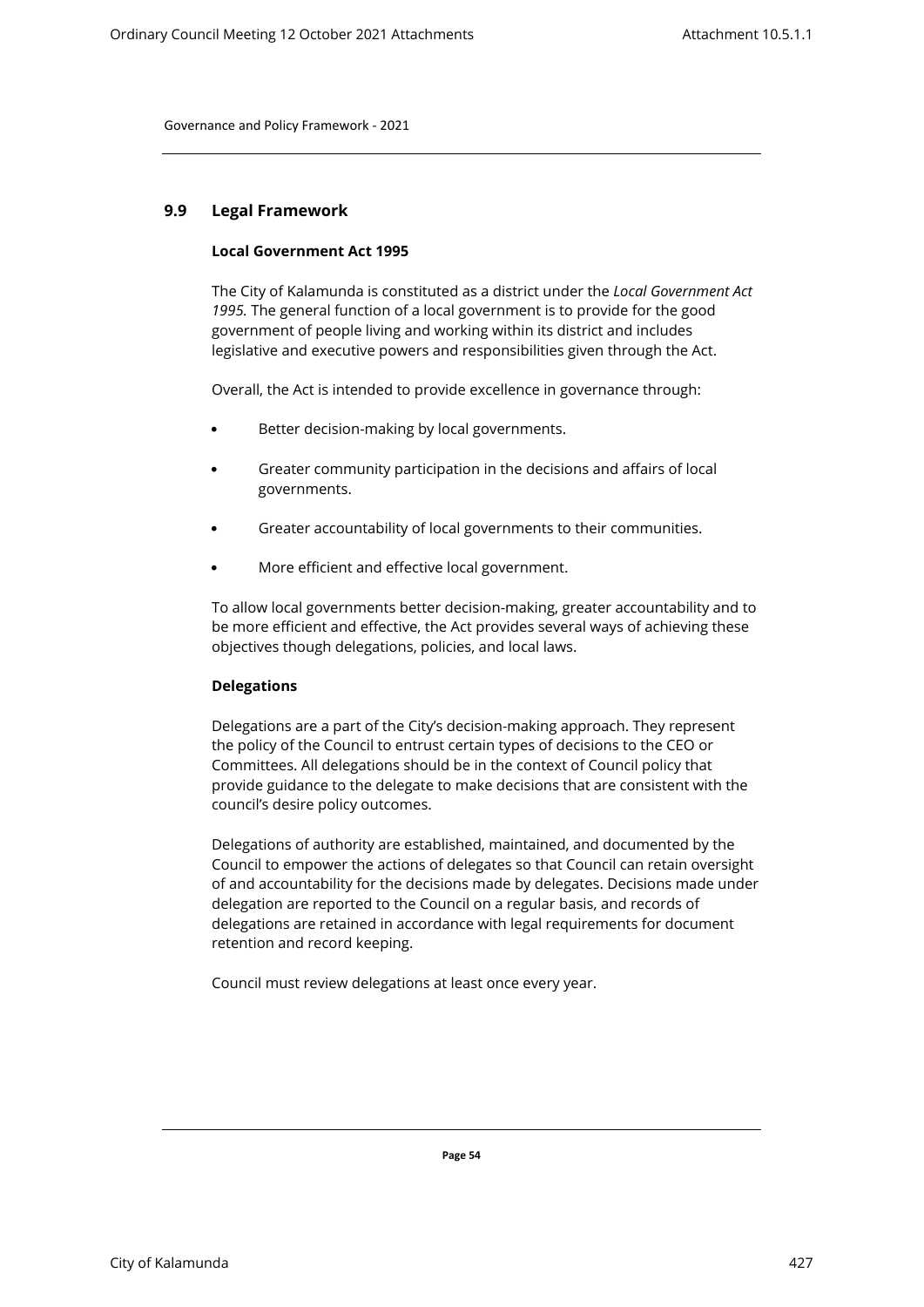#### <span id="page-58-0"></span>**Executive Functions**

The Council is responsible for overseeing the executive functions of the City. The executive functions of the local government are to provide services and facilities. Section 3.18 of the Act states:

- "*1. A local government is to administer its local laws and may do all other things that are necessary or convenient to be done for, or in connection with, performing its functions under this Act.*
- *2. In performing its executive functions, a local government may provide services and facilities.*"

Local government can, therefore, administer local laws and provide services and facilities to provide for 'the good government of the district'.

A local government must satisfy itself that the services and facilities it provides:

- 1. Integrate and coordinate, so far as practicable, with any provided by the Commonwealth, the State, or any public body.
- 2. Do not duplicate, to an extent that the local government considers inappropriate, services or facilities provided by the Commonwealth, the State or any other body or person, whether public or private.
- 3. Are managed efficiently and effectively.

#### <span id="page-58-1"></span>**Local Laws**

Council is responsible for adopting a set of local laws that reflect current community standards and provide for the good governance of the City.

The Act outlines the process by which the Council may adopt local laws. This legislative role allows the Council to adopt a regulatory regime that may be enforced through the courts, by the issue of infringement notices or by performing other executive functions to enforce the local laws. When adopting local laws, the Council must be aware that they operate with the force of legislation and the City has a duty to enforce all of its local laws.

The process for adopting local laws provides the community with a six-week advertising period to allow for the opportunity to comment on proposed local laws. The local law is then presented once more to Council and any public submissions are considered. Upon final adoption the local laws are gazetted and considered by the Western Australian Parliamentary Committee on Delegated Legislation.

Local laws must also comply with the National Competition Policy principles adopted by agreement between local, state and federal governments.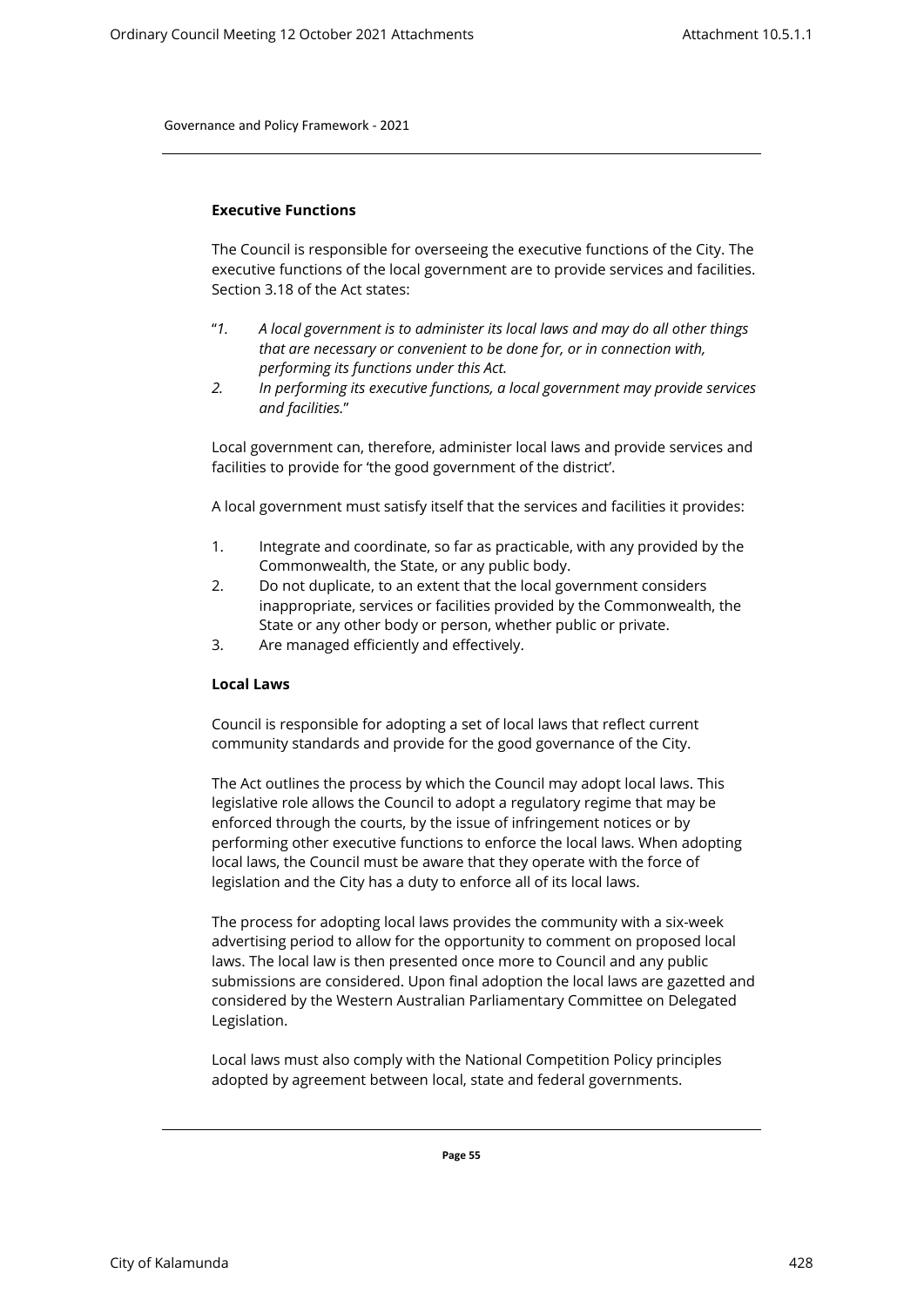The City maintains local laws relating to:

- Keeping and Control of Animals and Nuisance Local Law 2011.
- Dogs Local Law 2021
- Street Lawns and Gardens 1965.
- Extractive Industries Local Law 2021.
- Health Local Law 2011.
- Local Government and Public Property Local Laws 2001.
- Standing Orders Local Law 2015.
- Parking and Parking Facilities Local Law 2019.
- Fencing Local Law 2016.
- Signs, Hoardings and Bill Posting Local Law 1981.
- <span id="page-59-0"></span>• Trading on Thoroughfares Local Law 2008.

## **Standing Orders Local Law 2015**

The Standing Orders Local Law 2015 provides a set of enforceable procedures to assist in the good conduct of meetings to achieve better decision making and a greater community understanding of the business of the Council.

It is recommended that Elected Members familiarise themselves with the provision of the City's Standing Orders Local Law 2015. Breaches of the Standing Orders Local Law may be liable for a penalty upon conviction.

#### <span id="page-59-1"></span>**Gifts**

The Code of Conduct adopted by the City of Kalamunda contains a provision that Members and employees shall not seek or accept (either directly or indirectly) any immediate or future gift, reward, donation, hospitality or benefit (referred to generically as gifts for the following paragraphs) for themselves or for any other person or body as a result of their employment with, or appointment to a committee of, the City of Kalamunda.

The City of Perth Bill 2015 has amended the Local Government Act 1995 (the Act) to provide that a relevant person who accepts a gift which is worth greater than \$200 must disclose acceptance of the gift within ten days of receipt to the Chief Executive Officer, rather than in an annual return. All contributions to travel over \$200 must also be disclosed.

The disclosure for gifts will be required to include:

- Name of relevant person making disclosure.
- A description of the gift.
- The name and address of the person who made the gift.
- The date on which the gift was received.
- The estimated value of the gift at the time it was made; and
- The nature of the relationship between the relevant person and the person who made the gift.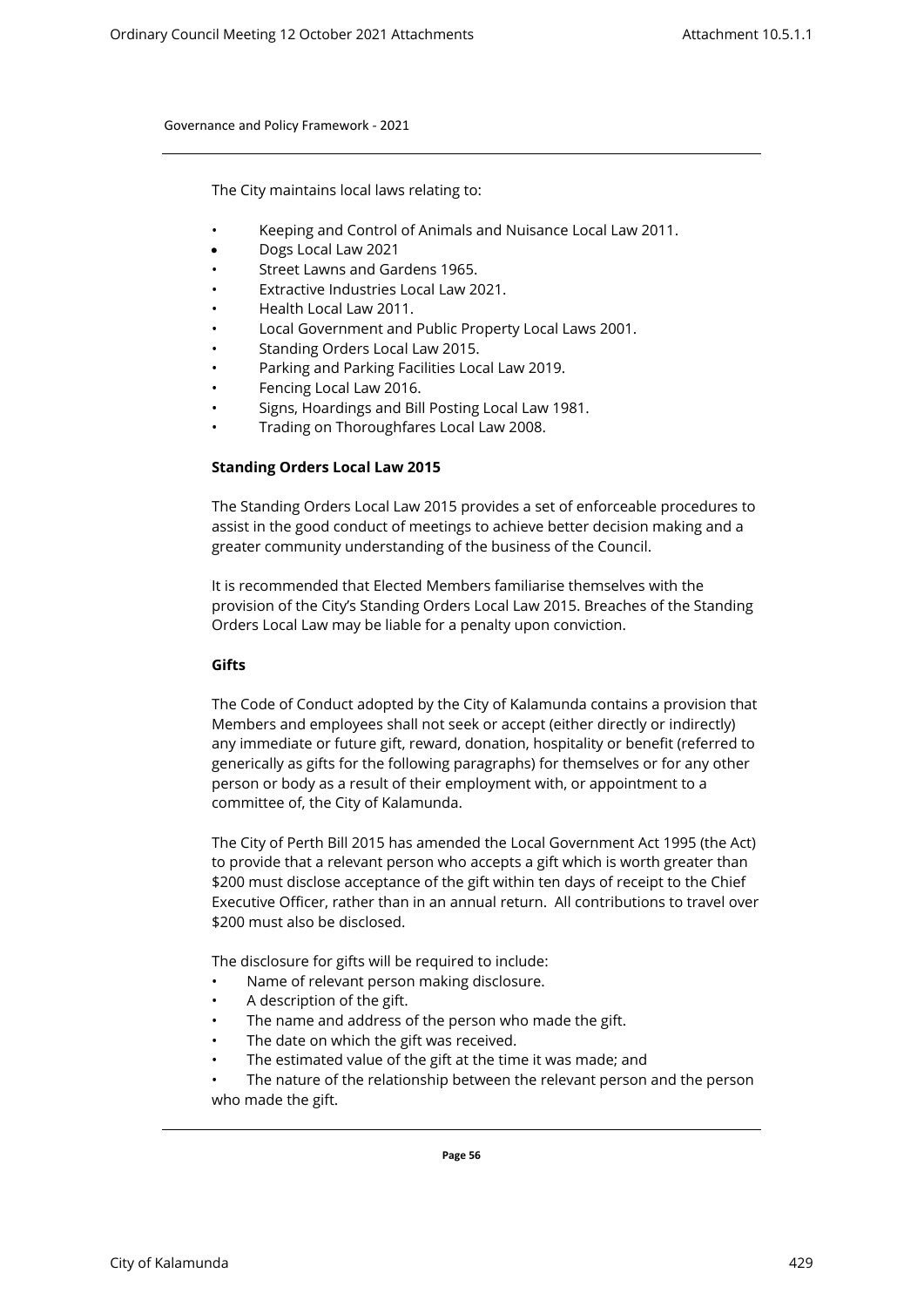The disclosure of a contribution to travel must include:

- Name of relevant person making the disclosure.
- A description of the contribution to travel.
- The name and address of the person who made the contribution to travel.
- The date on which the contribution to travel was received.
- The estimated value of the contribution to travel at the time it was made.
- The nature of the relationship between the relevant person and the person who made the contribution.
- A description of the travel undertaken; and
- Date of travel undertaken.

If any gift, reward or benefit is offered (other than gifts of a token kind, or moderate acts of hospitality), disclosure must be made within 10 working days, submitted to the CEO in writing in the appropriate form and lodged on to the public register.

The CEO is required to keep a record of the disclosures by way of a register. This is to be published on the local government's official website as well as made available for public inspection at the council offices.

As soon as is practicable after a person ceases to be a relevant person, the CEO must remove all records relating to that person from the register. However, a CEO must ensure that these disclosures are kept for a period of at least 5 years and made available for public inspection if requested.

#### **What is a gift? [section 5.58]**

The *first question* will be whether there was a gift as defined.

Under the Act, a gift is defined as any disposition of property, or the conferral of any other financial benefit, made by one person in favour of another otherwise than by will (whether with or without an instrument in writing), without consideration in money or money's worth passing from the person in whose favour it is made to the other, or with such consideration so passing if the consideration is not fully adequate, but does not include any financial or other contribution to travel.

A contribution to travel is not a gift (such contributions are dealt with in s5.83). When considering what constitutes a gift, the key question to consider is that posed by the definition: i.e., whether there has been a conferral of property or financial benefit where full consideration has not been given in return. The context in which the gift was given – whether it be as part of a person's role as an elected official or staff member, or in a private capacity – is not, for that purpose a relevant consideration.

#### **What is a contribution to travel? [section 5.58]**

The *first question* will be whether there was a contribution to travel as defined.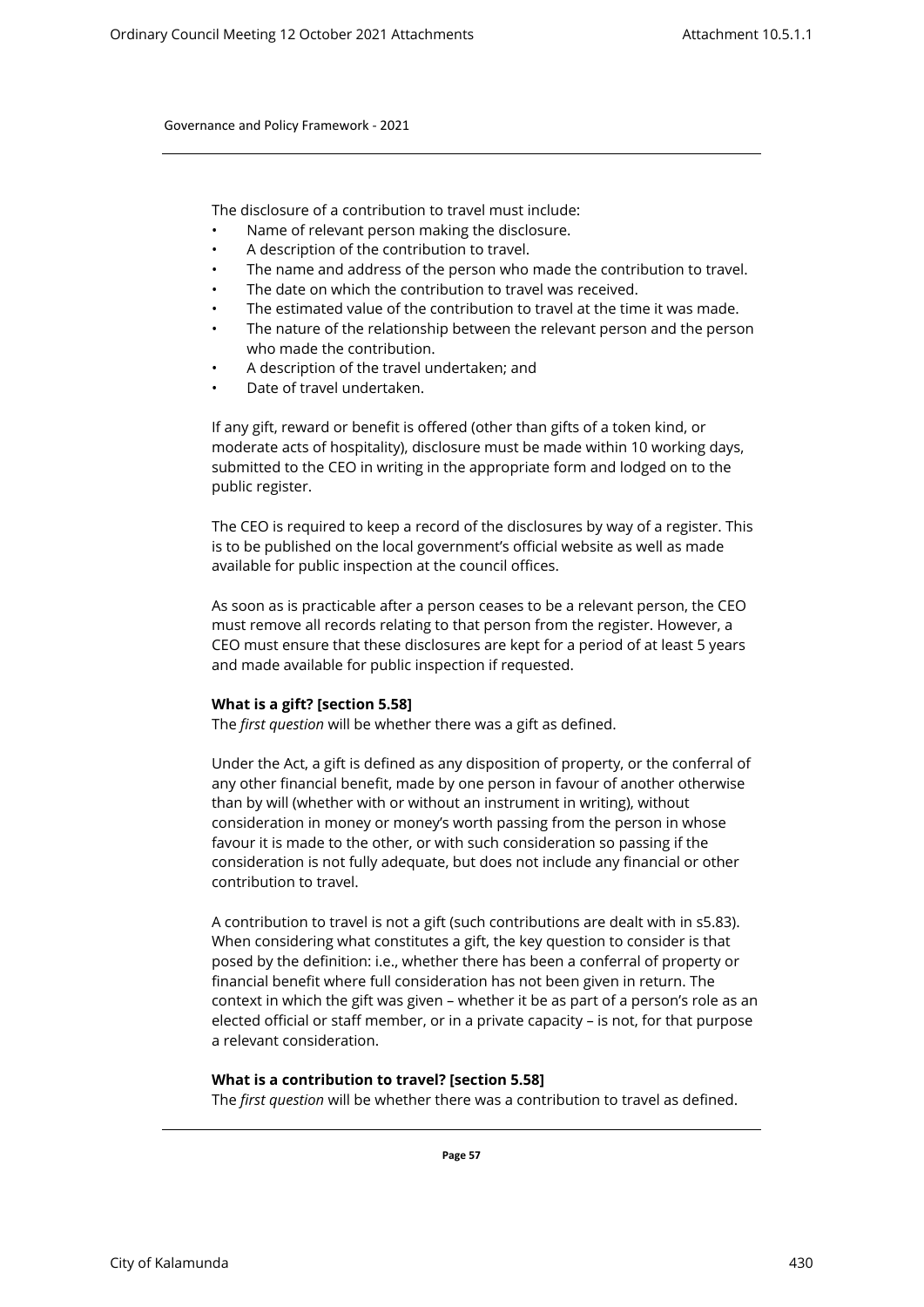Under the Act, a contribution to travel is each financial or other contribution that has been made to any travel undertaken by a relevant person at any time during a year.

In this context, travel is a journey or journeys away from where a person lives. It does not matter what the distance, duration or mode of transport is.

A contribution to travel will be something that facilitates such a journey(s). For example, necessary costs such as an airline ticket price and visa fees will be within the relevant category of contributions. Also included will be costs which might not be necessary but can still be regarded as assisting in meeting the journey(s) costs for example, optional travel insurance would be included.

#### <span id="page-61-0"></span>**Freedom of Information**

All Elected Members and staff should be aware of Freedom of Information (FOI) implications when writing correspondence, both electronically or manually, whether it is internal or external. As a rule any written material generated by staff or Elected Members may become public knowledge and subject to a Freedom of Information investigation. FOI gives individuals a legally enforceable right to access records held by both state and local government agencies.

# <span id="page-61-1"></span>**10. Principle Four: Policymaking and Management**

## <span id="page-61-2"></span>**10.1 Policies**

Section 2.7 (2)(b) of the Act states that the Council is to "determine the local government's policies".

Policies provide the Council and staff with the ability and direction to make decisions that are consistent and unbiased. A policy can also provide detail on the way the City undertakes, or requires others to undertake, certain works or activities.

The Council has established the following level of Policy:

#### **1. Council Policies**

These are strategic policies that set governing principles and guide the direction of the organisation to align with community values and aspirations. These policies have a strategic, external focus and align with the mission, vision, and strategic direction of the City.

Council Policies are classified into two categories:

1.1 Service Policies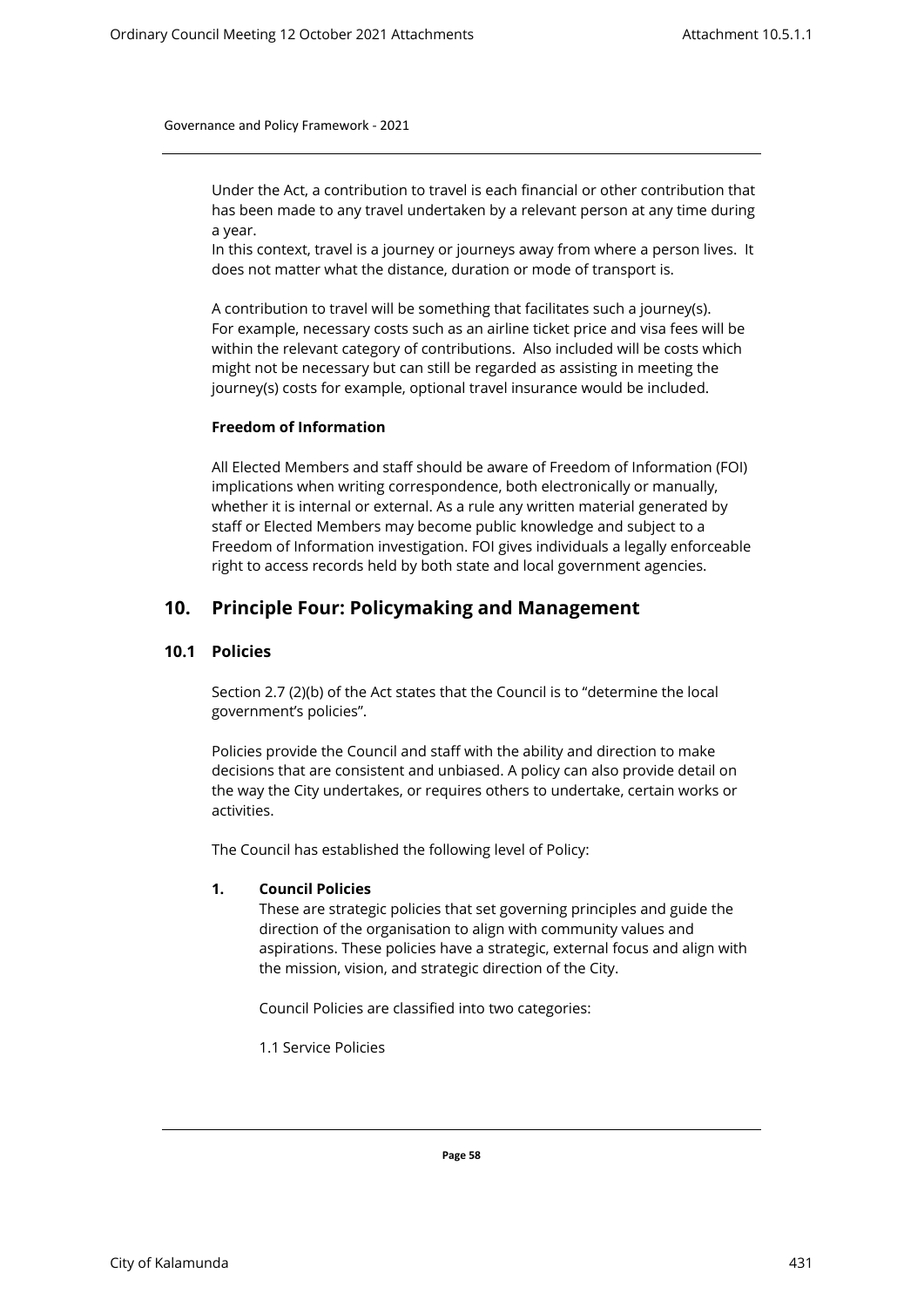Service Policies reflect strategic imperatives that have direct impact on community outcomes.

1.2 Governance Policies

Governance Policies guide good governance processes of the Council and are generally more internally focussed upon matters that Elected Members need to enshrine in Policy.

## 2. **CEO Direction**

These are developed for administrative and operational requirements. They have an internal focus.

#### 3. Procedures and Guidelines

Council Policies and CEO Instructions may be supported by a Procedure or CEO Directive that outlines how the Council Policy or CEO Instruction will be implemented.

#### **Figure 4 Policy Framework**



# **11. Principle Five: Accountability**

# <span id="page-62-1"></span><span id="page-62-0"></span>**11.1 Principle of Accountability**

Excellence in governance is based on the principle that the people involved in governance, the Elected Members and Officers, are held to account for what they do. Accountability means holding the Elected Members and management of the City responsible for its performance. The public trust placed in the local government and in its Elected Members to act in the public interest can be justified in the way their duties have been performed.

Accountability systems need to provide disclosure and review of decision-making and processes. These systems must record and support the local government's accountability to its stakeholders and its legal accountability to the State Government. They are both internal and external.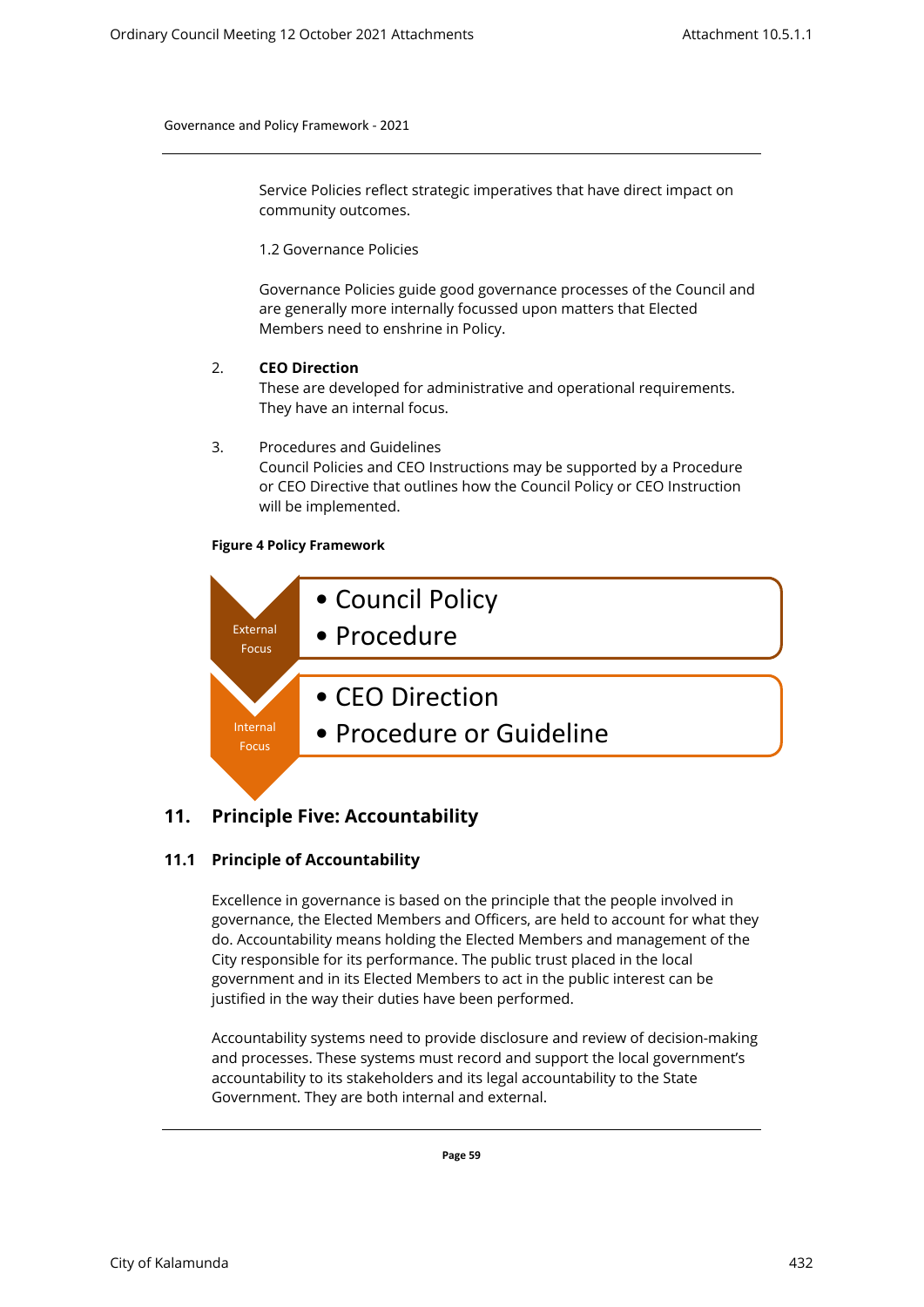Risk management systems aim to ensure that community assets are protected. An internal audit system, a comprehensive consultation and engagement policy and framework supports good decision-making by ensuring that Elected Members are aware of the views of those who will be affected by any decision.

The fundamental importance of accountability though is that local governments exist to govern for and on behalf of their communities. Systems and values must reflect this accountability.

Accountability systems that provide disclosure and review of decision-making and processes are integral to good governance and are reflected through:

- Open and transparent government so that people can follow decisionmaking processes and outcomes.
- Consultation so that communities feel that they are being heard.
- Good information and communication processes so that communities are kept informed.

# <span id="page-63-0"></span>**11.2 Performance Management**

The Council is accountable for monitoring performance in the achievement of its strategic direction, goals and financial outcomes which are set through the Strategic Plan, Strategic Financial Plan, Annual Plan and Annual Budget.

The City has developed a reporting system to provide the Council with the necessary information to enable it to assess performance against the plans. The reporting system is a systematic and regular process that allows the Council to take action to rectify any issues that arise and as such, be accountable to the community.

The Council is accountable for managing the CEO's performance and is responsible for setting the CEO's performance plan and subsequently monitoring their performance. Council is to communicate its expectations to the CEO and consider seeking independent professional advice when undertaking the performance evaluation of the CEO.

# <span id="page-63-1"></span>**11.3 Compliance**

It is a requirement of the Local Government Act 1995 to conduct an annual audit of compliance with statutory requirements of the Act.

The Return is to be submitted to the Department of Local Government each year after its adoption by the Council. It provides prompts in relation to the local government's statutory obligations in several areas, such as local laws, tenders, meeting process, disclosure of financial interests and financial management. It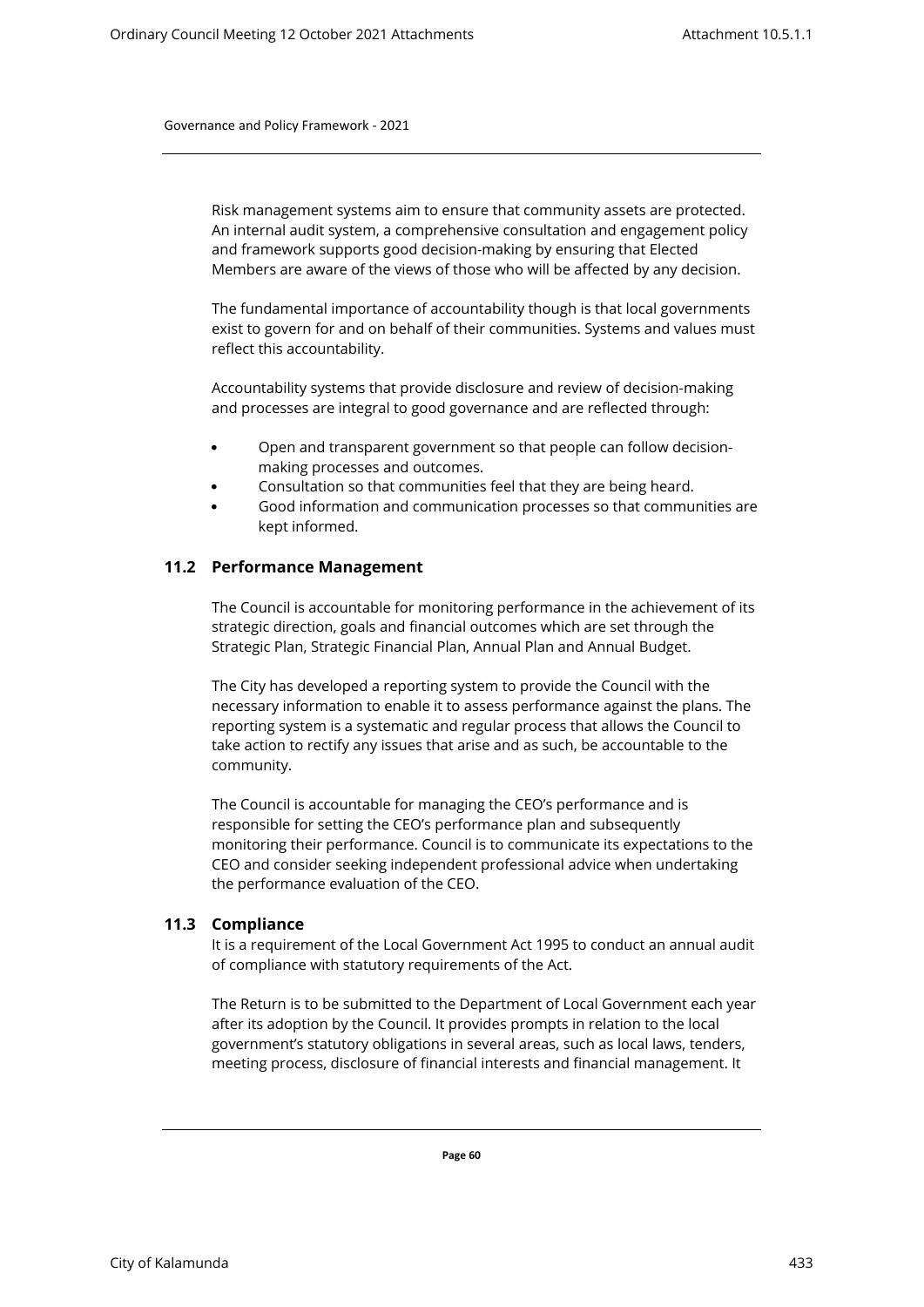provides a useful tool for a local government to utilise to ensure compliance with legislation, and in particular the Local Government Act 1995.

In addition to this requirement the City has established several internal compliance mechanisms to ensure its practices and procedures meet its obligations in relation to good corporate governance.

# <span id="page-64-0"></span>**11.4 Audit Committee**

The Council has established an Audit Committee in accordance with Division 1A of the Local Government Act 1995, to oversee and advise the Council on matters of internal and external audit and risk management and compliance functions of the City.

# <span id="page-64-1"></span>**11.5 Consultation**

Council recognises that consultation is a two-way interactive process that provides opportunities for the Council and community to clarify information raise issues and discuss ideas and options. Consultation is an important dimension that informs and enhances Council's decision-making process.

As a community leader, Council should define the City's directions and priorities for a sustainable future by:

- Promoting discussion and debate within the community and with other stakeholders about the priorities and needs of the City.
- Using research to develop and inform Council policies and decisionmaking.
- Actively canvassing, and faithfully considering, the needs and opinions of the community when making decisions.
- Translating the community's aspirations for a sustainable future through appropriate partnerships, initiatives, programs, and services.

The Council has an adopted Community Engagement Policy and Strategy Policy, the objective of which is to outline the City's commitment to actively involving the community in Council's planning, development, and service delivery activities.

The City's Community Engagement Strategy provides a clear articulation of the City's commitment to strong stakeholder and community relationships. The goal of the Strategy is to provide a process and choices for involving citizens in decision-making and to enhance current opportunities and processes for that to happen. It addresses the following requirements from the Community Engagement Policy: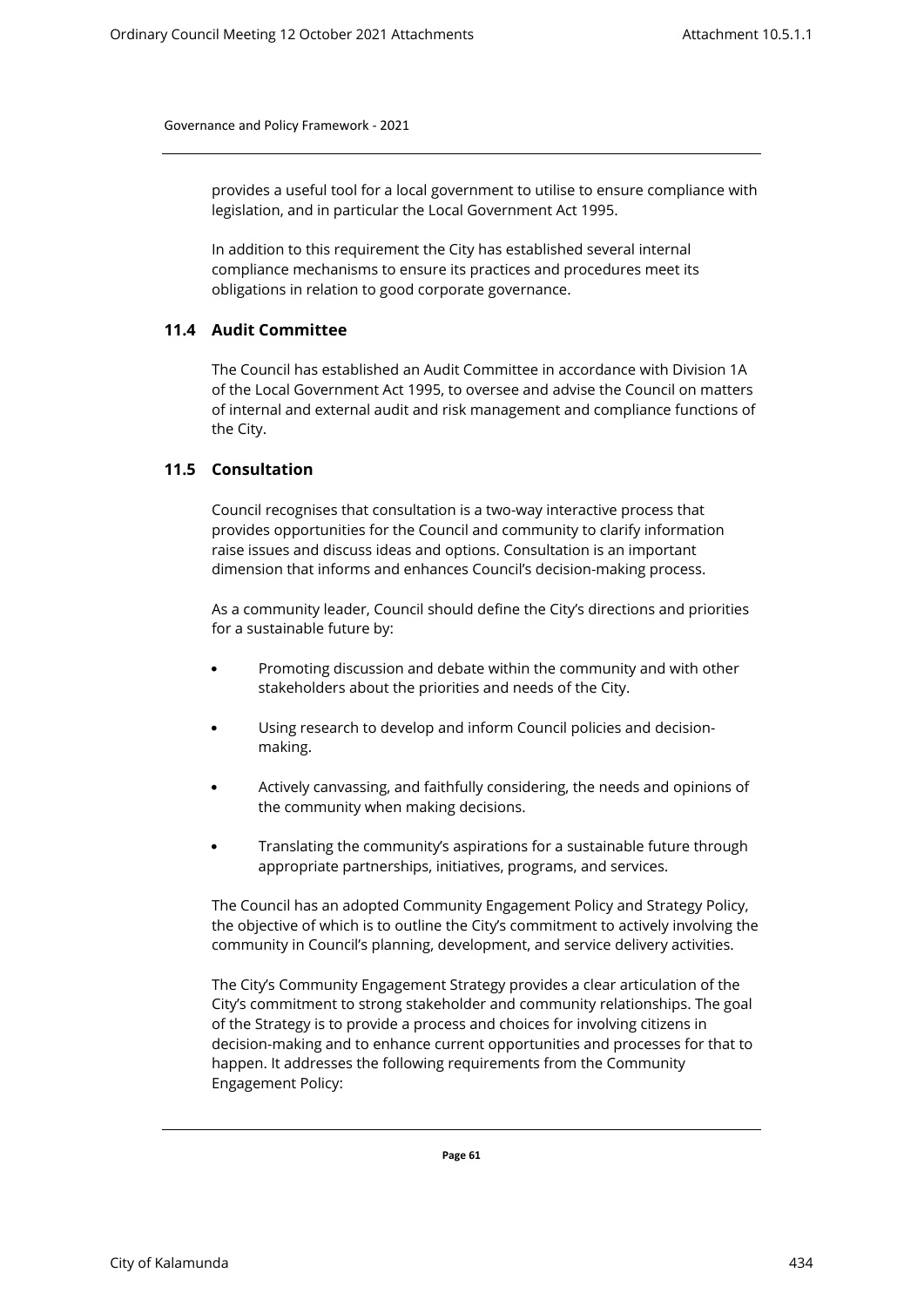- Identification of issues requiring Community Engagement.
- Inclusion of funding for Community Engagement activities in the annual budget process.
- Increasing staff awareness and skills in Community Engagement techniques.
- Information on how all sectors and groups within the community can have the opportunity to participate in the City's activities.
- A community education program relating to Community Engagement in the City's affairs.

#### <span id="page-65-0"></span>**11.6 Records Management**

The City's corporate records are to be managed in accordance with the City's Record Keeping Plan and Records Management Policy.

All Elected Members, staff and contractors are responsible for maintaining complete, accurate and reliable evidence of all business transactions and ensuring all corporate documents are retained within the City's official recordkeeping system at the point of creation regardless of the format, being in accordance with:

- State Records Act 2000.
- Evidence Act 1906.
- Acts Amendment (Evidence) Act 2000.
- Freedom of Information Act 1992.
- Local Government Act 1995.
- Local Government Accounting Directions 1994

# **12. Council and Elected Member Self-Assessment**

# <span id="page-65-2"></span><span id="page-65-1"></span>**12.1 Council Self-Assessment and Evaluation**

To assess whether the Governance Principles and Charter are being enacted a self-assessment tool has been included in the Governance Framework. The questionnaire was originally developed by WALGA for use by the WALGA Council. Permission has been granted for the City to use the self-assessment tool to assess the Council's and individual Elected Member's performance against the Governance Principles and Charter. It is intended that the results be used to develop action plans to improve governance performance.

The self-assessment aims to: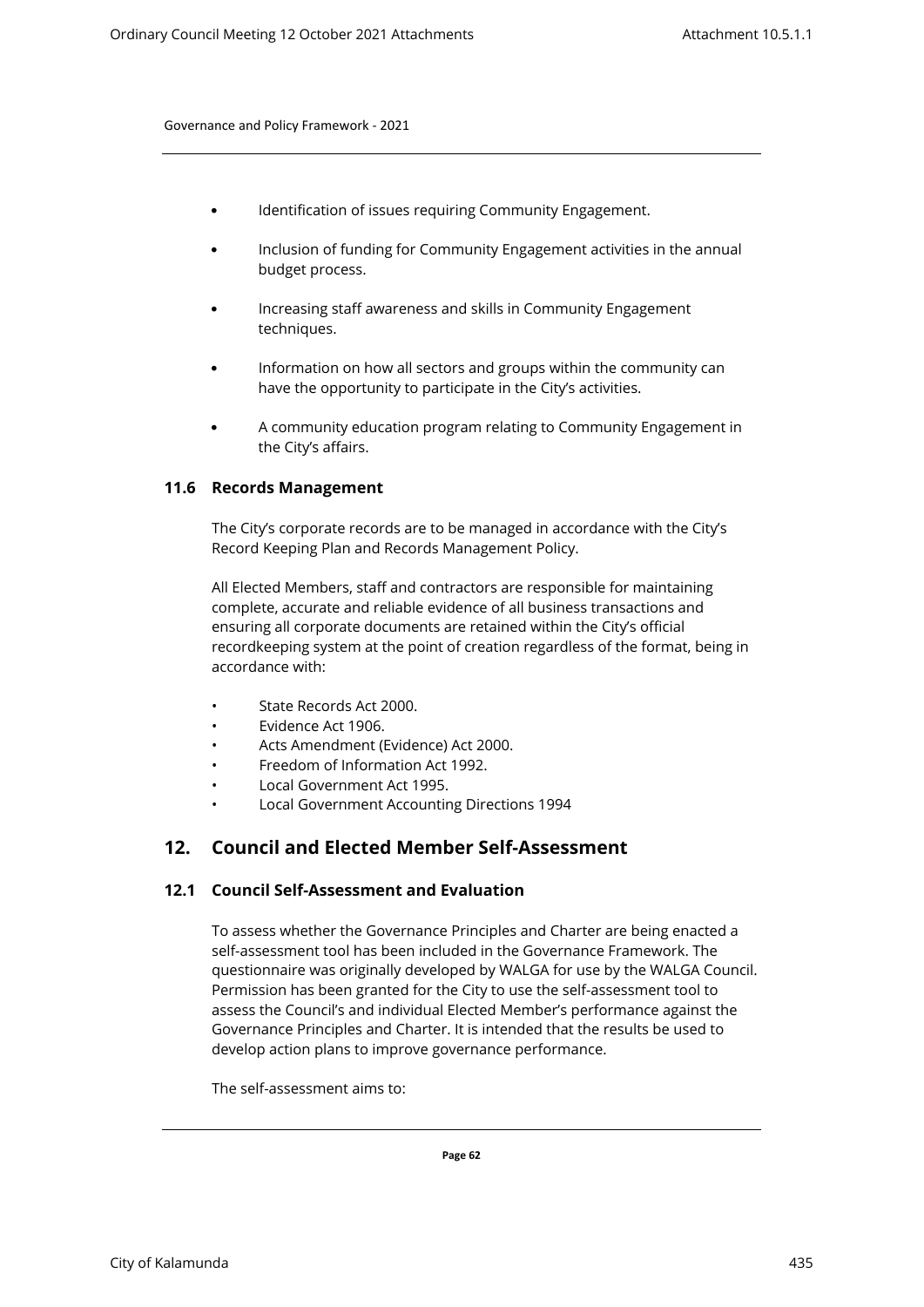- Assess what level of performance has been achieved in the period under review.
- Assist in the development of a better understanding of individual Elected Member performance and the Council's objectives.
- Focus on strategic goals.
- Assist in the developing of a better understanding of performance orientated relationships.
- Develop an action plan for improvement.
- Encourage a program of ongoing personal and professional development for Elected Members.

The Self-Assessment Tool has two components:

## **The Council Self-Assessment**

Council as a group should complete the Council Self-Assessment and the results used to assess the Council's performance against the governance principles and charter. This should assist the Council in developing an action plan to improve performance (including the ongoing training and development programme for Council).

The Mayor as leader of the Council should at least annually hold a selfassessment workshop with the Council to identify where improvements can be implemented.

#### **Elected Member Self-Assessment**

The Elected Member Self-Assessment should be completed by individual Elected Members to provide an assessment of that individual's contribution to good governance and assist in the development of an individualised training and development program.

Note - Refer to Appendices for self-assessment forms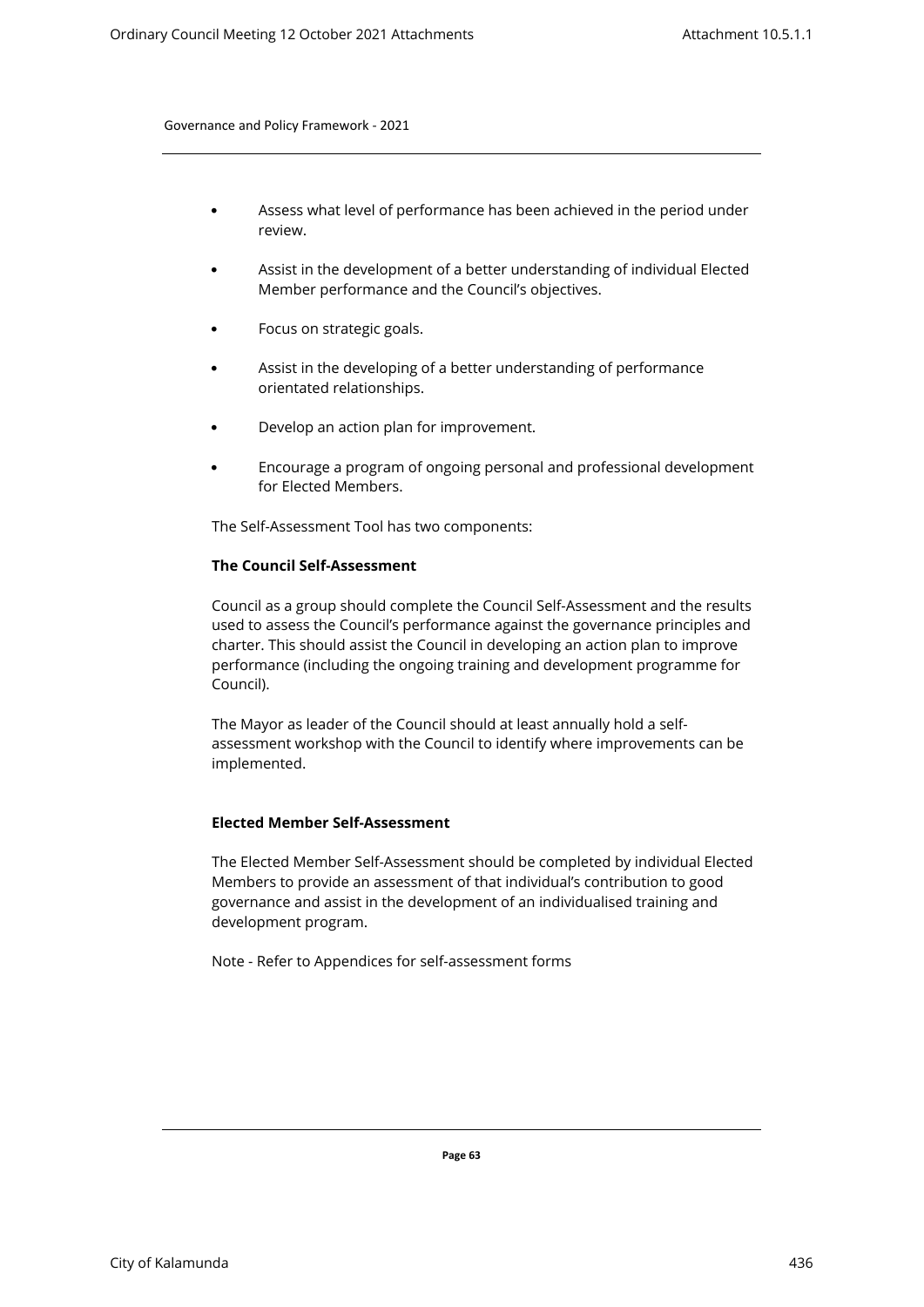# <span id="page-67-0"></span>**13. References**

The following documents have been used in the development of the Governance Framework for the City of Kalamunda:

- AS8000 Good Governance Principles.
- Murdoch University Senate, Statement of Governance Principles.
- Governance Framework and Statement City of South Perth.
- On Board Leadership John Carver.
- Reinventing Your Board, A Step by Step Guide to Implementing Policy Governance – John Carver and Miriam Mayhew Carver.
- Good Governance Guide 2004 The Principles of Good Governance within Local Government - Municipal Association of Victoria.
- Excellence in Governance for Local Government CPA Australia.
- WALGA Training and Development Program for Elected Members.
- Corporate Governance Charter WA Local Government Association December 2004.
- Lessons for Local Government City of Belmont published by the Department of Local Government and Regional Development April 2003.
- Lessons for Local Government City of South Perth published by the Department of Local Government and Regional Development.
- Elected Members Welcome Pack City of Kalamunda May 2003.
- Elected Member Induction Local Government Operational Guidelines Number 4 published by the Department of Local Government and Regional Development - Updated March 2005.
- City of Wollongong Governance Manual 2004.
- Council Forums Local Government Operational Guidelines Number 5 published by the Department of Local Government and Regional Development - January 2005.
- Managing Public Question Time Local Government Operational Guidelines Number 3 published by the Department of Local Government and Regional Development - August 2002.
- The Business of Local Government (a training course for Elected Members)- a joint WALGA and Australian Institute of Company Directors Course.
- WALGA State Council performance assessment questionnaire.
- Local Government Act 1995.
- City of Kalamunda Governance Review Report May 2004.
- Sustainability Reporting Guidelines Global Reporting Initiative.
- ASX Corporate Governance Council Principles of Good Corporate Governance and Best Practice Recommendations.
- Local Government (Rules of Conduct) Regulations 2007.
- Enterprise-wide Risk Management Better Practice Guide for the Public Sector – CPA Australia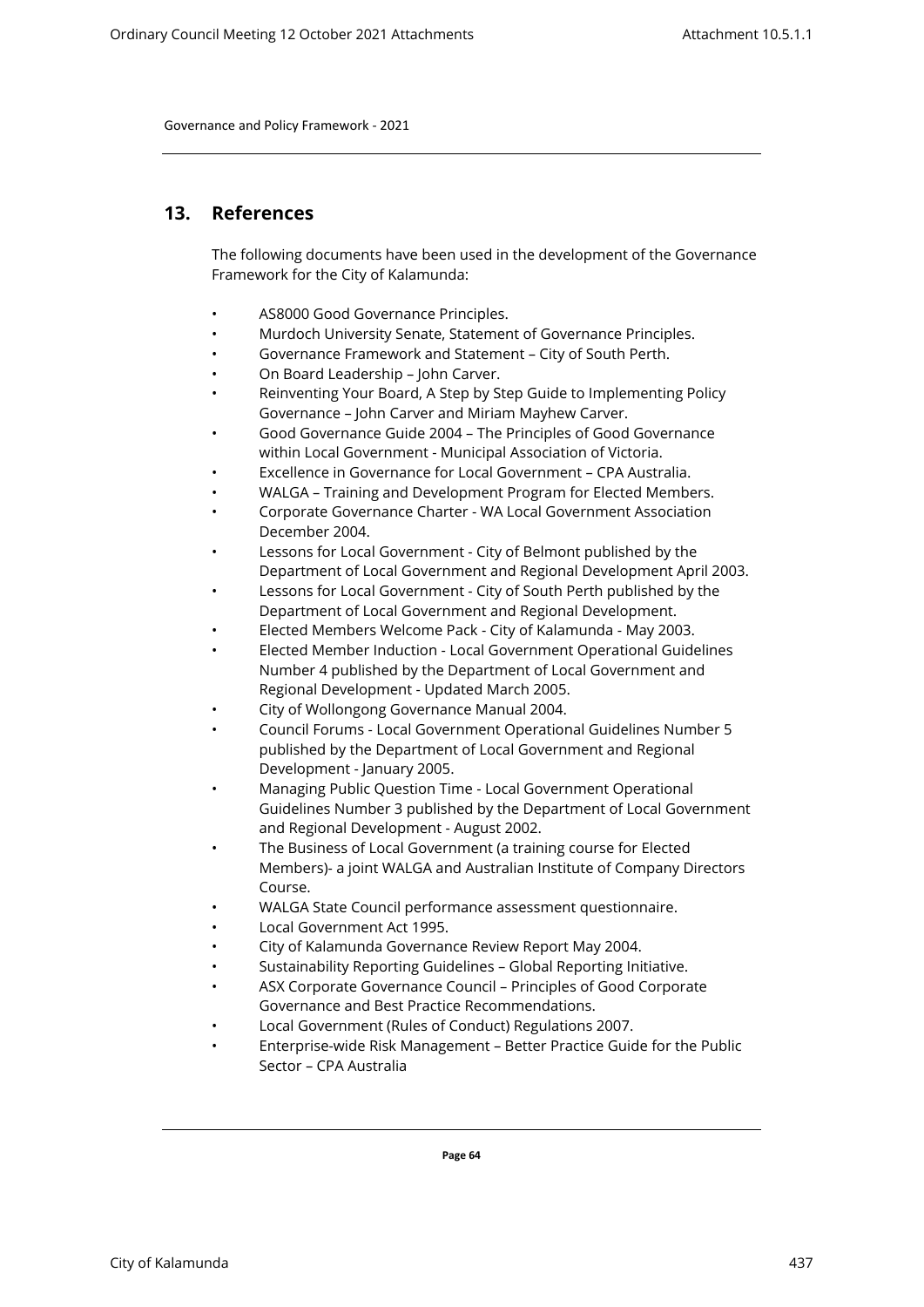# **APPENDIX 1 – COUNCIL SELF ASSESSMENT**

# **Please CIRCLE your responses as per the following scale:**

**1. Strongly Disagree 2. Disagree 3. Unsure 4. Agree 5. Strongly Agree**

| 1              | The Council has been effective in setting the overall direction of the City to         | 1                            | 2                                | 3              | 4              | 5              |
|----------------|----------------------------------------------------------------------------------------|------------------------------|----------------------------------|----------------|----------------|----------------|
|                | achieve the objects and purpose of the City                                            |                              |                                  |                |                |                |
| 2<br>3         | The Council is effective in considering and determining all major policy issues        | $\mathbf{1}$<br>$\mathbf{1}$ | $\overline{2}$<br>$\overline{2}$ | 3<br>3         | 4<br>4         | 5<br>5         |
|                | The Council monitors appropriate financial and non-financial performance<br>indicators |                              |                                  |                |                |                |
| $\overline{4}$ | The Council does not become drawn into operational management matters                  | 1                            | $\overline{2}$                   | 3              | 4              | 5              |
|                | Council has a clear understanding of business risk                                     |                              |                                  |                |                |                |
| 5              | Roles of the Mayor, Councillors and the CEO are clearly defined and understood         | $\mathbf{1}$                 | $\overline{2}$                   | 3              | 4              | 5              |
| 6              | The Council understands the City's vision, mission, values, philosophy and plans       | $\mathbf{1}$                 | $\overline{2}$                   | $\overline{3}$ | 4              | 5              |
| 7              | The Council regularly inputs into strategy development and review                      | 1                            | $\overline{2}$                   | 3              | 4              | 5              |
| 8              | The CEO and employees have commitment, capacity, and enthusiasm                        | $\mathbf{1}$                 | $\overline{2}$                   | $\overline{3}$ | $\overline{4}$ | $\overline{5}$ |
| 9              | The city has relevant and reliable internal reporting and compliance systems           | 1                            | $\overline{2}$                   | $\overline{3}$ | 4              | 5              |
| 10             | Elected Members are aware of the City's responsibilities to regulators and             | $\mathbf{1}$                 | $\overline{2}$                   | $\overline{3}$ | 4              | 5              |
|                | external stakeholders                                                                  |                              |                                  |                |                |                |
| 11             | The Council communicates effectively with its community                                | $\mathbf{1}$                 | $\overline{2}$                   | $\overline{3}$ | 4              | 5              |
| 12             | Elected Members bring valuable experience and skills to the Council                    | $\mathbf{1}$                 | $\overline{2}$                   | $\overline{3}$ | $\overline{4}$ | 5              |
| 13             | The Council has legitimacy and retains confidence in the eyes of the community         | $\mathbf{1}$                 | $\overline{2}$                   | $\mathsf{3}$   | 4              | 5              |
| 14             | The mayor ensures that meetings are chaired, and matters are discussed /               | $\mathbf{1}$                 | $\overline{2}$                   | $\overline{3}$ | 4              | $\overline{5}$ |
|                | debated in a structured and effective way                                              |                              |                                  |                |                |                |
| 15             | The mayor makes sure that the Council addresses all the appropriate strategic          | $\mathbf{1}$                 | $\overline{2}$                   | 3              | 4              | 5              |
|                | issues                                                                                 |                              |                                  |                |                |                |
| 16             | The mayor makes sure there is sufficient time to discuss the important issues          | $\mathbf{1}$                 | $\overline{2}$                   | 3              | 4              | 5              |
|                | on the agenda                                                                          |                              |                                  |                |                |                |
| 17             | The mayor encourages contributions by Elected Members to get the best out of           | $\mathbf{1}$                 | $\overline{2}$                   | 3              | 4              | 5              |
|                | them                                                                                   |                              |                                  |                |                |                |
| 18             | The mayor liaises effectively with the CEO                                             | $\mathbf{1}$                 | $\overline{2}$                   | $\mathsf 3$    | 4              | 5              |
| 19             | The CEO is receptive to the Council's input                                            | 1                            | $\overline{2}$                   | $\overline{3}$ | $\overline{4}$ | 5              |
| 20             | The CEO assists Elected Members in meeting their governance obligations                | $\mathbf{1}$                 | $\overline{2}$                   | $\overline{3}$ | $\overline{4}$ | $\overline{5}$ |
| 21             | The Council is effective in monitoring and evaluating the performance of the           | $\mathbf{1}$                 | $\overline{2}$                   | $\overline{3}$ | 4              | 5              |
|                | CEO                                                                                    |                              |                                  |                |                |                |
| 22             | The Council papers, including agenda, minutes and briefing notes are timely,           | 1                            | 2                                | 3              | 4              | 5              |
|                | accurate and informative                                                               |                              |                                  |                |                |                |
| 23             | The Council meetings address the key issues facing the community                       | $\mathbf{1}$                 | $\overline{2}$                   | 3              | 4              | 5              |
| 24             | The duration of meetings of the Council are appropriate                                | $\mathbf{1}$                 | $\overline{2}$                   | $\mathsf{3}$   | 4              | 5              |
| 25             | Elected Members come to meetings well prepared and participate effectively in          | $\mathbf{1}$                 | $\overline{2}$                   | 3              | $\overline{4}$ | 5              |
|                | debate and discussions                                                                 |                              |                                  |                |                |                |
| 27             | The Council adheres to effective governance practices                                  | $\mathbf{1}$                 | $\overline{2}$                   | 3              | $\overline{4}$ | 5              |
| 28             | Appropriate records from Council meetings are documented in Minutes                    | 1                            | $\overline{2}$                   | 3              | 4              | 5              |
| 29             | The relationship between the Mayor and Elected Members is effective in                 | $\mathbf{1}$                 | $\overline{2}$                   | $\mathsf{3}$   | $\overline{4}$ | $\overline{5}$ |
|                | enabling the Council to fulfil its duties and responsibilities                         |                              |                                  |                |                |                |
| 30             | The relationship between the Council and the CEO is effective in enabling              | $\mathbf{1}$                 | $\overline{2}$                   | $\mathsf{3}$   | 4              | 5              |
|                | Council to fulfil its duties and responsibilities                                      |                              |                                  |                |                |                |
|                | Additional comments on the performance of the Council?                                 |                              |                                  |                |                |                |